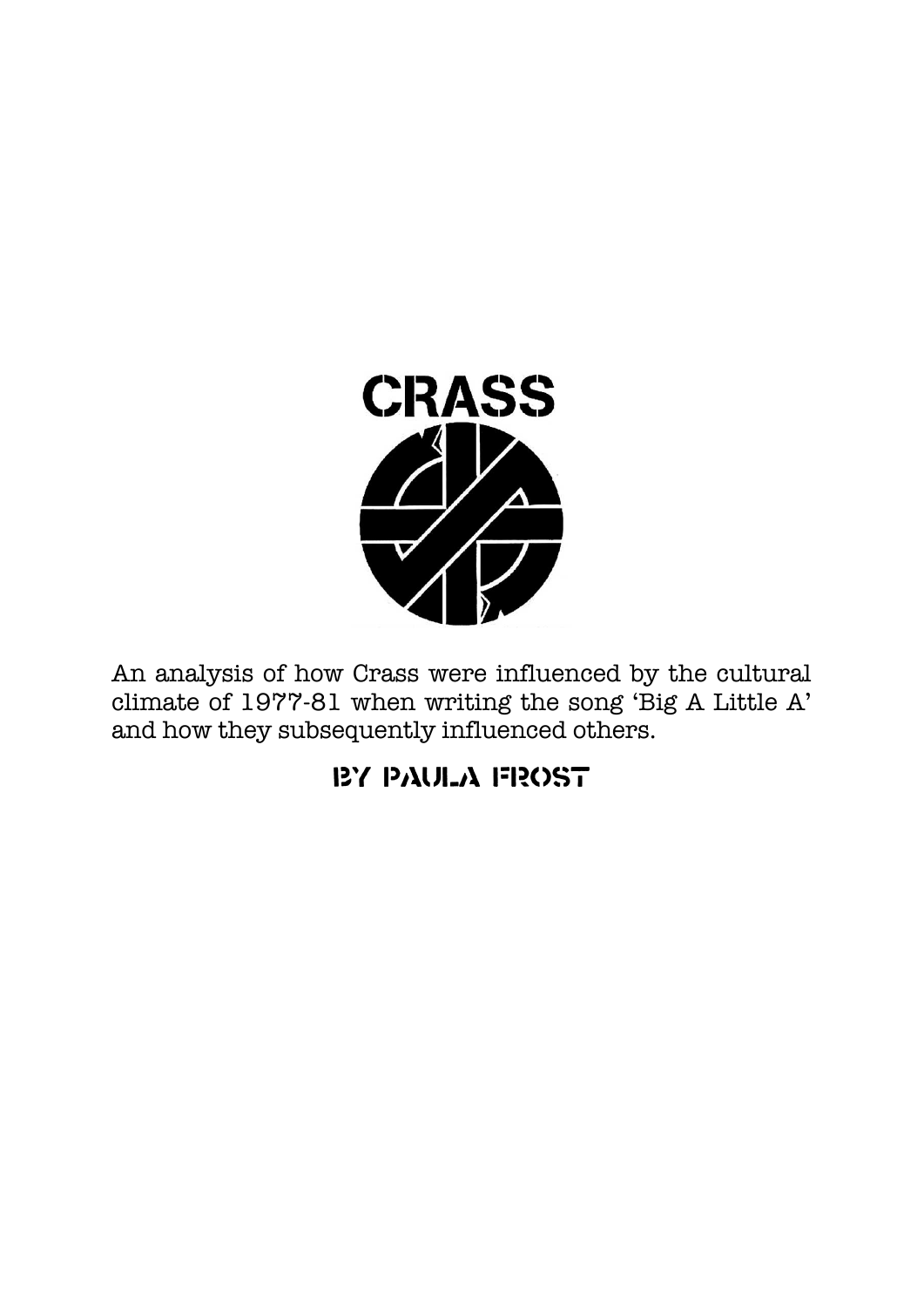## **ABSTRACT**

The following is an exploration of the influence and legacy of the anarcho punk band Crass. The study includes insights into their cultural context and a stylistic analysis of their music as well as research into their later influence on other artists and social activist movements.

Firstly, the study looks into the band's cultural background, including the surrounding political and social climate, giving an insight into their motivation and the effect this had on their songwriting. Secondly, there is an analysis of the Crass song 'Big A, Little A' (1981) which divulges some of the musical and political influences found within their music. Lastly, is a discussion of the influence Crass has had on a number of other bands and movements, focused predominantly on the anarcho punk movement of 1979-1984.

These objectives have been met through the analysis of prepared research which includes the study of a variety of relevant books, lyrical content, documentaries and interviews related to the band Crass, the punk movement, the post-punk movement and the social and political climate of Britain between 1975 and 1984.

Original interviews have also been conducted for the purpose of this study including interviews with members of Crass such as Steve Ignorant (Singer) and Penny Rimbaud (Drummer) as well as interviews with Crass fans and members of other relevant punk bands such as 999, Slaves and The Skints (See Appendix 1). Musical transcriptions, diagrams and a lyrical analysis of the Crass song 'Big A, Little A' have also been independently comprised for this study.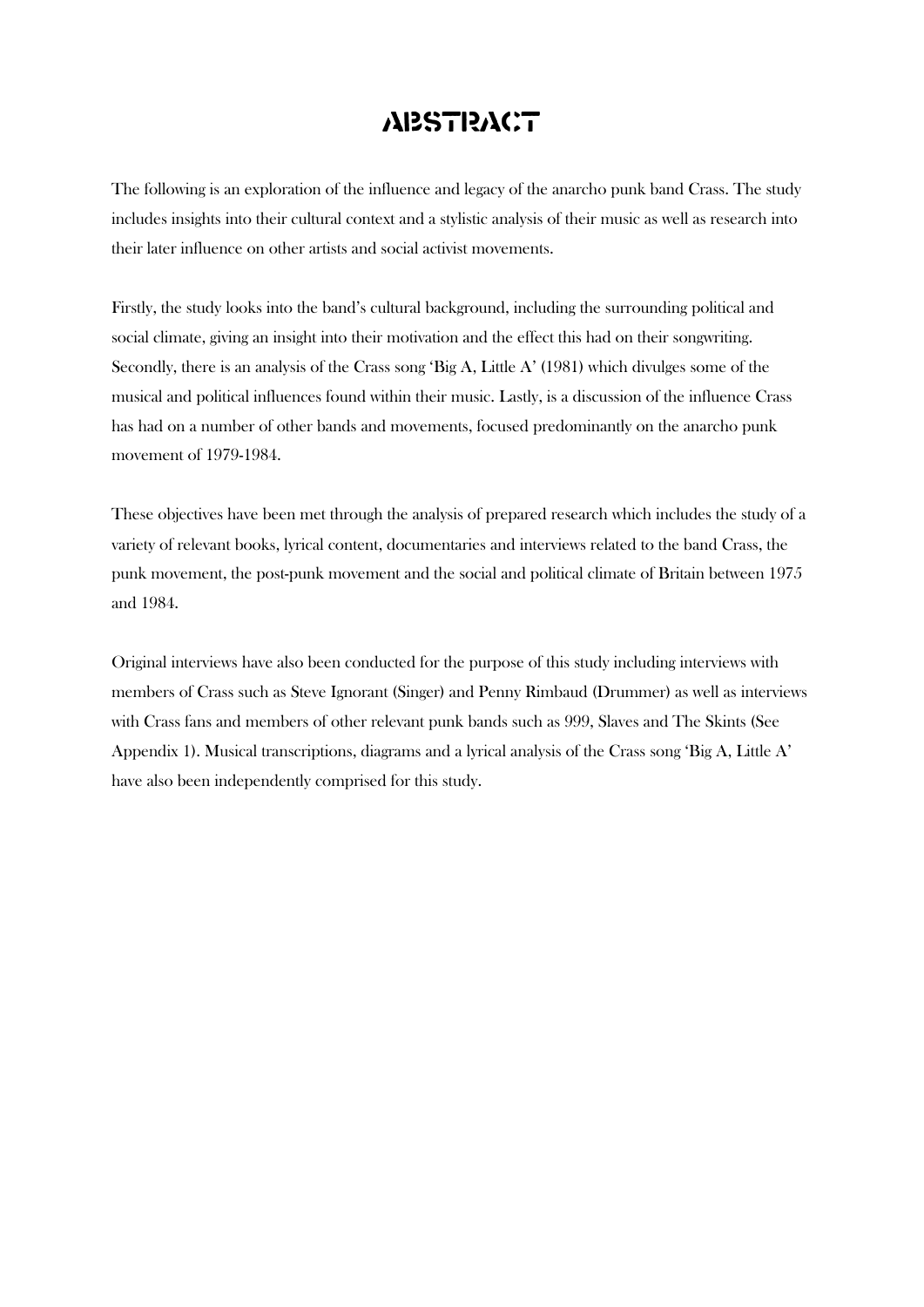## CONTENTS

- 1. Title Page
- 2. Abstract
- 3. Introduction: Anarchy & Peace
- 4. Chapter 1: No Authority But Yourself
- 5. Chapter 2: Analysing 'Big A, Little A'
- 6. Chapter 3: Anarcho-Punk & Further Influence
- 7. Conclusion: You're The Only You
- 8. Bibliography
- 9. Appendix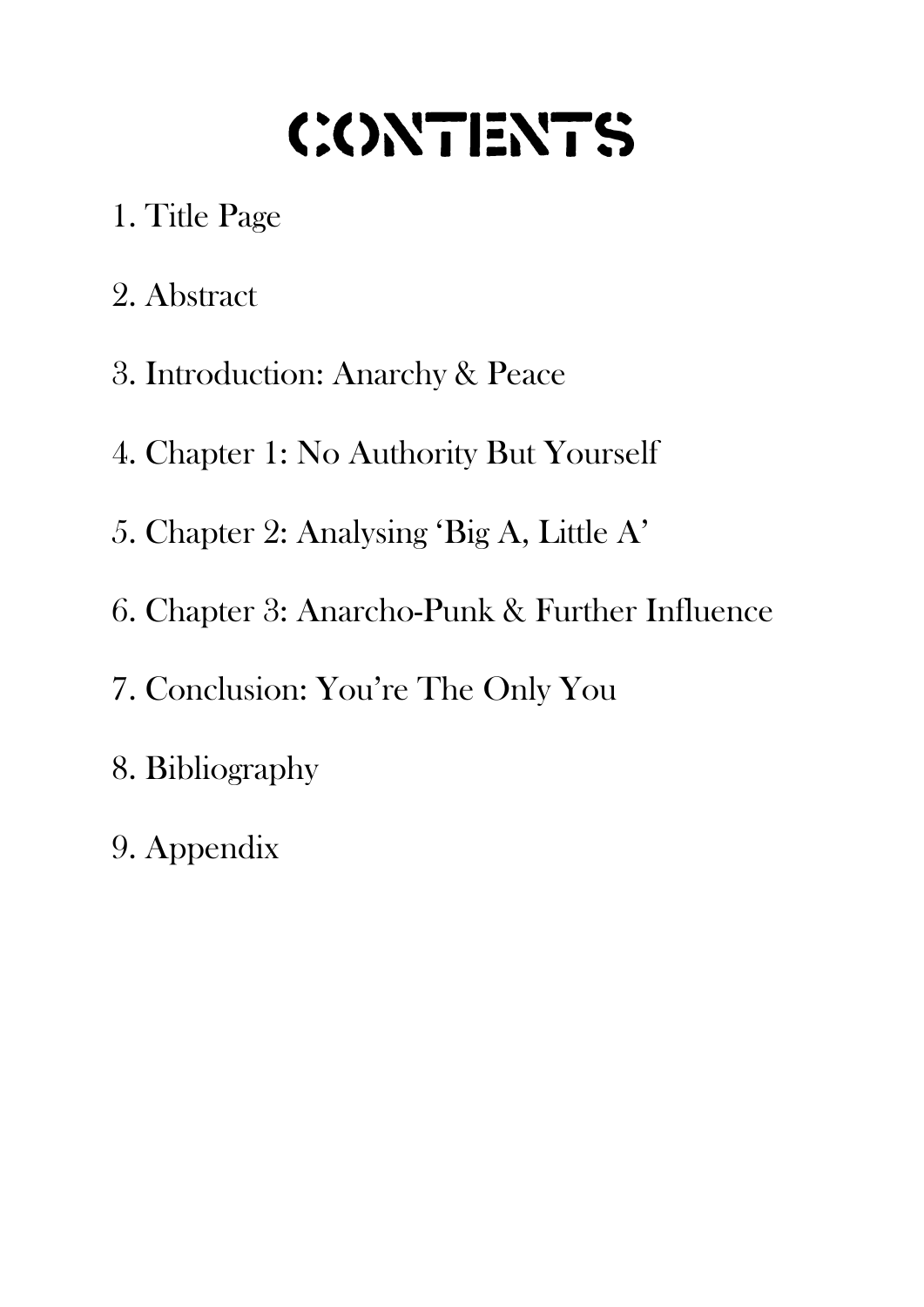## Introduction

#### Anarchy & Peace

In 1978, just as The Sex Pistols and The Clash were winding down and many people deemed punk as dead, a radical band by the name of Crass emerged and released the EP Feeding of the 5000. The band hoped to sell one hundred copies initially but the pressing plant used would only print a minimum of five thousand, hence the title. Crass were astounded to sell all five thousand independently and go to a second pressing. Quickly the band gained a following so vast, that they became leaders of their own splinter genre of punk, labelled anarcho punk. Since, *Feeding of the 5000* has hit gold status and Crass' legacy has gone on to influence numerous other bands as well as a profusion of protest movements.

Despite Crass' success and significance in music history, their work and the anarcho punk movement as a whole, is often overlooked. Music historian Berger wrote; "Crass have been airbrushed out of punk histories". Subsequently, the aim of this study is to shed light on Crass' impact on the UK punk scene of 1977-1984.

The study also specifically discusses the influence Crass had firstly, on two anarcho punks who have been interviewed, Paul Scott and Mick Howes, and secondly on the band Slaves. Slaves are a modern band who have expressed their heavy Crass influence despite forming almost three decades after Crass' split. This sits alongside a discussion of Crass' influence on anarcho punk bands who formed around 1981 as a direct influence of Crass' music. Between the anarcho punk bands and Slaves, these bands cover forty years of music inspired by Crass, from 1981 to the present. This gives us some indication of the scope of Crass' musical legacy.

In order to put Crass in context and discuss their impact as a band, the study first explores the musical and social influences that directly affected their music. As with many punk bands, Crass have indicated that their inspiration came from their disparity with and condemnation of worldly injustice, rather than from other bands or music. However, elements of avant-garde, jazz and rock music can be heard in their songs. Most obviously though, there is a strong punk influence.

To contextualise their influences, the study later analyses one of their most complex songs, 'Big A, Little A'. This song is a particularly expressive example of their contempt towards political, religious and monarchic figureheads. It is also however, a later example of their punk, avant-garde and jazz musical influences.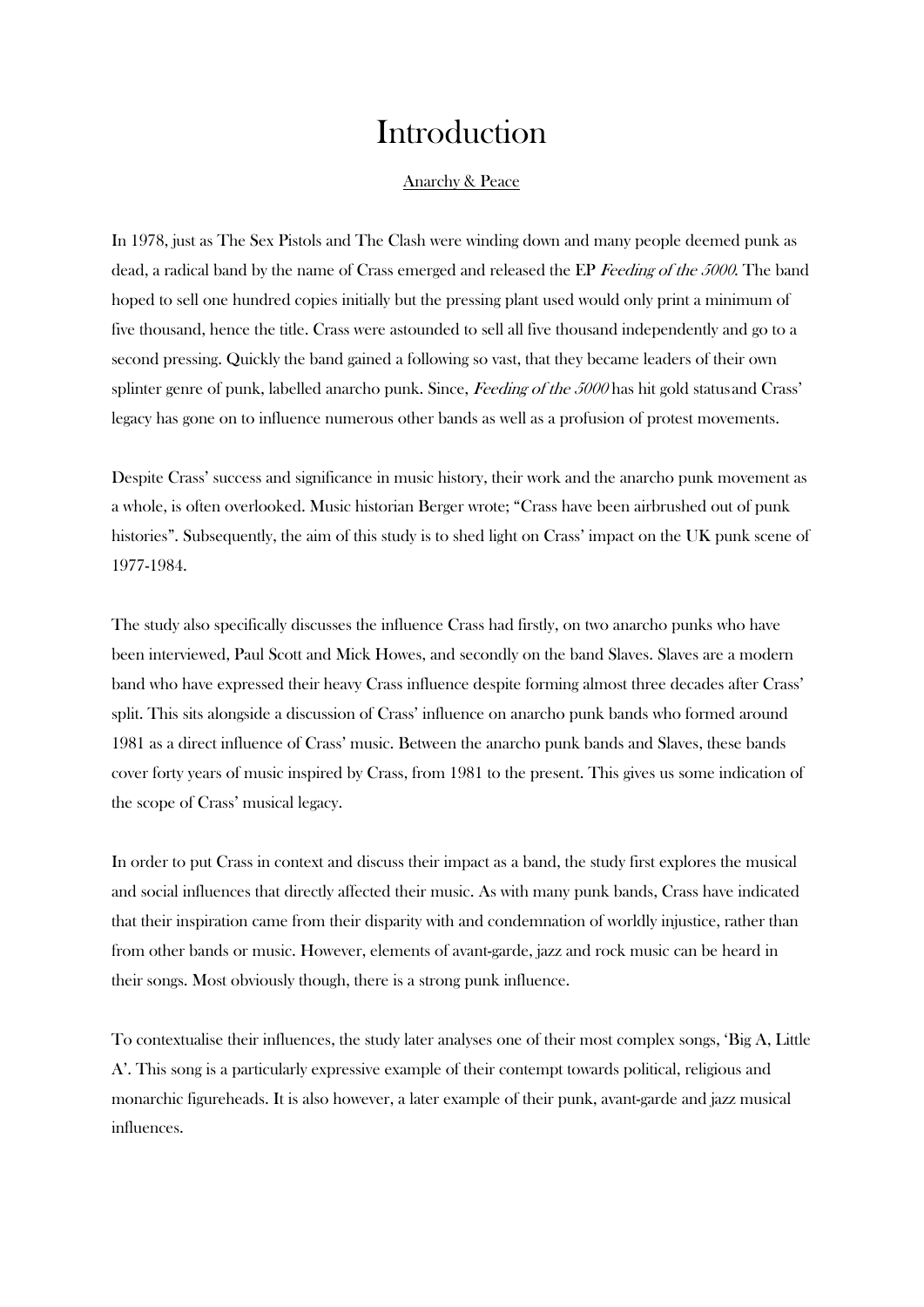Research has been collected from the few scholars who have written about Crass, as well as the many scholars who have written about punk as a whole. George Berger, writer of 'The Story of Crass' and Ian Glasper author of 'The Day the Country Died' are two important anarcho punk scholars that have influenced this study. This study also includes a series of first hand interviews from Steve Ignorant and Penny Rimbaud (Crass), Nick Cash (999), Joshua Waters Rudge (The Skints) and Isaac Holman and Laurie Vincent (Slaves). Also available in the appendix are interviews with two anarcho-punk fans, Paul Scott and Mick Howes, who despite never meeting have both been vegetarian for over forty years, due to Crass' influence.

This study discusses what influenced Crass and how they went on to influence others. The purpose behind this study is to make the reader conscious of the musical, political and social boundaries pushed by Crass whilst examining why Crass have been continually underreported in the history of punk. Overall, this study aims to fill a gap in scholarly writing and illuminate the importance of the band Crass and the anarcho punk movement in the context of popular music history.

#### Crass Members

Gee Vaucher – Artwork / Piano Penny Rimbaud – Drums / Percussion / Lyrics Eve Libertine – Vocals / Lyrics Pete Wright – Bass Guitar Mick Duffield – Filming and Editing Phil Free – Lead Guitar Joy De Vive – Vocals Steve Ignorant – Vocals / Lyrics Andy Palmer – Rhythm Guitar

#### Definition of Anarcho Punk

Anarcho punk is punk rock music that promotes Anarchism. The term 'anarcho punk' is often applied exclusively to the British bands that formed the original anarcho punk movement in the late 1970s and early 1980s.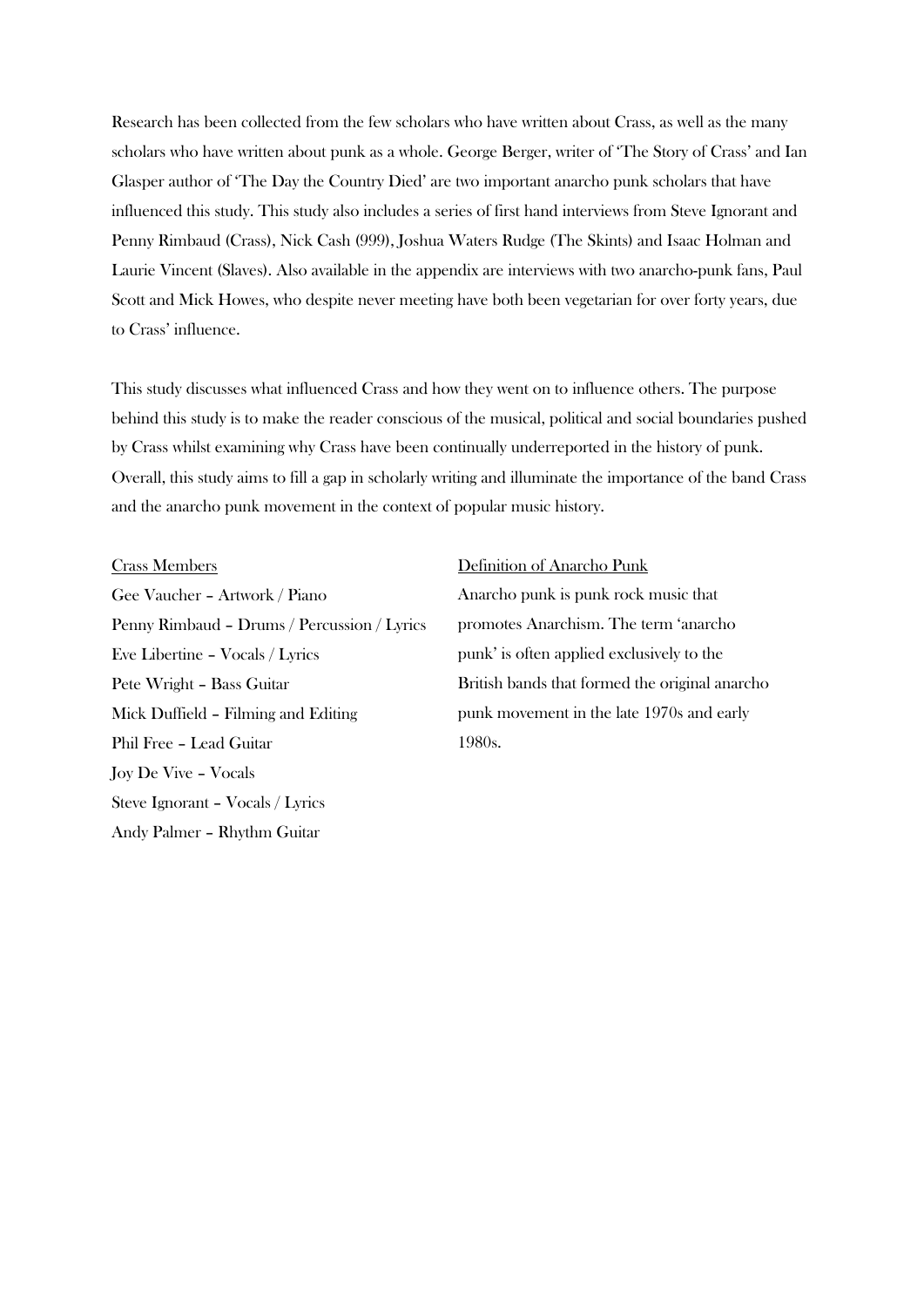## Chapter One

#### No Authority But Yourself

In late 1977, Crass emerged in London's underground scene. The band had nine members in total and hailed from Dial House in Epping, a home and collective art central where over the next eight years they'd live and breathe the band, keeping everything they did 'in house'.

The group are considered to be "the most notorious and confrontational protest artists to emerge from the punk scene of the '70s and '80s" (Southern). Some of their most notable endeavours include Rimbaud's co-founding of the iconic Stonehenge Festival, the band's involvement in the 'Stop the City' marches and having questions raised in Thatcher's parliament numerous times, besides countless other activities.

Crass promoted anarchism and sought to make people question their leaders decisions, their main saying being 'There is no authority but yourself'. Glasper wrote: "they didn't wanna talk to the media, they talked about 'The System' like it was something real and tangible, this mixture of religion, authority, the police, the government, the media… no one had really said, 'Fuck the system' before".

Their fully confrontational stance towards the authority of modern society and their hyper aggressive playing style soon attracted other bands to follow in their footsteps, escalating Crass to becoming the leading protagonists of a splinter genre of punk called anarcho punk. Bands to follow included; Conflict, Flux of Pink Indians, Zounds, Poison Girls and many others. Even The Damned's Captain Sensible released a single on Crass Records and turned vegetarian after spending time with the band at Dial House. Additionally, more recent artists from outside of the anarcho punk genre have also openly expressed the direct influence of Crass' music on their work, such as Jeffrey Lewis, Bad Breeding, Surgery Without Research, Bob Vylan and Slaves.

Though Crass' music was written off by mainstream press, as an "unlistenable cacophony" and their lyrics as "shock slogans and mindless token tantrums", their large sales figures and high ranking chart positions during the '80s alongside their widespread influence on a series of other successful bands, show them to be revolutionary, not just in a political sense, but also in a musical and economic sense.

Crass' artwork and logo design have recently resurfaced in contemporary culture having been commercialised by London Fashion House and Urban Outfitters on t-shirts and leather jackets without Crass' authorisation. David Beckham, Chris Brown and Angelina Jolie have all worn the Crass logo on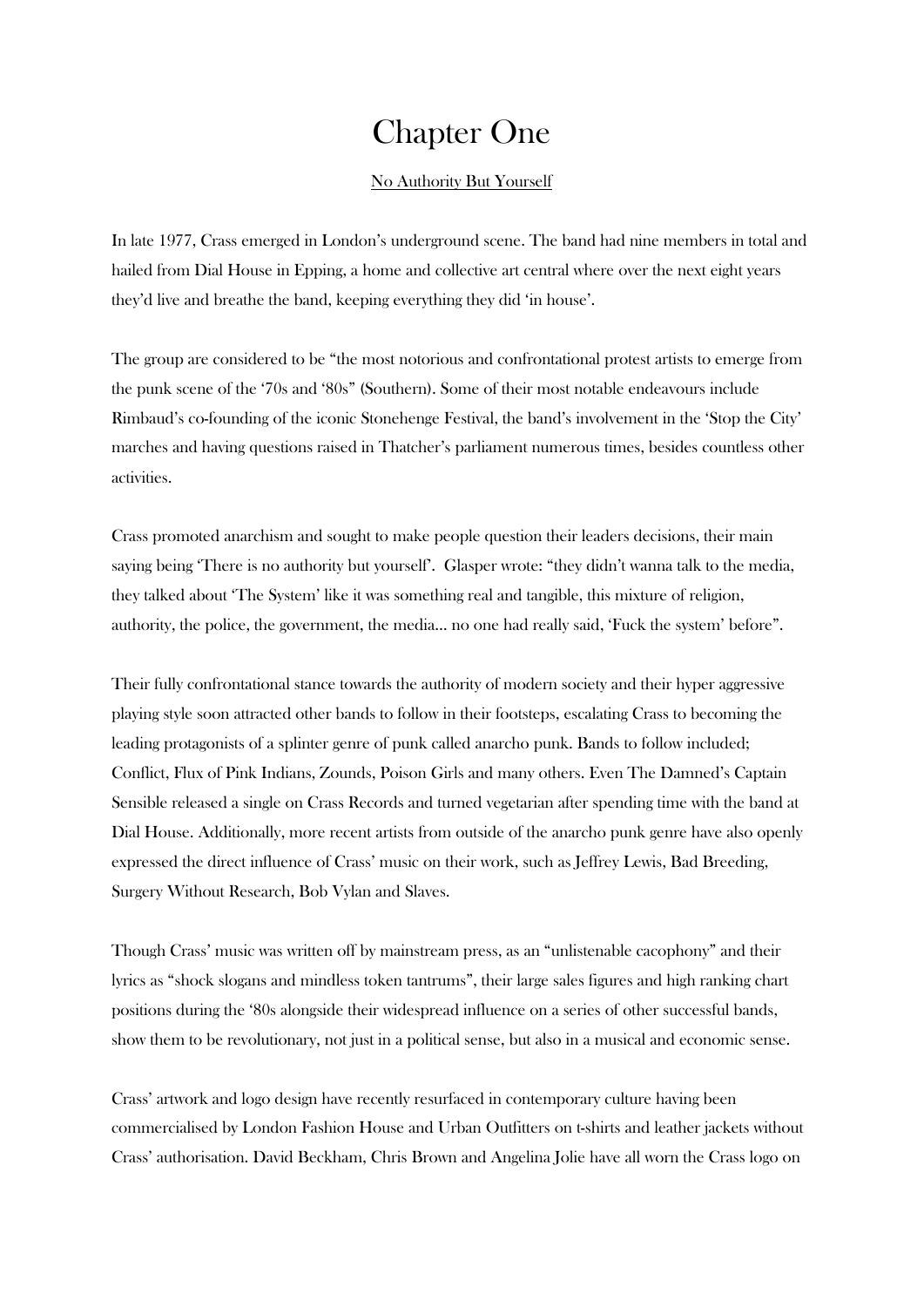their t-shirts, naive to its meaning. Artist Banksy admits his politically motivating artwork is heavily Crass influenced. Banksy has even collaborated with Gee Vaucher.

Despite their logo's visibility in mainstreme culture, their sizeable album sales and their political impact, Crass remain a very underground band. It would seem that there is a gap in the scholarship of this band whilst the detailed documentation of the Sex Pistols and The Clash's leading roles in punk music are reiterated relentlessly. The clandestine of their legacy is partly intentional on the bands behalf, due to their unwillingness to 'sell out' and avoidance of mainstream attention, refusing most press interviews. However, another factor contributing to their under appreciation in punk history is the expurgation of their presence by the government due to trepidation. This is because Crass sought to expose much of the dishonourable political action being practiced at the time. Interestingly, we will discover later in this dissertation how much of Crass' work has been hushed surreptitiously by government censorship since 1977.

Firstly, it is important that we look at the social context of the band as this heavily influenced their anarchist direction. Crass combined well-informed opinions, with a strikingly personal anger in forming the basis of their songs. Consequently, their music united an unemployed underclass of people who felt cheated by the government at the time. Glasper wrote; "an underclass was growing… and in many ways, the system encouraged it."

After the colourful burst of hope, self-expression and freedom that dominated '60s culture socially, the '70s drew in with a bleakness that saw the masses facing a recession, mass unemployment and growing class divisions in England. Historians often portray the 1970's as the most turbulent of the post war decades in the United Kingdom due to the many economic disasters, alongside continuous social developments during the period. Sandbrooke wrote, "These were desperately difficult years for Britain, both politically and economically."

This was a decade of strikes for postal workers, miners and dustmen among others. Economic problems such as mass unemployment saw the introduction of a three-day working week in February 1972 and in the summer of 1976 water rationing was introduced when water supplies reached critically low levels due to high temperatures.

Meanwhile, the popularity of large scale art rock and rock theatre bands meant that spectacle began replacing the intimacy of popular music, whilst stadium performances signalled a detachment between super bands and their fans. Rocks rebellious attitude had once been the voice of its generation. Johnny Ramone explains; "Rock and roll is supposed to be about doing it yourself, people got away from that.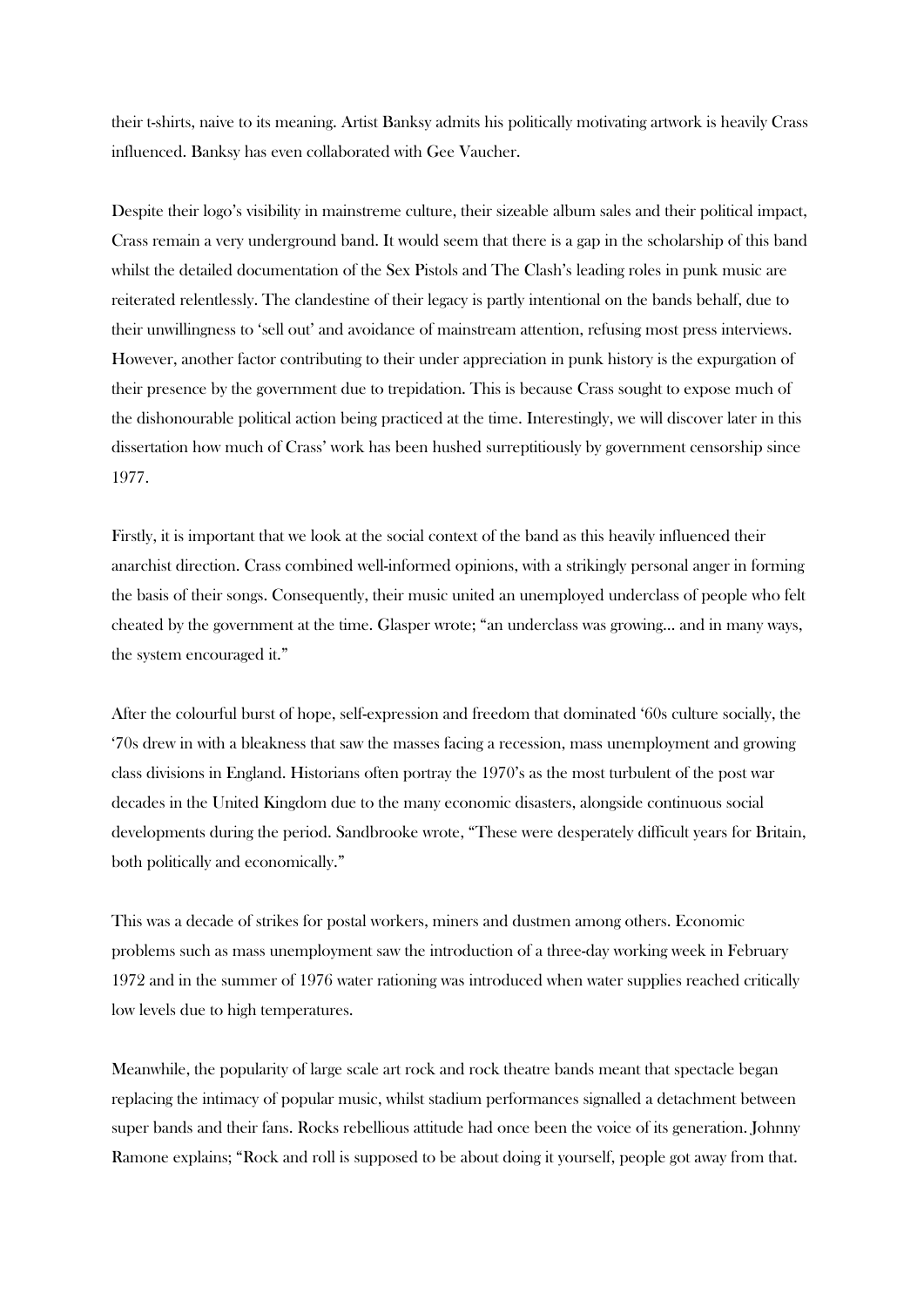They started overindulging". Roger Waters of Pink Floyd agrees; "we had been overcome by commerce".

Like London, New York was also suffering an economic depression and an overwhelming boredom with corporate rock in the early '70s. By 1976, bands like The Stooges, New York Dolls and The Ramones were emerging in New Yorks CBGB's club, forming a trashier underground rock scene. They played fast paced two minute, three chord songs with lyrics about sniffing glue, partying and fighting. Their minimalist sound and street lyrics sought to hand rock music back to its fans and give people a chance to reconnect with the true spirit, rawness and simplicity of rock. Importantly, bands like The Ramones simplified music, which paved the way for people to start their own bands without much musical knowledge.

In Britain, London had forged its own alternative rock scene by 1976 lead by the formation of first The Sex Pistols and secondly The Clash. Partly inspired by the bands from New York, these group's anarchist attitudes laid the foundation for what came to be known as 'punk rock'. Covach explains; 'Unlike the situation in the United States, the rise of punk in the UK can be linked to specific socioeconomic circumstances' such as the 'crushing economic recession.' Punk had a passion and energy partly inspired by the minimalist sound of The Ramones, but with a uniquely British, explicitly D.I.Y. attitude.

By 1977, much of the nation begrudged celebrating the Queen's Silver Jubilee, which cost millions in taxpayer's money, whilst much of the country suffered in poverty and unemployment (Savage 2005). At this time the Sex Pistols released a song, which questioned and ridiculed the Queen and monarchy, 'God Save the Queen'. The song captured the shock factor and rebellion that punk rock stood for and embodied the generation's mounting opposition towards higher classes. Reynolds wrote; "The Sex Pistols swearing on television, 'God Save The Queen' verses the Silver Jubilee, an entire culture convulsed and quaked."

'God Save The Queen' was a hit in Britain reaching no.1 on the NME chart and no.2 in the official UK chart, despite the record being officially banned by the BBC and Independent Broadcasting Society due to its treasonable lyrics. Lyrics such as; 'God save the queen, The fascist regime, They made you a moron' and *There is no future, In England's dreaming*' were extremely controversial at the time and explicitly signalled a call for change in the conventional running of Britain. For thousands of people who bought the record, the lyrics captured the essence of the time; disrespect towards the state and the sense of a lost generation. It was a set of lyrics that rallied the new generation together through their fight against a common enemy, the establishment. D.I.Y. rock music and the notion of 'anarchy against the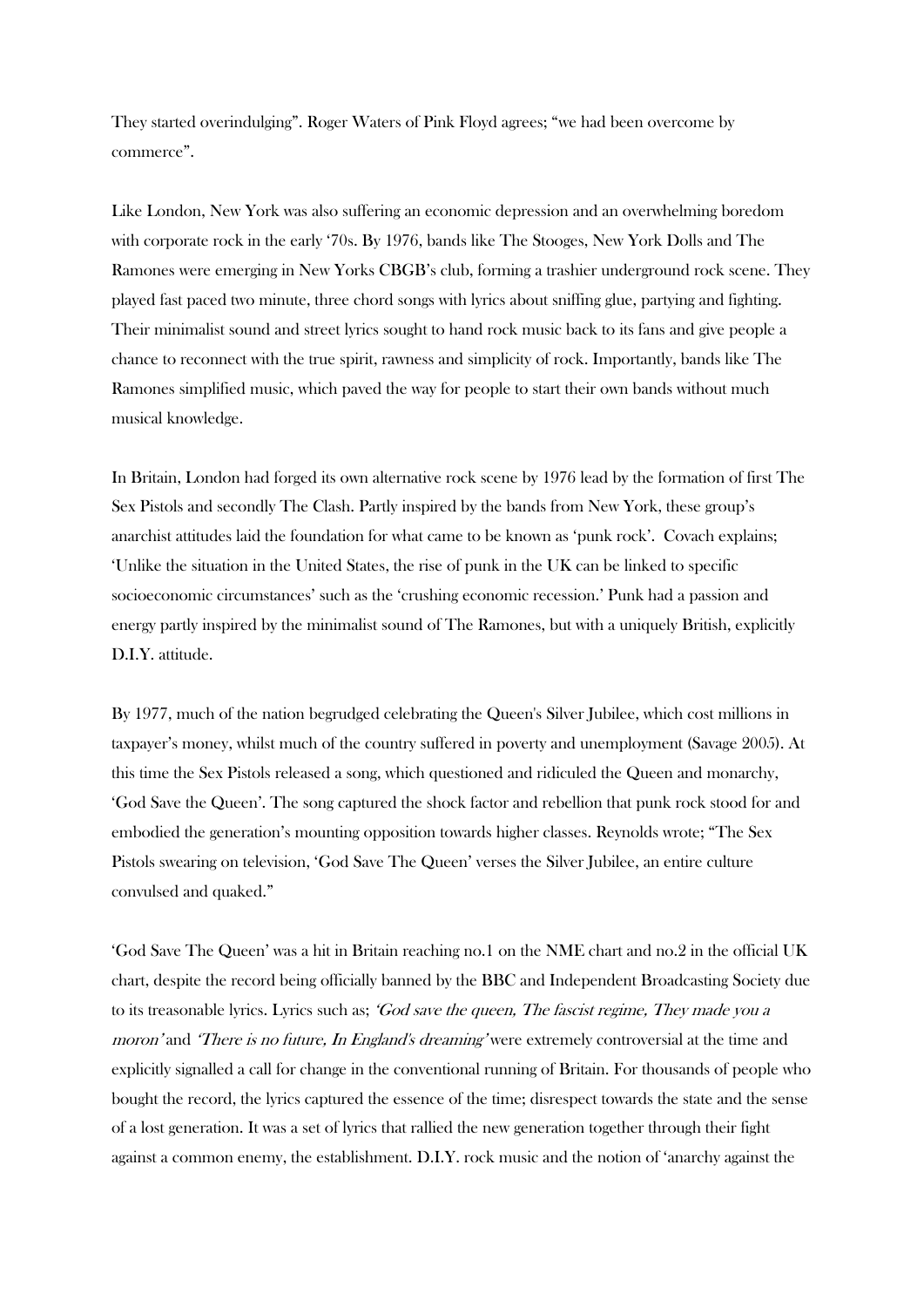state' were willingly embraced by the youth of Britain and quickly punk music, fashion and attitude swept the country.

The youth who felt abandoned by the over complicated progressive rock that had gone before it, now had a new hope in punk rock. The Sex Pistols and The Clash kick started a wave of British bands that sang in their cockney London accents about things they experienced on the street. The punk D.I.Y. attitude gave everyone an opportunity to start their own punk band, whether they were talented or not. Glen Matlock of the Sex Pistols recalls; "Anything went, if you had an idea, get on and do it". People began putting on cheap gigs with groups of local punk bands in small clubs and supporting each other, creating a sense of community within the youth. Paul Scott, a punk fan from the time recalls: "There was a shock aspect to everything and the bringing together of small bands, small venues and groups."

In previous years there was a huge gap between the artists and their fans. Now fans were creating and performing their own music. Crass were part of the wave of self-starters. Steve Ignorant of Crass recalls "I saw The Clash play and Joe Strummer shouted: "If you think you can do better start your own band!' So I did!"

Many non-musicians took the opportunity to have a go at playing in a band and subsequently the harmonic language of the emerging music was far more basic. Standard and formal writing ideas were discarded or simplified and more time was spent playing live and in smaller, more intimate venues, unlike during the previous decade. The Sex Pistols confrontational and angry songs demonstrated a new anti-establishment mentality, which threatened authority and was liberating for fans. Reynolds wrote; "The sheer monstrous evil of punk was a huge part of its appeal".

Within the amassing punk culture, vocalist Steve Ignorant had approached drummer Penny Rimbaud to form a 2-piece punk band in 1976. Steve immediately moved in to Dial House, where Penny lived and they began writing and rehearsing. Ignorant recalls that initially: "We never thought it would go further then the garden gate." Gradually more members joined and over the next year, Crass began writing, rehearsing and playing small gigs, festivals and squat parties.

By the end of 1977, The Sex Pistols had "auto destructed" (Berger) and split up, whilst The Clash had left for America on tour to pursue worldwide fame "and never returned" (Berger). As 1978 drew in, Ronnie Biggs guest recorded a soundtrack with the remaining members of The Sex Pistols for the movie *The Great Rock 'n' Roll Swindle*, marking the ultimate contradiction of values. It appeared that the pioneers of punk had sold out to the mainstream. Punk music as a whole was being watered down and cashed in on by major labels. Berger wrote; "bands like The Jam and The Undertones were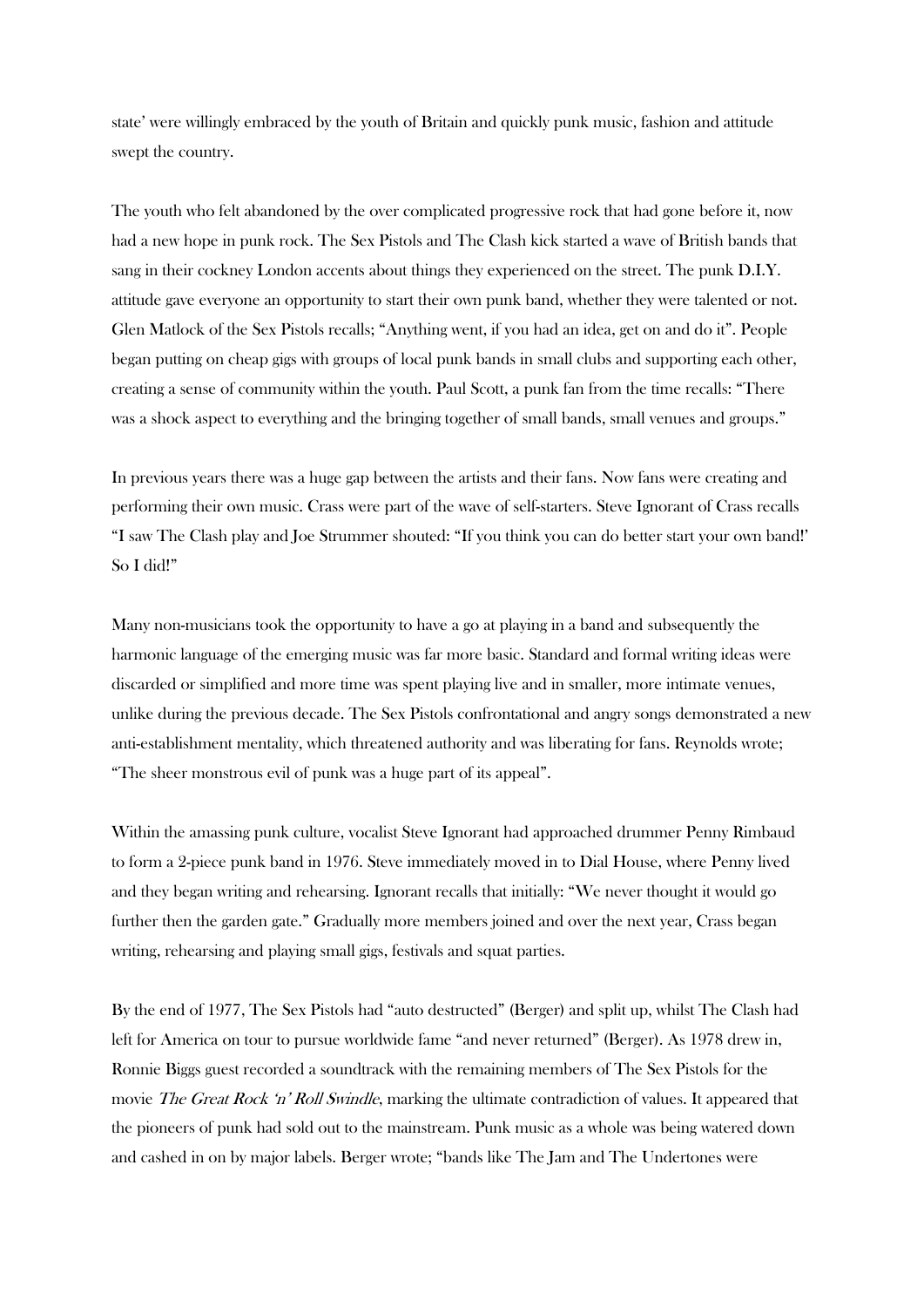embracing the mainstream". The Jam decided to remove the swearing from their album This is the Modern World whilst Adam and The Ants (who once shared a close punk fan base with Crass) sold out to the new romantic pop scene (Berger). Fans who had once considered punk a way of life, now likened it to as over commercialised as the progressive rock that had gone before it.

The inevitable demise of punk rock by 1978 had left a generation of punk fans orphaned in is wake and to make matters worse, the continuing social and economic depression grew. The combination of widespread anger and mass unemployment led to the persistence of punk culture socially as D.I.Y. rock bands and squat parties provided 'no money fun'. At this time the "enormous free speech crater that the punk bomb benignly left in an explosive wake" (Berger 2006) allowed for post punk to emerge, Reynolds describes this period as 'a counter-culture that was fragmented yet shared a common belief that music could and should change the world". The aftermath of punk up to 1984 (Reynolds 2005: xv) saw a second wave of punk bands surface, this time with a conviction not to sell out.

In October 1978, Crass released their debut EP, Feeding of the 5000 and for them, everything changed. Crass fan Paul Scott recalls: "The Sex Pistols signed to Virgin before splitting, The Clash signed to CBS and The Damned went their way, and it seemed like everyone was getting signed. Crass brought it back to what it should have been and that kicked off with Feeding of the 5000." Although released as an EP, it was actually an eighteen track double album, complete with artwork and posters and was sold at little above cost price, £1.99 when albums generally cost £3.99. Crass vocalist Eve Libertine said in an interview: "We wanted fans to get the best value for their money". The value for money ethic was greatly appreciated by punk fans. Crass quickly sold all of the five thousand copies they had pressed. Ignorant recalls; "We never had a massive crowd, then one gig all these punks turn up with Crass stencils sprayed on their jackets and t-shirts. That was the turning point where we really took off."

Although Crass advocated a D.I.Y. Punk ethic and heavy punk sound, the band members were extremely diverse in terms of backgrounds and musical influences. Whilst lead singer Ignorant was a self-confessed punk from a working class background he was also a huge David Bowie fan. He even took the band's name from the Ziggy Stardust lyric "The kids were just crass". Whereas Rimbaud had come from a privileged background as a public schoolboy and was heavily influenced by jazz and avantgarde music. Rimbaud revealed in an interview: "I took their upper class education and used it against them!" Interestingly Crass have said they were barely influenced by rock music at all. Despite Ignorant's stern punk vocal, partly inspired by Johnny Rotten and Joe Strummer, the rest of the band were influenced by classical music and Benjamin Britten. Some of Crass' riffs are even based on Britten's work. Free jazz, European atonality, and avant-garde composers John Cage and Karlheinz Stockhausen were also big influences. The influence of avant-garde features heavily in songs like 'Nagasaki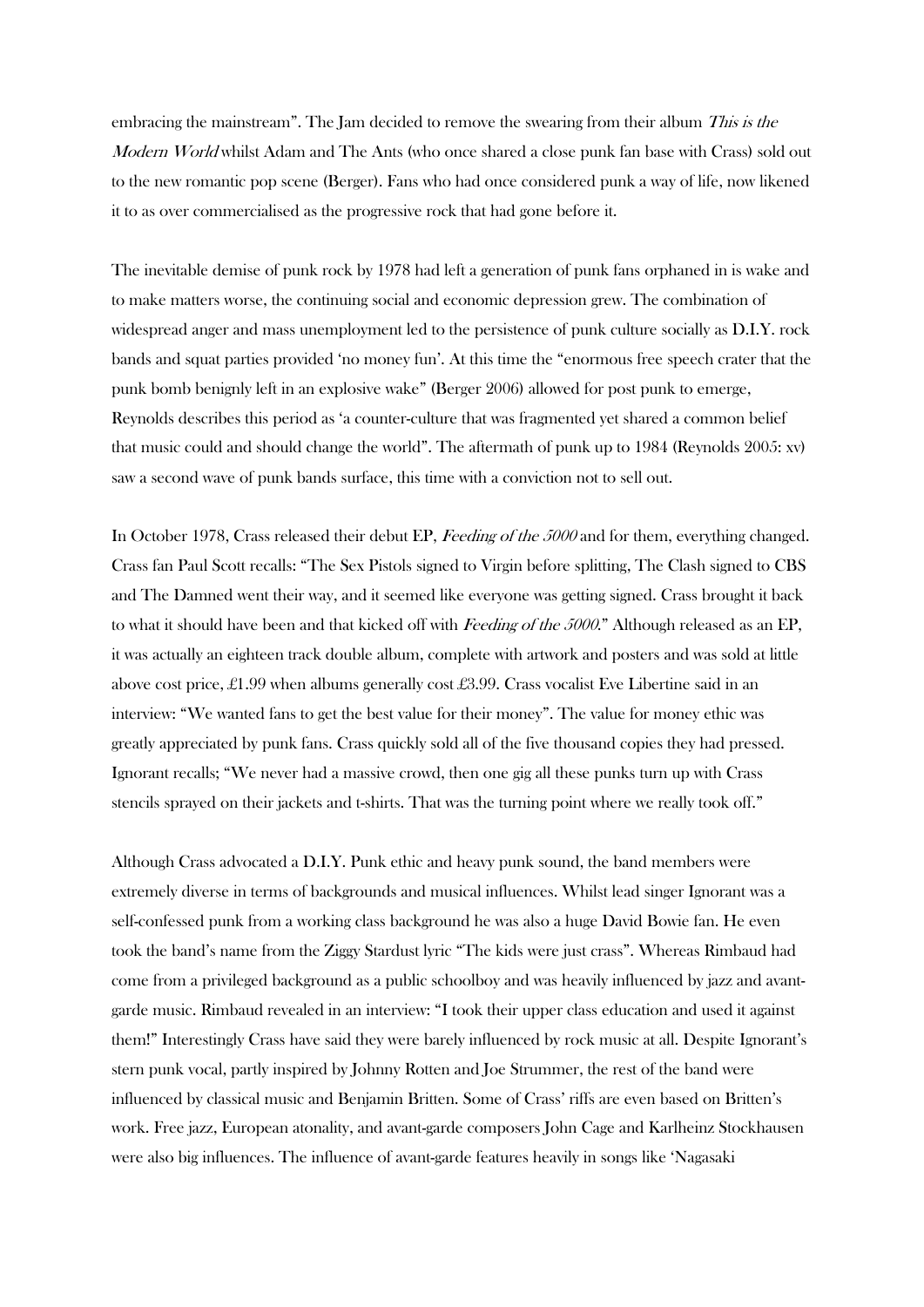Nightmare' and 'Mother Love' but also frames the song 'Big A, Little A' through the use of sound collages and atmospheric a-tonal playing. Certainly a jazz influence can be heard in Rimbaud's playing in 'Big A, Little A' which we will look at in more depth later in an analysis.

Though the band's musical influences were diverse, Crass were gelled, not by the music of the time but instead by the social and political context. Rimbaud recalls: "We basically said 'we're not accepting the given rules of punk, which is three chords and smash smash smash. We actually brought in all sorts of strange elements; poetry, jazz drums or collages of radio clips etc., anything to broaden the front really." Many of the members were from a hippie or art school background. However, their dissimilar musical tastes alongside the differences in age and class where two major factors in the shaping of Crass' "unique chemistry that set up the claustrophobic tension so inherent in their sound" (Glasper).

Each member shared a similar dissatisfaction with society, state education and the government. In rejection of the social divides, mass unemployment and lack of responsiveness from the monarchy and government, the members of Crass decided to move into Dial House together to further the band and live as simply and self sufficiently as possible.

Dial House is a cottage in Essex that Penny Rimbaud discovered during the 1960's. The house was derelict and Rimbaud took it on as a restoration project and home after acquiring permission from the farmer who's land it sat on. This gave the band a free creative space, which they could maintain cheaply as the rent stayed at £7 a week until the '90s. For a punk band's headquarters, the location was unusual, as at that time it was common for punks to live in squats based in the city where all the action was happening. Rimbaud conveys: "I wanted Dial House to be an open art central where people were welcome to come and visit or live, as long as they contributed in some way".

In accordance with the art driven community atmosphere surrounding Dial House, Crass as a band were considered as an open project and over time they had many freelance members. They grew from a 2-piece to an all male 5-piece band and eventually became an 11-piece mixed gender collective. This was an intentional move as they sought not to be explicitly defined or recognised by any particular member. The band made up fake last names such as 'Steve Ignorant' and 'Eve Libertine' in an effort to remain anonymous to the police when protesting or performing. They all stood equally in a line at the front of the stage when performing and they regularly swapped around singers in an effort to remain faceless and nameless. Eve Libertine remembers: "It was a conscious decision not to put anybody forward". Musically there were eight main songwriters in Crass. There were a small number of people in Crass who where filmmakers, artists and writers. They were considered as members of the band despite never actually performing or recording music.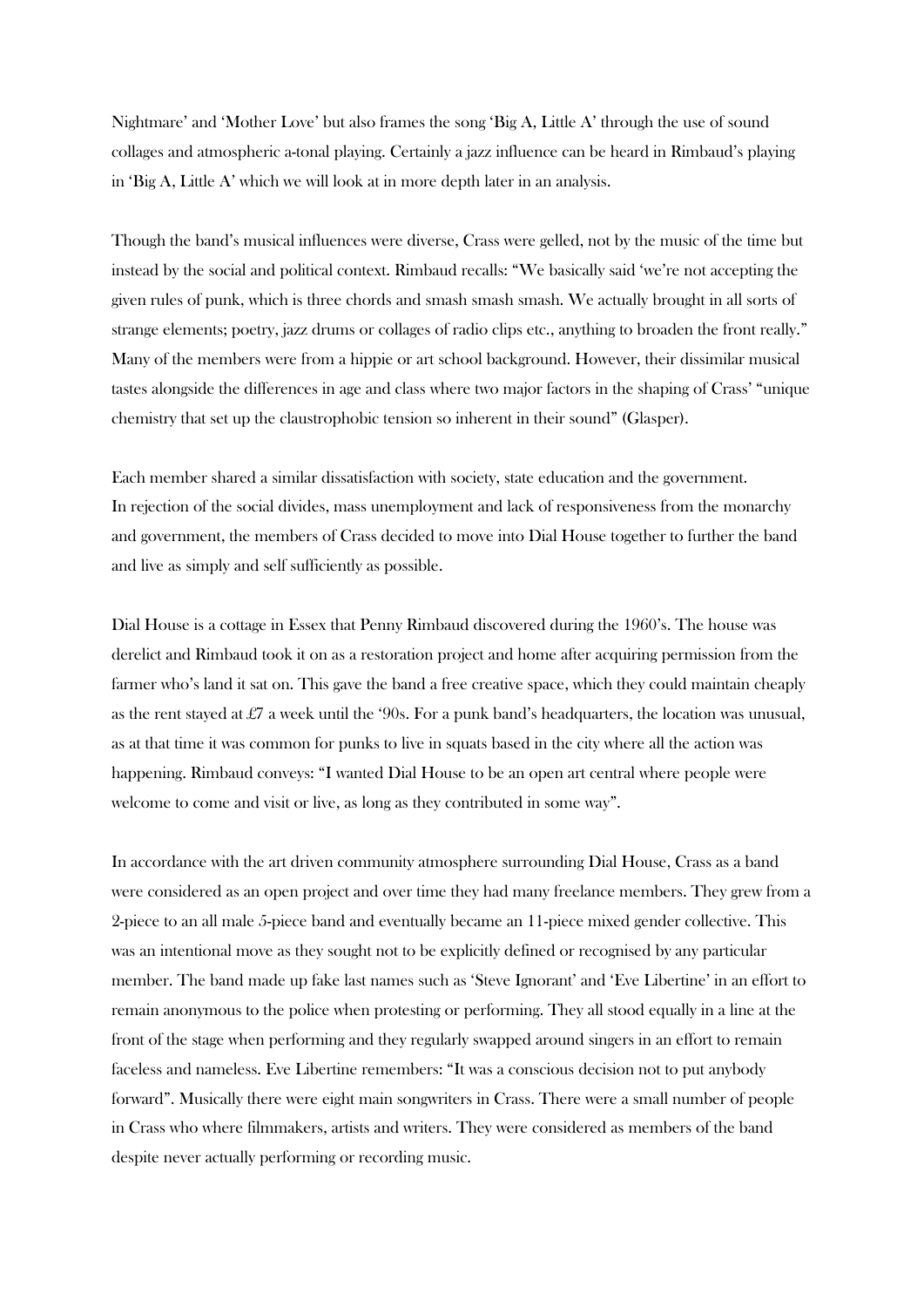Crass were an intensely focused group, and aside from being heavily influenced by a range of music genres they also took inspiration from writers and philosophers and were extremely politically driven. Crass were committed to pushing social boundaries. As artists, their motivation was a passion for humanity rather then fame. Crass' political conviction and relevance to Generation X is most explicit in the impressive lyricism and passion conveyed through many of their songs such as 'Do They Owe Us a Living?' (1978), 'How Does it Feel?' (1982) and 'Big A, Little A'. The best way to uncover some of their influences both musically and politically would be by analysing one of their songs. By looking into Crass' most anthemic song 'Big A, Little A' in Chapter two, we will explore the direct influences that drove the band's music and how their expression of their beliefs and emotions directly influenced so many people.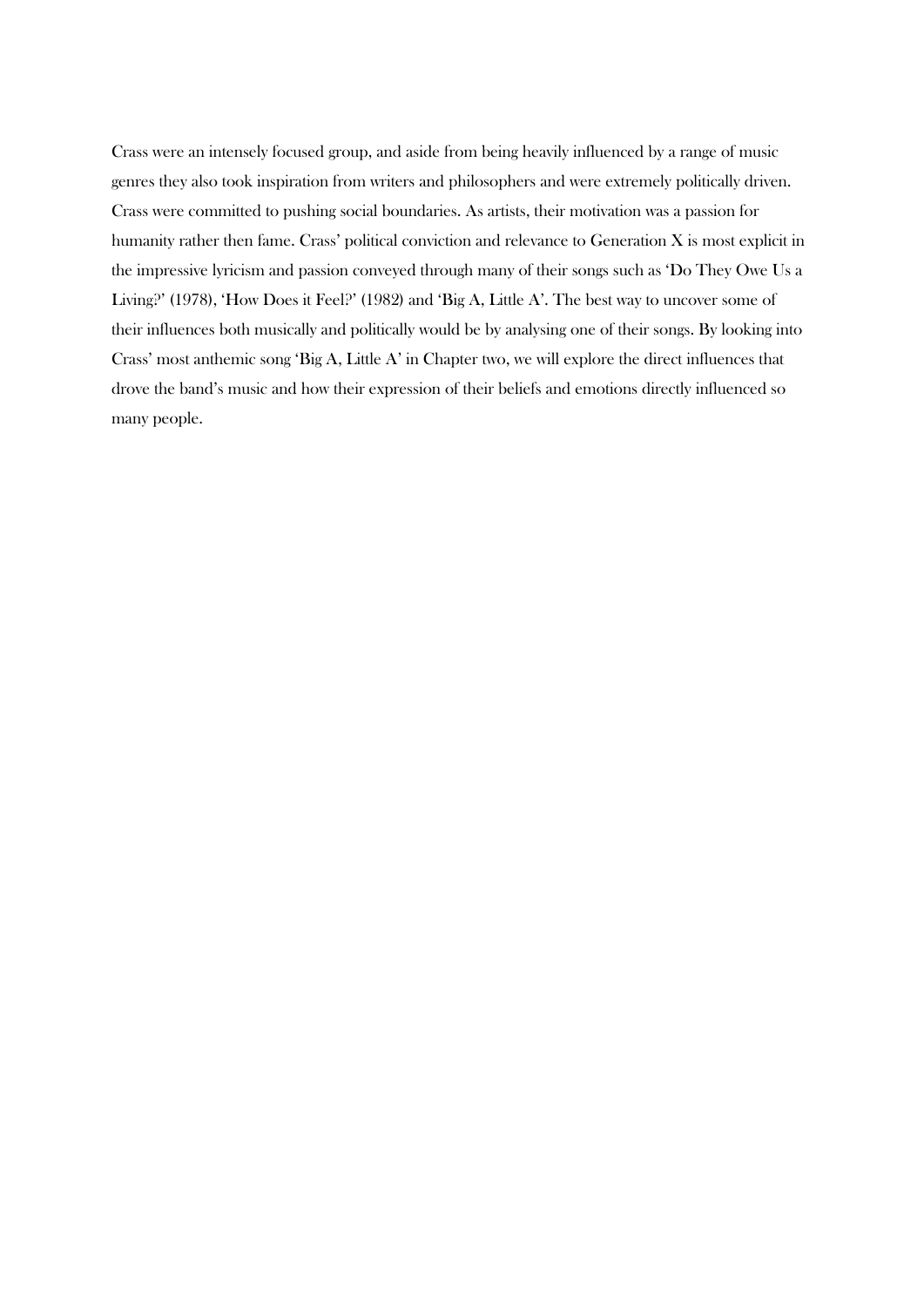## Chapter Two

#### Analysing 'Big A Little A'

This chapter is a lyrical and stylistic analysis of the song 'Big A, Little A'. The intension is to bring to light how a punk song can put forth the political astuteness that inspired so many. Also, we will look at some of the musical factors, which helped enforce the lyrical message.

Crass were extremely passionate in their political expressions. They could have made documentaries or written books but instead they chose music as their main medium of expression, and pointed out some of the inadequacies of its contextual infrastructure in the process. Over the course of their five albums, Crass told people about governmental hypocrisy, corporate malpractice, societal sexism and racism, and put forth personal viewpoints on sexual abuse and injustice.

However, many of Crass' lyrics were extremely offensive to the general public due not only to the use of obscene language, but also the extreme accusations they put to political leaders. For example, in reference to the Falklands war, Crass asked Margaret Thatcher in a song: "How does it feel to be the mother of a thousand dead?" and in 1979 their song 'Reality Asylum' was deemed "criminally blasphemous, for which they were arrested" (Taylor 2004).

In 1981, the song 'Big A, Little A' symbolised the challenge that the band were putting to authority, the status quo and the music industry by ridiculing and questioning the authority of the Prime Minister, the Queen and even God. 'Big A Little A' is one of Crass' most popular songs despite never appearing on an album. The song was released as a B-side to the single 'Nagasaki Nightmare' which reached no.1 in the indie chart and no.16 in the UK official chart, selling over 20,000 singles independently in the first week of release. Controversially, the following week the single was censored out of the charts, therefore it is unknown how many were sold in total (Rimbaud). This is due to the stigma attached to the band's explicitly anarchist nature, which they had maintained since forming in 1976. By 1981, Crass were seen as a threat to society by the government due to their anti-establishment lyrics, which were even raised in parliament. Today it still remains extremely popular, racking up over 1.2 million YouTube views.

The B-side was a step up for Crass in terms of its lyrical depth, stylistic intricacy and recording techniques. Unlike their previous noisy anti-songs, this record was dangerously close to rock and roll whilst at times touching on funk and even includes a fast-paced rap section, which was ground breaking for its time. Though the lyrical content ensures that all this musical development is done without the slightest dilution of the band's punk ideas.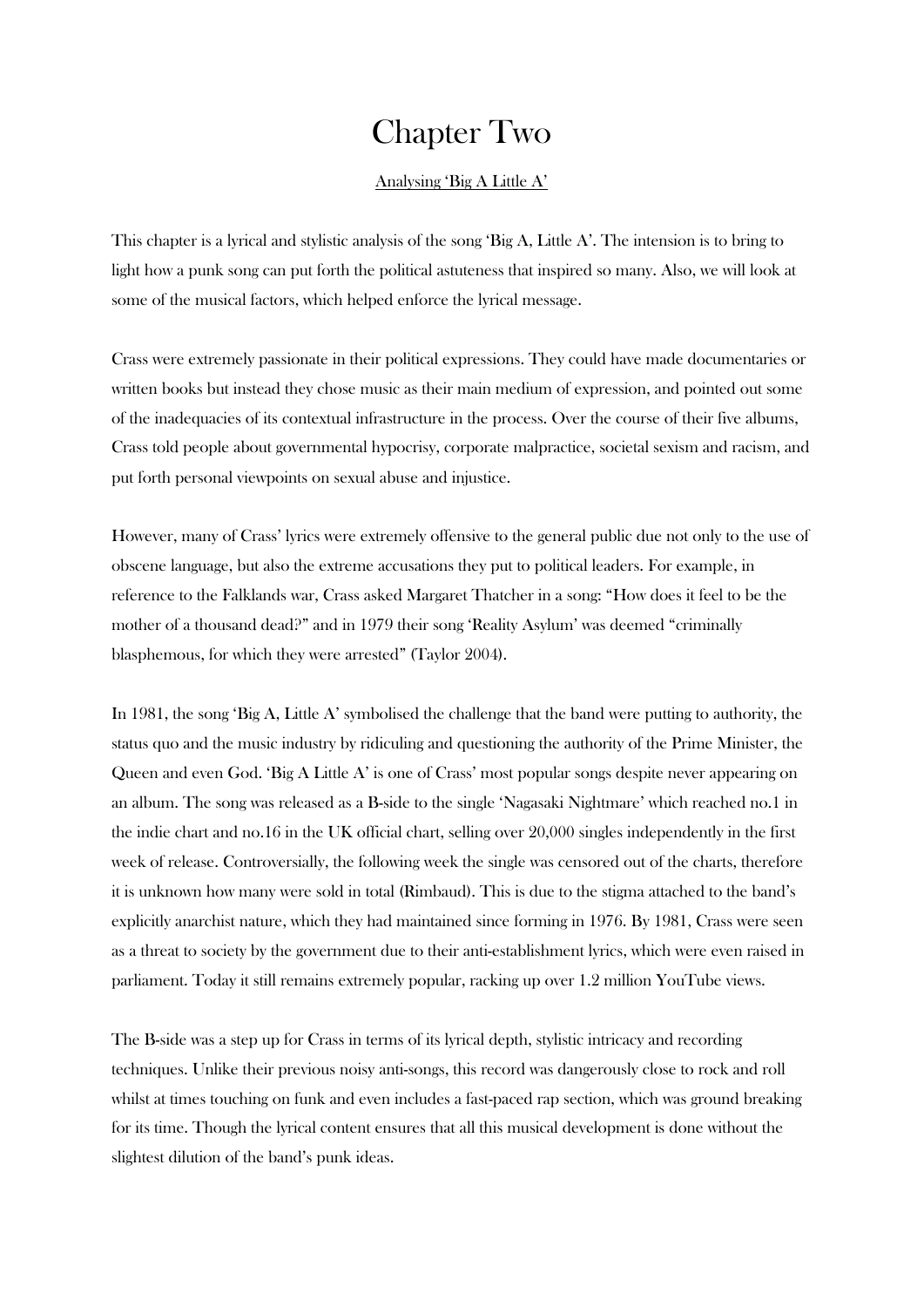Two years into Thatcher's time in office, the song involved a deleterious depiction of Thatcher, which is the likely cause of it being banned from the charts (Rimbaud). Ignorant recalls: "We were in Thatcher's Britain. The miners strike was coming up, the Falklands war was about to kick off and as a band, we'd gone down the line of confrontation and having a meaning and being against the system." Aside from the personal anger Crass expressed in forming the basis for the song, the writing process of 'Big A, Little A' was principally influenced by social, political and other contemporary factors of the time. Ignorant explained "inspiration was all around you at that time, it was everywhere".

'Big A Little A' comprises three distinct sections written collectively by Penny Rimbaud (lyrics, drums, vocals), Steve Ignorant (vocals), N. A. Palmer (guitar), Phil Free (guitar) and Pete Wright (bass, vocals). Although Steve Ignorant delivers the song with passion and energy, the lyrics were written entirely by drummer Penny Rimbaud who wrote much of the Crass material. The song's contextual relevance is encompassed by Penny's lyrical inspiration, taken from the conditions of working class society in London between 1977 and 1981. Penny recalls "Steve brought the wisdom of the street into my life so we could talk in a very balanced way. I could talk about another part of society and use a privileged education against privileged education."

Punk music is often characterised as musically simple and lyrically aggressive. 'Big A, Little A' portrays those genre characteristics. However, there are a number of other farther-reaching influences involved in the song such as the use of a funk bass line, a nursery rhyme, a rap section and some jazz and avantgarde ideas.

Firstly by looking into the musical characteristics of the song, we can notice the similarity between this and other songs from the punk genre: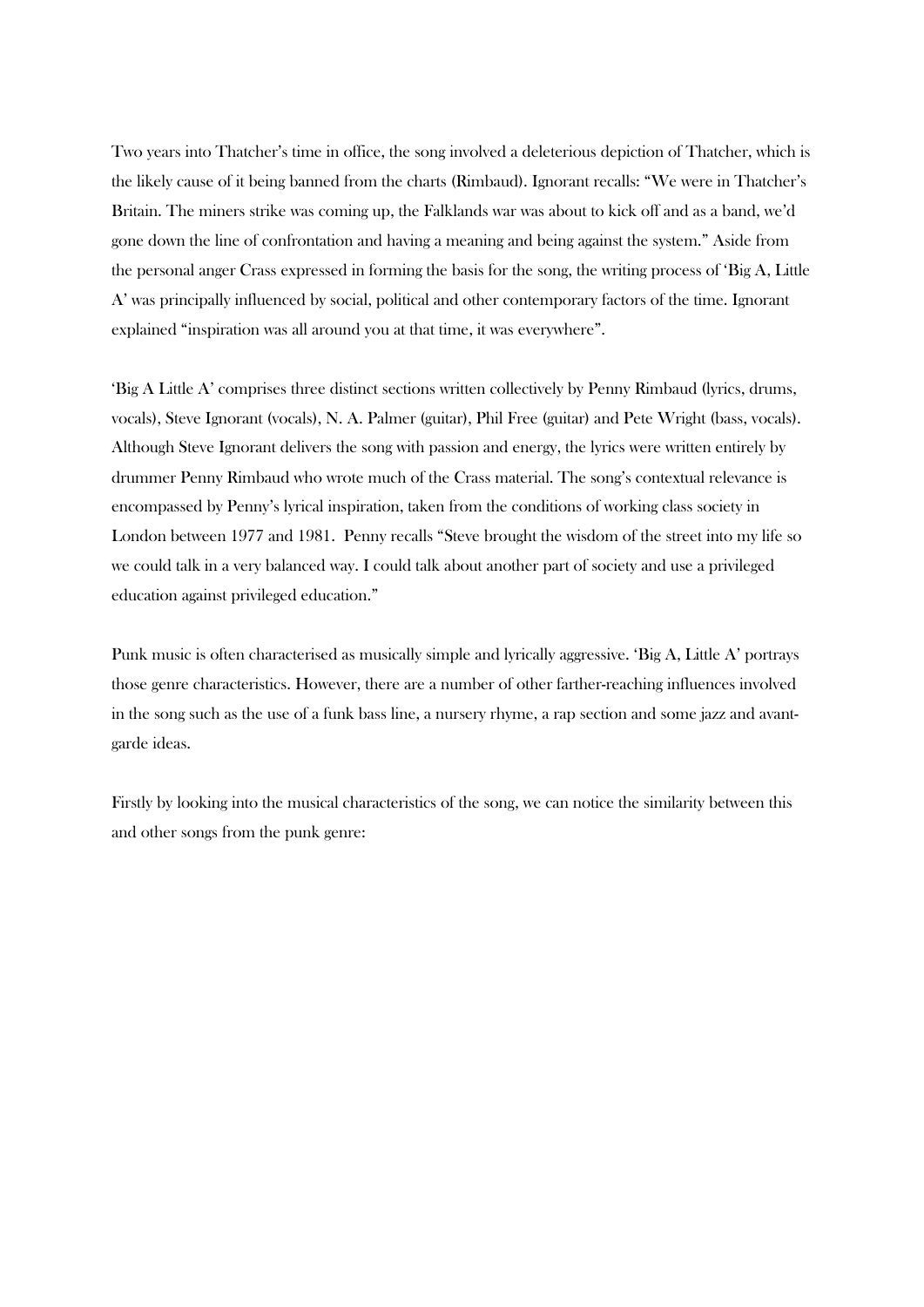| Band            | Song               | Band's Singing/   | Number of   | Subject   |
|-----------------|--------------------|-------------------|-------------|-----------|
|                 |                    | Playing Manor     | Chords Used |           |
| The Clash       | Hate & War         | <b>Aggressive</b> |             | Political |
| The Sex Pistols | God Save The Queen | <b>Aggressive</b> |             | Political |
| Crass           | Big A, Little A    | <b>Aggressive</b> |             | Political |

Table to show common characteristics in songs from the punk genre

As you can see from the table, 'Big A, Little A' reflects the qualities of the punk genre through its political subject matter, aggressive vocal delivery and simple chord structure. These qualities are synonymous with other songs from the genre such as 'Hate & War' by The Clash and 'God Save The Queen' by The Sex Pistols. The striped down instrumentation of drum kit, electric bass guitar, distorted electric guitar and vocals also embody the music of the vast majority of successful punk bands.

Table to show 'Big A, Little A' chords

| Chord:        | Еb    | Bb                      | Ab            | F Major     | G Major     | A Major        |
|---------------|-------|-------------------------|---------------|-------------|-------------|----------------|
| Degree of     | Tonic | Dominant                | Subdominant   | Supertonic  | Mediant     |                |
| <b>Scale:</b> |       |                         |               |             |             |                |
| Interval:     | Root  | Perfect $5^{\text{th}}$ | Perfect $4th$ | Major $2nd$ | Major $3nd$ | <b>Tritone</b> |
| Abbreviation: |       |                         |               |             | ш           |                |

Although the vast majority of the song features a three chord riff, there are actually six chords in 'Big A, Little A', due to the tension building section toward the end in which Ignorant performs an anarchistic rant.

'Big A, Little A' uses a simple transitional structure to shape the politically motivated intentions behind the song. After exploring the harmony further we can see that the simplicity of the structure is related to a blues/rock and roll 'I, IV, V' progression. In relation to the blues, the band also use harmony to mark song changes. The harmonic similarity between 'Big A, Little A' and other punk songs compared with the rock and roll and blues genres, reflect the simple chord progressions of self-taught or new guitarists.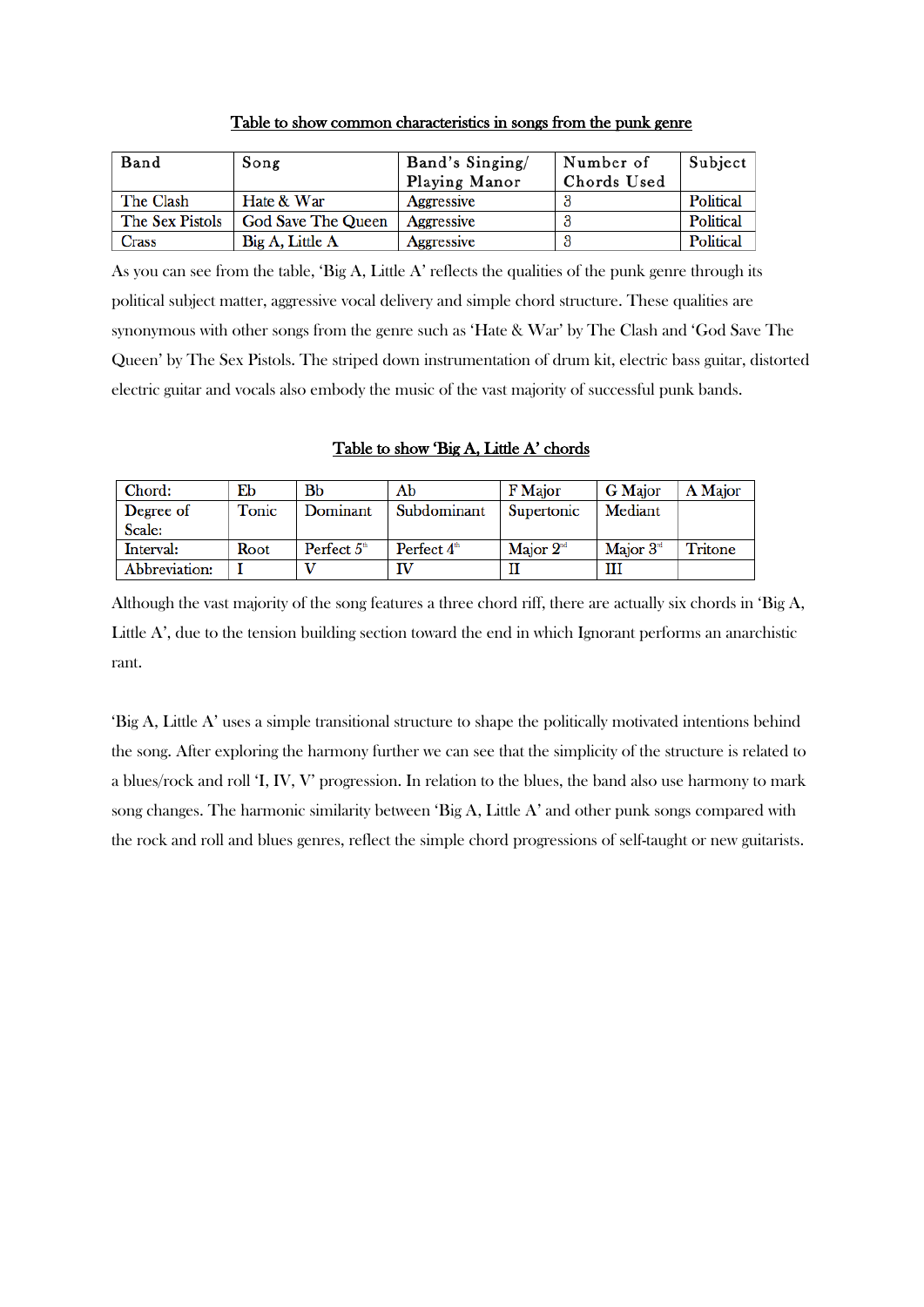| Harmonic comparisons between 'Big A, Little A' and other Crass songs |  |  |  |
|----------------------------------------------------------------------|--|--|--|
|----------------------------------------------------------------------|--|--|--|

| Song                              | Chords Used                      | Section              | Interval            | Abbr.    |
|-----------------------------------|----------------------------------|----------------------|---------------------|----------|
| Do They<br>Owe Us $A$             | Ab, B, Db, Eb,<br>Е              | Verse<br>Ab – Db     | Tonic - Subdominant | $I - IV$ |
| $Living$ ?                        |                                  | Chorus<br>$Db - B$   |                     | IV-iii   |
| Punk Is<br>Dead                   | E, A, $G^*$ , F <sup>*</sup> , G | Verse<br>$E - A$     | Tonic - Subdominant | $I - IV$ |
|                                   |                                  | Chorus<br>A - E      | Subdominant - Tonic | IV - I   |
| <b>Banned</b><br>from the<br>Roxy | A, D, B, C                       | Verse<br>$A - A - D$ | Tonic - Subdominant | $I - IV$ |
|                                   |                                  | No<br>chorus         |                     |          |
| Big A,<br>Little A                | Eb, Bb, Ab, F,<br>G, A           | Verse<br>$Eb - Bb$   | Tonic - Dominant    | $I - V$  |
|                                   |                                  | Chorus<br>Eb - Bb    |                     |          |

As with most punk songs, Crass use mostly power chords and their harmonies rely on primary triads. As you can see from the table below, Crass often use the Root – Perf  $4<sup>th</sup>$  interval and in 'Big A, Little A' they use the Root – Perfect  $5<sup>th</sup>$ , heading straight from the Tonic to the Dominant. This shows a repeated pattern in the band's use of harmony throughout their writing. This simple harmonic writing method further enforces their belonging to the punk genre.

Despite Crass' performance practice being overtly similar throughout their predated songwriting, the recording of 'Big A, Little A' is far more professional, from a sound production point of view, than many of the bands previous recordings. Feeding of the 5000 had a tinny sound with many of the lyrics muffled. Fans reported that they could not understand Ignorant's vocals, which is why Crass began printing their lyrics on their record sleeves. However, 'Big A, Little A' makes use of advanced production and is well-recorded with a larger sonic landscape. Despite this progress, the fact that Rimbaud uses pots and pans as part of his percussion set up acts as a contradiction to the application of professional production. This relates to the D.I.Y. production found in skiffle music and brings the listener back to the band's first principle; to remain grounded in their conviction not to take themselves completely seriously, only to take their political message seriously.

The songs structural arrangement is particularly well crafted, partly due to Crass' use of a lyrical build in intensity alongside sound collages and sneering guitar tones. Interestingly, the song is framed by the use of live recordings of children singing the nursery rhyme 'Big A, Little A, Bouncing Bee' which Penny recalls was a street game like 'catch' played by children. Alongside the rhyme, a distorted Eb chord,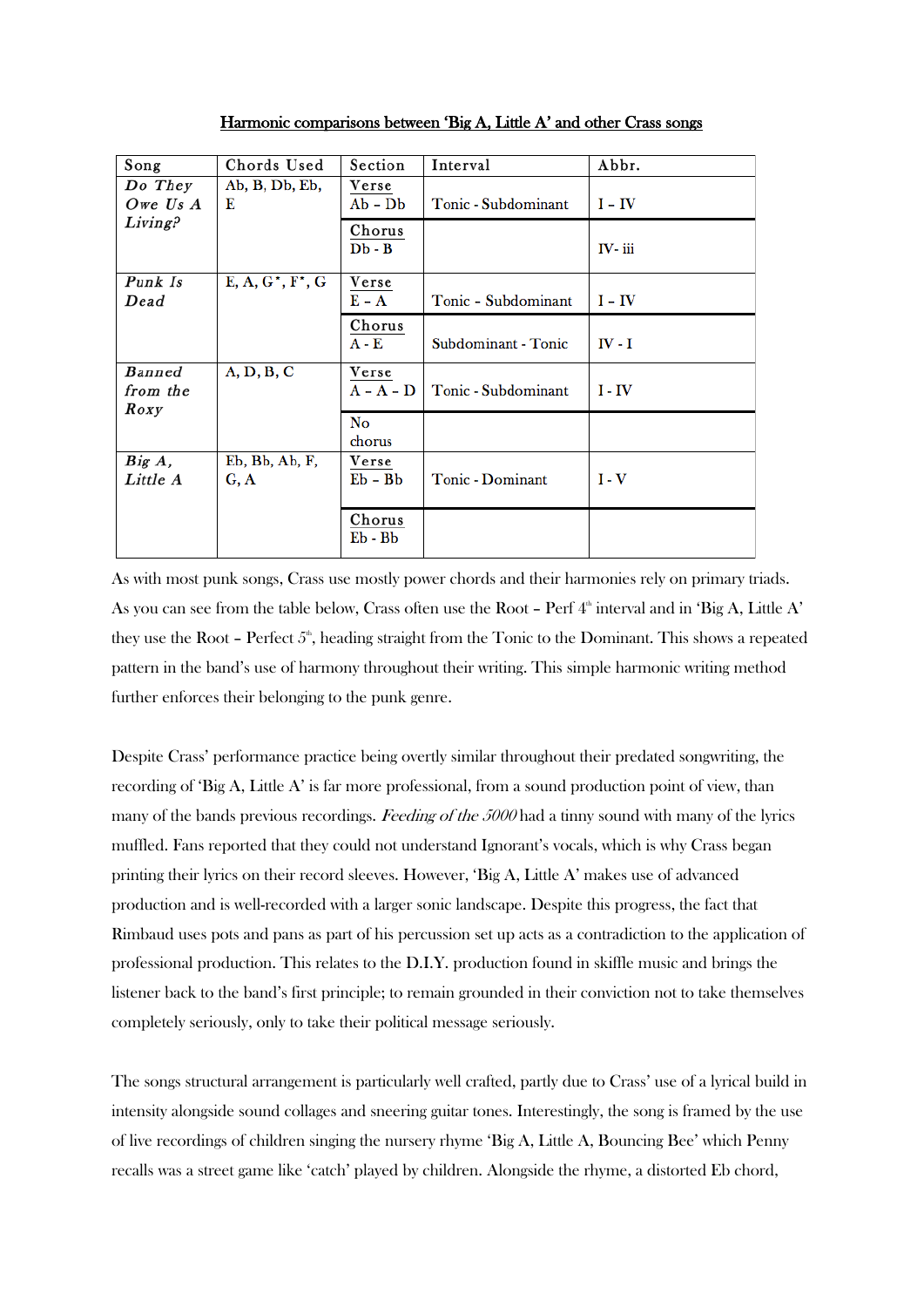struck three times on the electric guitar, begins the song. Then a slow and simple distorted guitar riff is played in time with lyrics sung by children at 150 BPM. Ignorant then sings the rhyme with the lyrics twisted from 'the cats in the cupboard and he can't catch me' to 'the system might get you but it won't get me'. The intension here is to portray a corruption of innocence; a children's song being taken on to fit a political agenda (Rimbaud).



Roaring guitars announce Ignorant's lead vocal delivering the Crass interpretation of the nursery rhyme: "Big A, little A bouncing B, the system might have got you but it won't get me". The band stop and Ignorant counts them back in '1-2-3-4' introducing a new tempo at 300 BPM, double the speed of the introduction.

At this point the whole band come in playing the chorus section. This consists of drum kit, bass guitar, electric guitar and lead vocals. This section is repeated three times throughout the song. However, the lyrics never repeat the song title 'Big A, Little A', instead, the 'Big A, Little A' nursery rhyme melody is played on the bass guitar and rhythm guitar. This frees up the lead vocalist to ask the audience some politically loaded questions:

Chorus:

## External control are you gonna let them get you? Do you wanna be a prisoner in the boundaries they set you?

As with many of Crass' songs, this chorus is implied through a repeated guitar riff rather then a distinct repeated section lead by the lead vocals. The catchy repeated melody is found in the instrumentation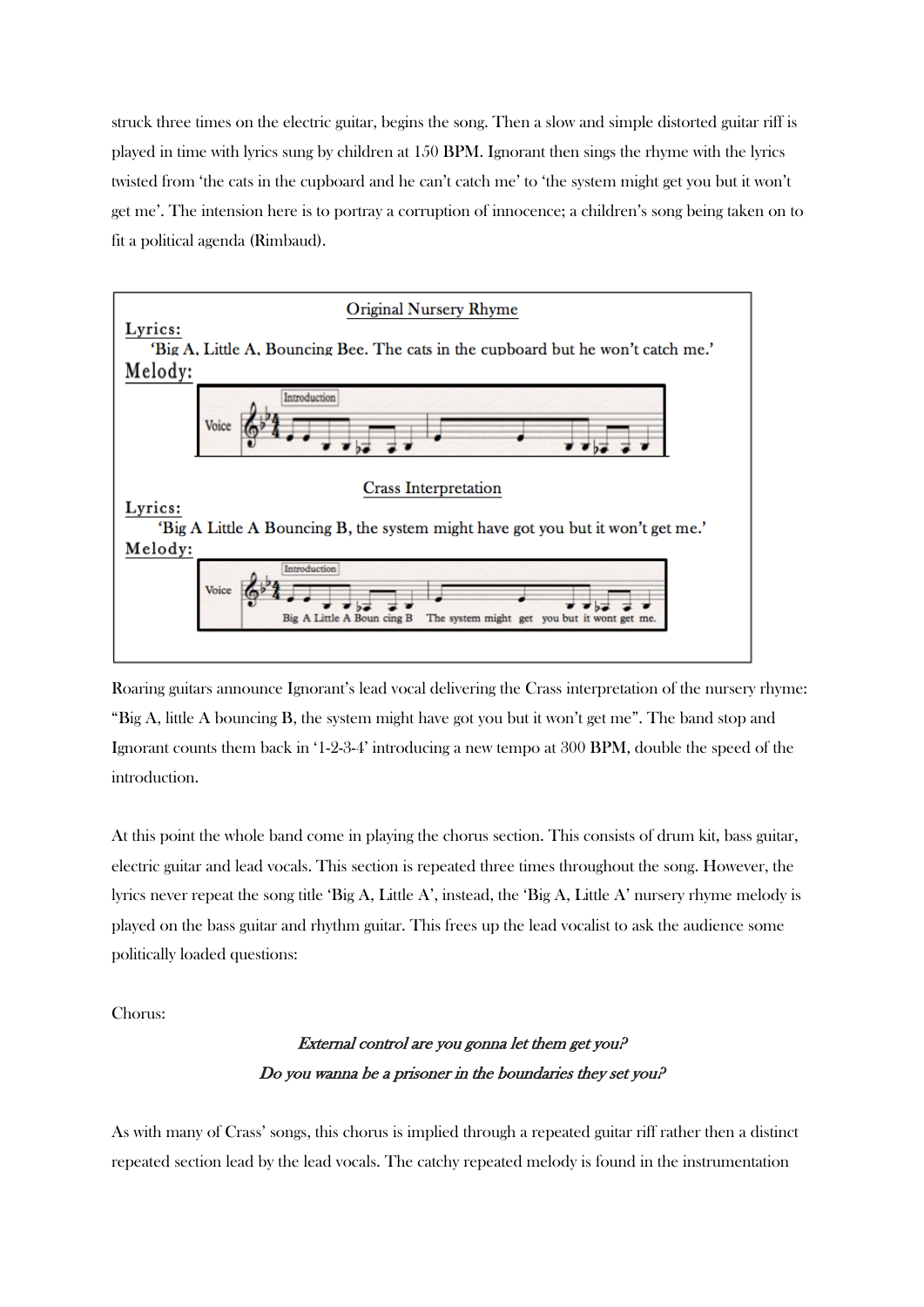whilst the vocal continues on, delivering a lot of information to the listener. By including five lines of separate lyrics, Rimbaud has utilised the space in this section urgently asking the listener if they will be taken in by the 'external control' of the system, which is a personally burdening question. This shows an intention to inspire a serious act of re-evaluation in the listener's beliefs.

The 'Big A, Little A' repeated chorus melody is sung, chanted, played on bass and on guitar in various stages of the song as a reminder of the innocence of the original nursery rhyme. This melody is extremely simple using only three notes in the key of E major, E, B and A. This reflects the childish and playful rhymes reminiscent of a playground. The simplicity and repetition make it easy to mimic vocally and on instruments, meaning crowds could remember it and chant it. This makes it memorable, and is partly why it's so effective live.



#### **Main Bass Guitar Riff**

Aside from establishing the songs qualities that reflect the punk genre, there are also hints at other musical influences. Halfway though the song the power chords stop suddenly and a 'free jam' section begins, allowing the bassist to improvise, something Crass had never done on record before. The bass melody gives the section a funk sound and the introduction of this new structural idea shows the band gaining an awareness of their instruments as previously Phil Free confessed they; "couldn't jam".

Rimbaud stated that John Cage was a big influence on Crass at the time. Cage's compositions sought to provoke a sense of atmosphere as well as musicality. This influence can be felt in 'Big A, Little A' through the opening sections lack of timing and clear direction as the droning distorted guitar tone acts to create a feeling of horror and discomfort rather then harmony. At the end of the song there is a brief acting scene where a police officer chases a punk. The use of external noises, such as dialogue and running footsteps, shows advancement in Crass' recording abilities as well as an avant-garde influence.

Despite these influences and small progressions in the musicality of the band, Crass' punk rock attitude and motive to get the listener to think for themselves comes through the lyrics of the verses. Exploring more of the lyrical content from the verses will also help indicate how Crass became so influential and how they rallied so many fans to take protest action alongside them.

The songs opening use of dramatic dialogue, sound effects and children's singing contribute to the theatrical tone which follows. Within the verses of the song, Ignorant depicts the detached vantage point of a leader over the masses, featuring heavily articulated role-play. He uses disposition in his lyrical voice to portray God, The Queen and Margaret Thatcher. Rather than speaking in his own gruff voice,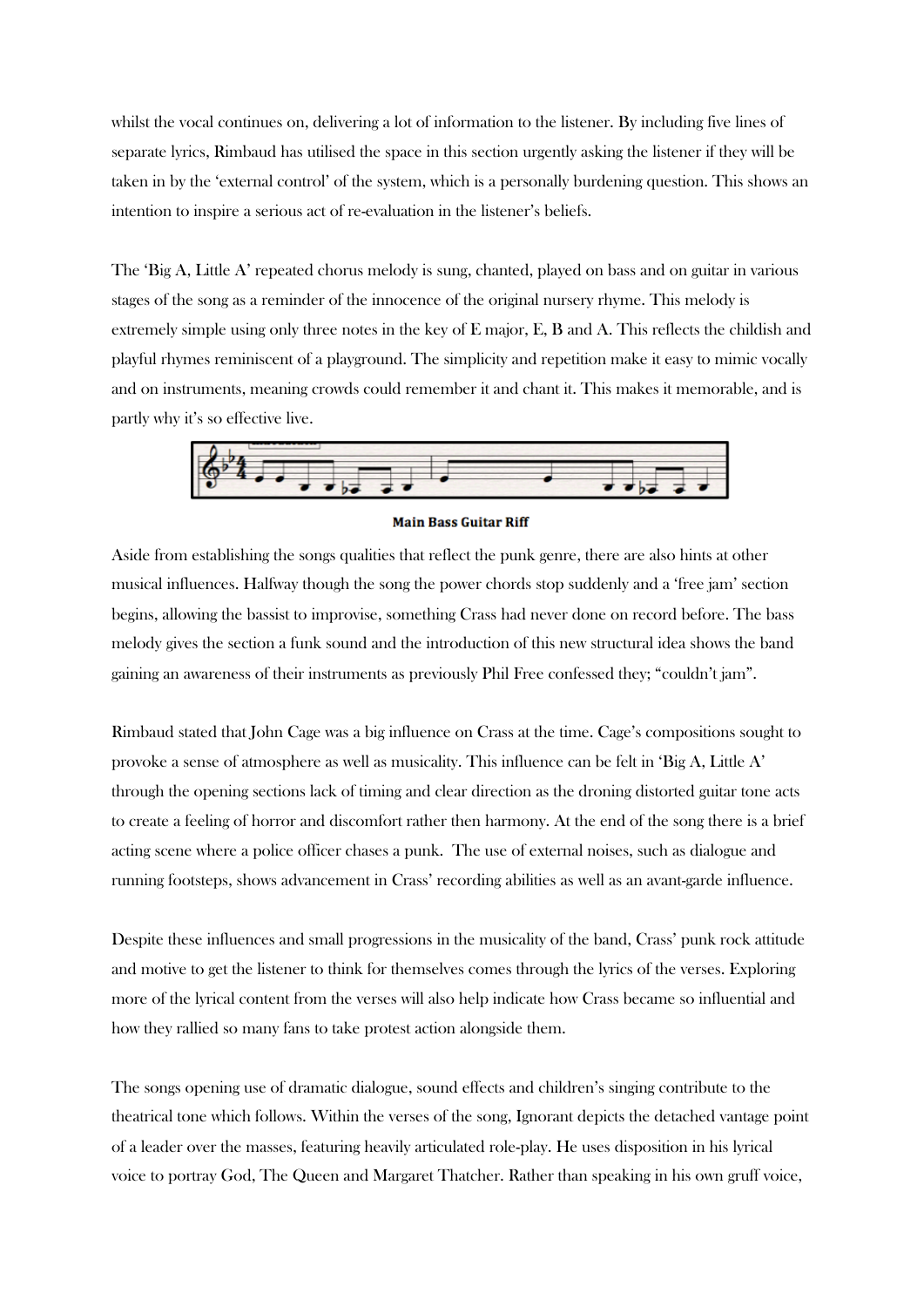he uses different accents to personify his characters, (for God, Ignorant uses a very deep droning accents and for the Queen he mimics a high pitched aristocratic English accent).

Despite the role-play, the figureheads are literal icons of power (e.g. Prime Minister, God) who in reality, govern the boundaries by which people live their lives. The performance context of these characters acts as a metaphor, which represents these figures as false, powerless puppets and Rimbaud portrays them lyrically as nonsensical and unjust. This invites the listener to question their legitimacy as rulers.

For example when verse one depicts the role of God and religion, the line: "We'll blind you with morality, you'd best abandon any hope" strongly indicates a sense of hopelessness in following a religion. This is due to the awareness that religion condemns everyone as sinful, and sinners cannot be worthy of God, making 'righteousness' impossible by a religious standard.

The lyrics: "We're telling you you'd better pray 'cos you were born in sin/ Right from the start we'll build a cell and then we'll lock you in" powerfully encapsulate the absurdity of the church's rule which many disagreed with at the time. This is backed up by: "we offer our forgiveness, but first we'll make you pay." further highlighting not only the bleakness of a religiously bound existence but also the futility of one.

Secondly, verse two depicts the role of the Queen and Monarchy. The Queen is attacked sarcastically: "My prisons and my mental homes have ever open doors" and "so I'll see the peasants grovel if they refuse to bow". This depicts the monarchy as having no empathy with (or understanding of) the general public's problems.

Verse three turns to politics, and this time exclusively points the 'fraud' finger at Margaret Thatcher. The verse sarcastically opens: "Introducing the Prime Sinister, she's a mother to us all". Cleverly the line; "If Moses did it with his faith, she'll do it with an army" commits a double blow to religion, by highlighting one of the more implausible stories from the Bible, therefore questioning its trustworthiness. Secondly, by mentioning the army, the line links religion with politics and war, most likely referring to the Falklands War, which was ongoing at the time. This would have brought the reality of war home and provoked pathos with the audience, who knew that British soldiers were dying in the ongoing war.

Though Ignorant acts out the different characters during the verses, the songs overall context can be described as parenthetical, outside of the performance context. This is because of the sarcastic reality within Rimbaud's message that people are controlled by state and religion despite the fact these leaders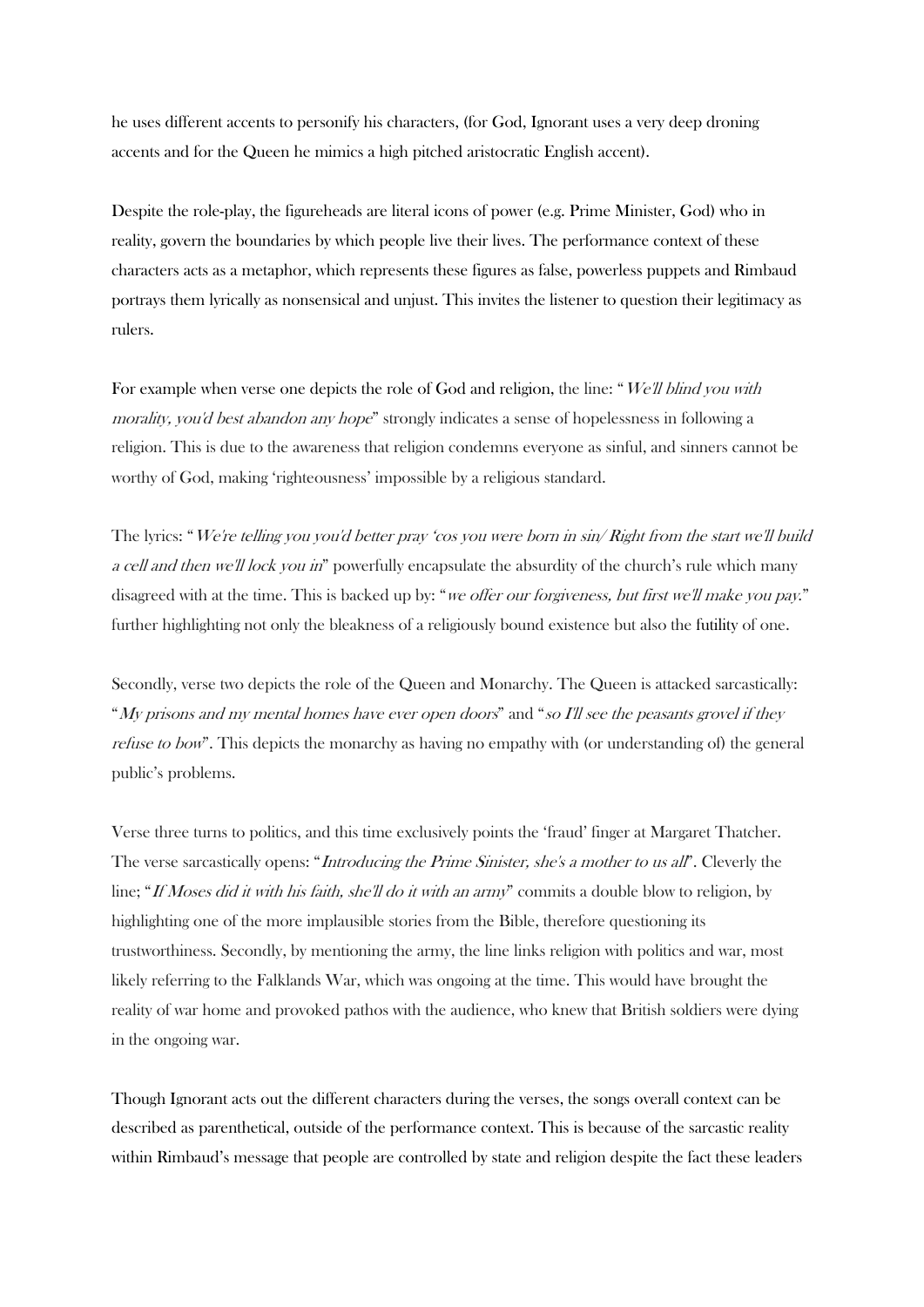do not always have the public's best interests in mind. The song is therefore represented as a puppet show, although Crass seek to relate a message that's more profound than a stage act can achieve. Rimbaud's lyrical basis for the song represents the hierarchal system of religion and state as a cabaret of control over the masses.

The final verse concludes with a speech delivered by Ignorant speaking in his own gruff voice, readily representing the angry working class youth of Britain. Ignorant needs not announce that he is about to put forth the band's anarchist opinion, but simply switches back to his own voice. The listener is familiar with this due to the 'external control' section signalling a sobering return from the theatrical piece. Ignorant gives the listener an alternative option to being under the control of state authority: "if you don't want to be beaten down, refuse to join their race" and encourages them to "be exactly who you want to be, do what you want to do", a simple option of refusal which empowers the listener by handing them a choice as to whether or not to accept authority.

The music intensifies throughout the progression of the verse as the guitar texture, dynamics and tempo increase whilst Ignorant's vocal gains pace. Ignorant tries to fit so much information into the verse that the poetry quickly becomes a rap. This was three years before rap would be introduced to the British mainstream by New York's hip hop scene. The four lines of intense rap (the closest comparison at the time being Gil Scott Herring) alongside building harmonic tension indicate that the song is heading to some sort of climatic epiphany where Crass will lead the way to a new utopian politics. However, whereas in 1977 Johnny Rotten had proclaimed "I am the anti-Christ, I am an anarchist" at the dawning of punk, and failed to fulfil his promise to lead people to an alternative lifestyle of true anarchism, Rimbaud turns this phrase into; "If you don't like religion you can be the antichrist, If you're tired of politics you can be an anarchist". This essentially gives the audience a choice to make punk their own and make their reality whatever lifestyle they chose. As the songs tension reaches a climax, the tension simply dissolves and returns straight back to the 'Big A, Little A' melodic bass line. This brings us right back to the innocence of the playground and the move ingeniously tells the audience that Crass are not going to be the leaders, it's down to each individual.

'Big A Little A' was an influential song, firstly because of its intricate use of lyricism, which is superbly executed throughout. Although the overall sound of the piece is quite a leap from earlier Crass songs, many of the constructive techniques used, act to exploit an atmosphere rather then a specific harmonic motif which traces back to earlier songs like their first single 'Reality Asylum" / "Shaved Women' (1979). For example, the use of contrast between sections is thought provoking and diverse.

Crass' songwriting capabilities displayed in 'Big A, Little A' indicate why they had such a lasting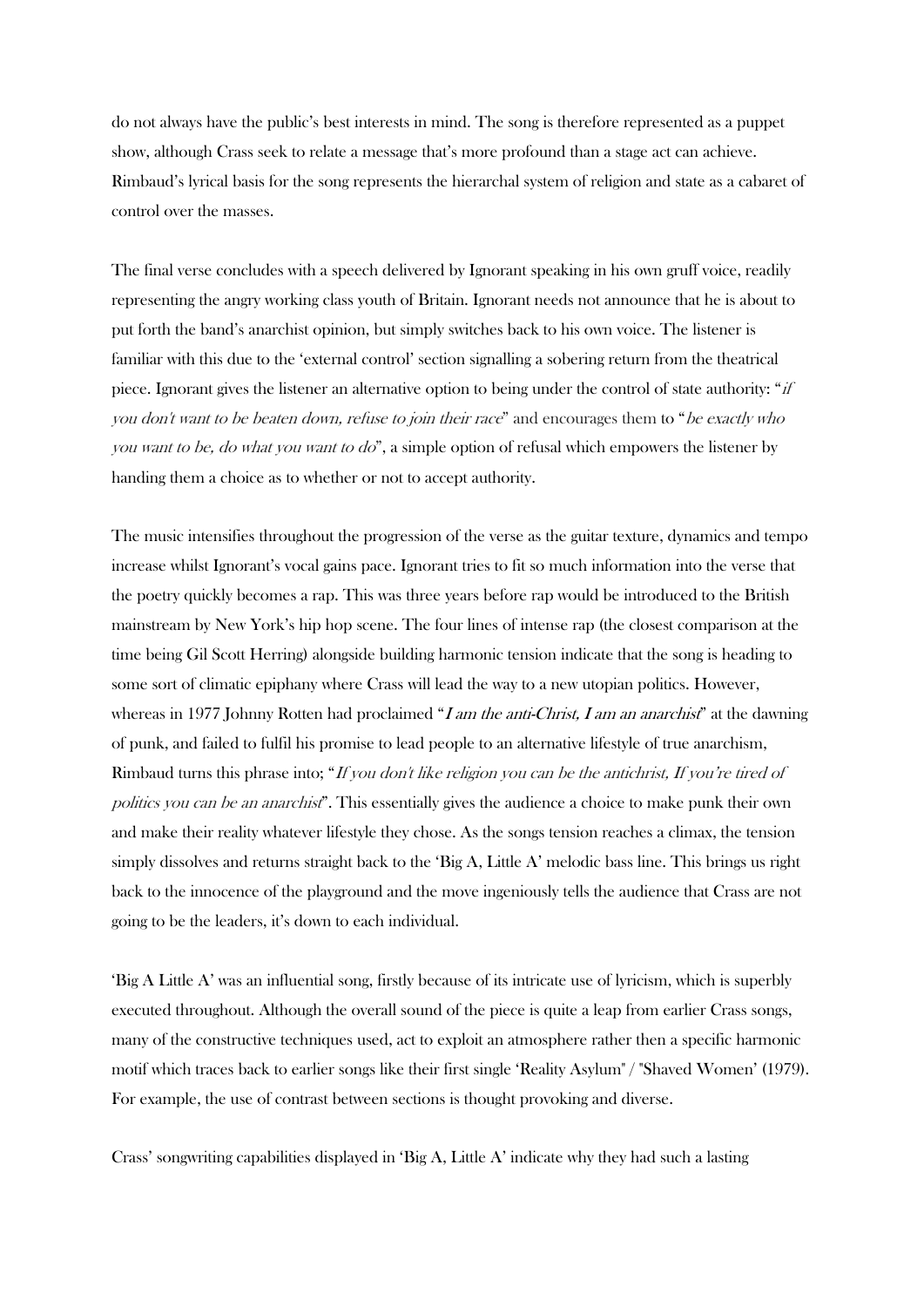underground influence through bands ranging from Conflict to Slaves. This raw piece of work strikingly displays the ethos, pathos and logos of a well-constructed political speech, which rallies the listener into concurrence and, in many cases, action. Amazingly though, Rimbaud and Ignorant have made their powerful point in three minutes, speaking vernacularly with their audience. Within these four short verses, Rimbaud has seamlessly pulled apart the three empires, which rule over people's minds and keep them in line. By delegitimizing religion, politics and the monarchy, Crass have essentially freed their audience of all moral and lawful obligations to any kind of authority. Most interestingly, Crass have done this without promoting their own hidden motive to capture people as their followers or offer them a new leader. Instead they have asked people to think for themselves in full sincerity and to strive to live a fulfilling life. 'Big A, Little A' seamlessly epitomised the amassing anarcho punk culture of its time, through its musically mischievous and lyrically direct approach.

Crass were a band who held strong stylistic values such as creating D.I.Y. independent art and music and went on to form independent record label Crass Records. The label invested the Crass' earnings into new bands and music. We will contextualise Crass' influence through the anarcho punk movement and beyond, in chapter three.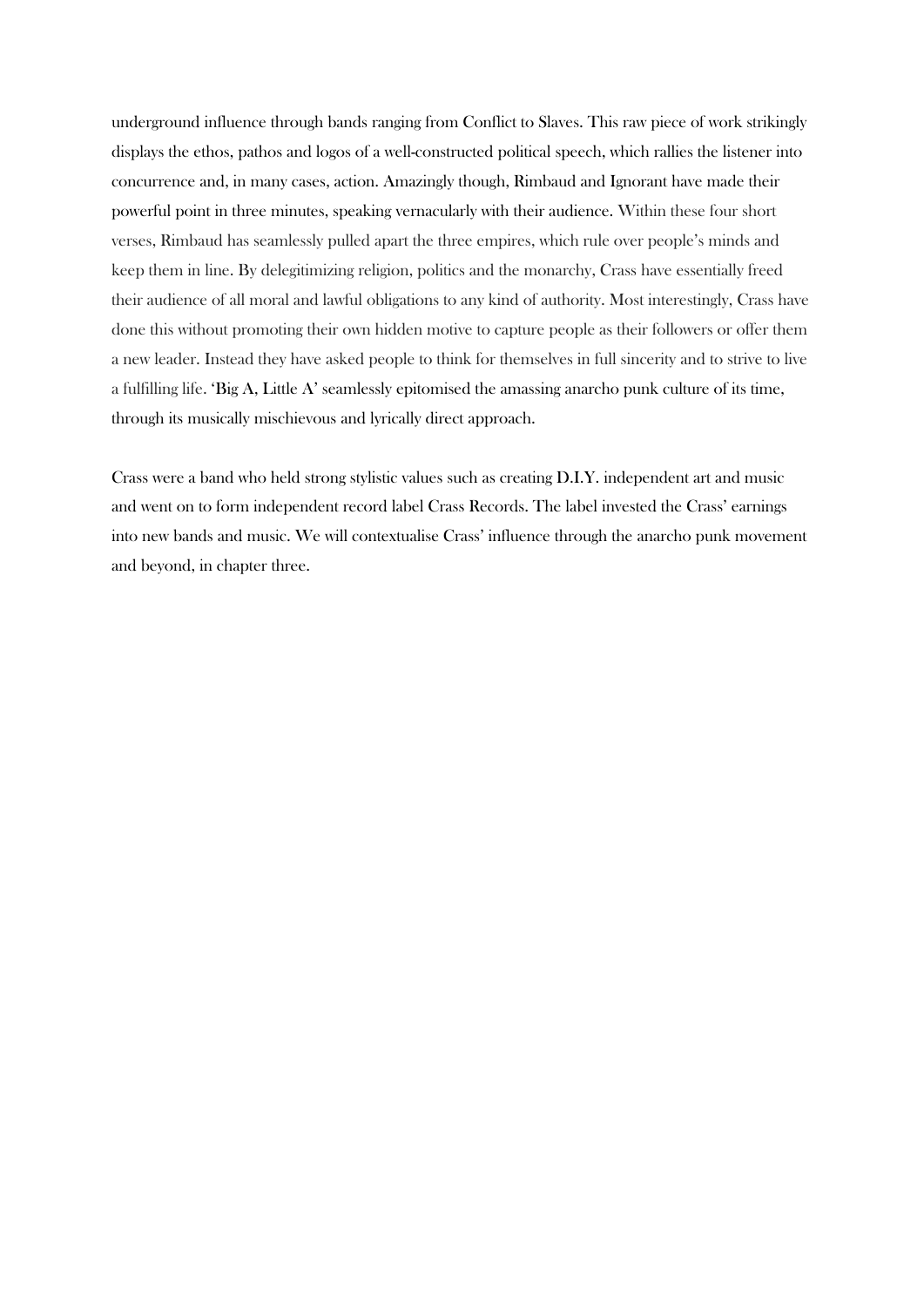## Chapter 3

#### Anarcho-Punk & Further Influence

Crass are one of the few punk bands who managed, not only to carry over from the first wave of punk without loosing their validity, but to surpass their previous popularity. The persistence of Crass' gritty, angry D.I.Y. music filled the void that the first wave had left behind. They gave hope that punk could be genuine without selling out, which made many fans question whether punk had ever been genuine before Crass. Penny recalls: "we saw something real that was starting in punk and we wanted to be a part of it. When we realised it was fake, we made it real".

Part of what contributed to their popularity was their unique concerts. They were events encompassing music, poetry, film and performance with art and literature (aka homemade banners and fanzines). On their tours Crass booked out halls and decorate them with their own posters and backdrops. Gee Vaucher, who designed the bands striking and thought-provoking collage-style artwork, also designed these wall coverings. Vaucher, in collaboration with film maker Mick Duffield, created films made up of clips of movies, historical footage, news extracts and home recordings, which would feature as a projected backdrop to Crass performances. The band also used snippets recorded from radio and television to create thought-provoking sound art pieces as part of their music. "The band was only very much a part of the whole show, it wasn't like pop and rock music, where the band is the show" noted Rimbaud.

Often there were stalls from different political organisations and members of Crass would personally interact with the audience by talking to individuals before and after the show, handing out fanzines and lyrics sheets. Ignorant recalls: "the gigs were like a meeting place. People would just stand around talking, exchanging ideas and it was like Crass getting on stage was almost secondary to that". The band personally wrote their own leaflets on subjects ranging from bomb making to bread baking, with the hope of enlightening people. Crass fan Mick Howes recalls: "as a movement it was far different to anything I'd seen before. I was bored with bog standard punk rock for punk rock's sake; this (Crass concerts) became everything from eco warriors to paving the way of vegetarianism to serious far left and anarchist politics. Before long I was reading things and getting into things I'd never have dreamed of doing, as were so many other people". Crass fan Paul Scott recalls: "You'd read a record sleeve from Crass, then you'd go get a book out and find out about something. That's why I became a vegetarian because it made me investigate what happened to animals in laboratories and slaughterhouses".

The fact Crass fulfilled a truly anarchist lifestyle with their music and in their personal lives, was a huge part of their appeal with fans. Berger said they were an "example to others that it was possible",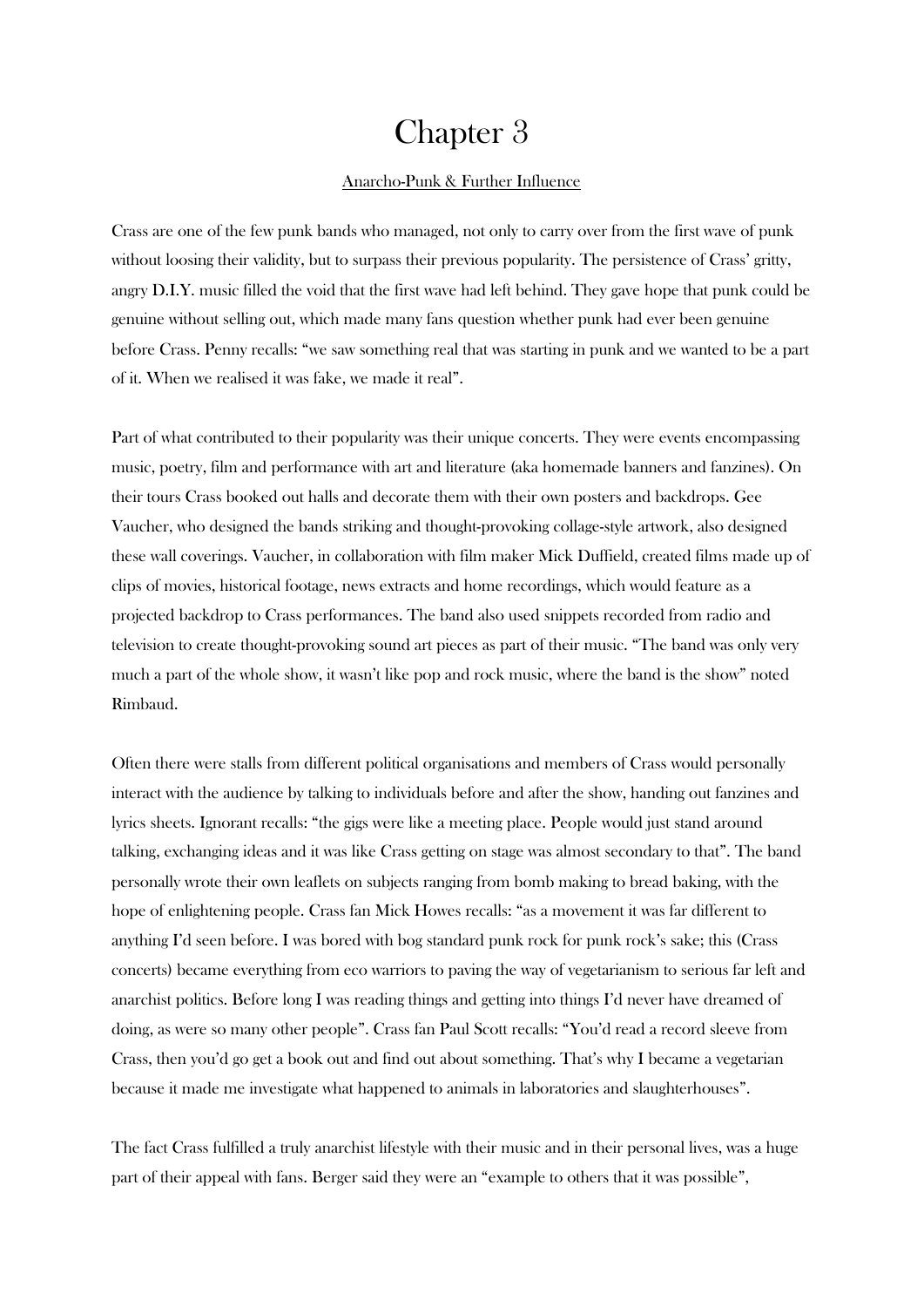"Anarchy in action". Aside from keeping their concert tickets and album prices at a low cost, Crass would set aside one day a week solely for responding to their fan mail with handwritten letters. To separate their stance from punk bands who had signed major record deals and forgotten about the hardships faced by working class Britain, they endeavoured to put everything they earned back into the band and later, into furthering other bands. At Crass' peak, Dial House had two thousand visitors in one year and the band received two hundred letters a week. Rimbaud recalls: "We realised it wasn't just us we were speaking to, it was hundreds of thousands of kids hanging on every word you're saying" and "That's a responsibility we took seriously." Ignorant adds that even now: "People will come up and say "Crass changed my life"."

From the beginning Crass had expressed the sincerity of the values they held, including being environmentalists, being against animal cruelty and against war. The influence on their fans led to many of them forming their own bands, becoming protesters, feminists, vegetarians and vegans. Ignorant recalls that by 1981 Dial House was "a headquarters, not a home". "By now the leaflets we turned out were political, trying to organise people, to create a movement." Crass' instigation of an anarchist movement rallied thousands of like-minded people. At this time their hardcore fanbase developed into the Anarcho Punk Movement.

The music side of the anarcho punk movement was a result of Crass' influence on a huge wave in new bands. Reynolds recalls: "From 1980 onwards, there had been a 'punks not dead resurgence". Bands such as Vice Squad, Discharge, Anti Pasti, Flux of Pink Indians, GBH, Zounds, Poison Girl (who both toured with Crass) and countless others overran the independent chart (Reynolds 2005:424). These bands shared a trashy sound, owed to their limited or non-existent musical skill as well as a politically motivated anger. Many of these bands initially formed because of the influence of Crass. Conflict, Poison Girls, Zounds and Flux of Pink Indians each signed to Crass Records.

Crass Records promoted their bands through creating a sense of community. The bands played together often in anarchist centres which were abandoned buildings that anarcho punks would move in to and squat, using the building temporarily as a meeting place, information centre and concert venue where anyone was welcome. Mick Howes recalls: "It was just a meet up of likeminded people". The bands all used variations of the Crass branding as part of their artwork and record sleeves, clearly stating their association. The bands were all serious protesters, promoting similar causes and many of the concerts were benefits of some kind, raising money for miners during the strikes of the '80s among other causes. By having all of their artists support each other by playing gigs and touring the UK and Europe together, anarcho punk spiralled into a bigger scene, which spread across the continent.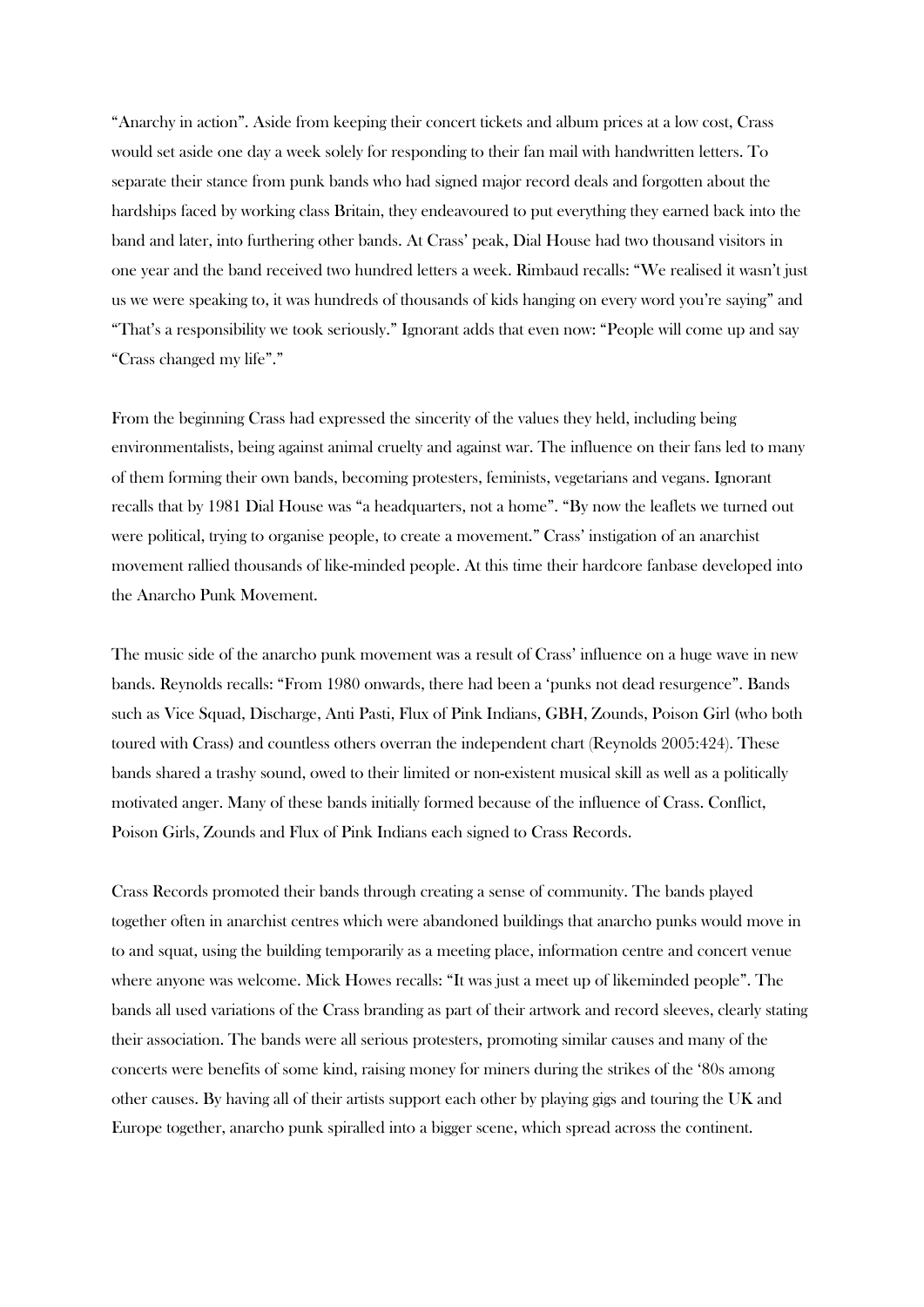Colin Jerwood of Conflict was a passionate animal rights campaigner. Jerwood said that rather than educating people he wanted to: "open people's eyes to what was going on, through images and putting out records". Through the anarcho punk movement many people became involved with the Animal Liberation Front and would conduct acts of sabotage towards companies who harmed or experimented on animals. This involved graffitiing or throwing paint over the houses of those who experimented on animals, or sneaking into laboratories to document the experiments through taking pictures or filming. Mick Howes recalls: "I applied for a job in an animal testing laboratory so I could go there and report back what was going on" and "It felt like an individual could do something to affect social change. But it did take direct action to do it."

For many anarcho punks, protests and rallies were as important as the music. The accumulation of this movement led to the coming together of thousands of anarcho punks in one huge protest in London, the 'Stop The City' marches. Green Peace instigated 'Stop The City', however Crass and other bands on the scene had a huge involvement in the protests which saw thousands of anarcho punks involved in the blockading of London's city central in 1983. 'Stop The City' was a protest against the militaryfinance complex. Many protesters named it 'Carnival Against War, Oppression and Destruction'. The protest involved a daylong blockade of the financial district in the city of London. One blockade involved three thousand people and caused £100 million in shortfall. Police made one thousand arrests on protesters within the following eighteen months.

Crass' involvement in the 'Stop The City' marches gave the anarcho punk movement an opportunity to show how united and coordinate they were, a far cry from the mainstream portrayal of punks as chaotic and incompetent. Berger wrote; "It was no longer a bunch of kids who bought the same records – it was a peoples state" and "a tradition had been born".

By 1984, Crass had split. The pressures of living together, touring endlessly on the D.I.Y. scene with little money or comfort and having to constantly justify their anarchist position had worn thin. Ignorant admits: "In the end it just burned me out" and "we all got to that point".

In their eight years of activity, Crass had changed music, rallied a movement and captured the attention of the government, having questions raised in parliament and on 'Question Time'. They had influenced a number of social movements including Animal Rights, Nuclear Disarmament Movement and the Feminist Movement. They had also captured the hearts and minds of hundreds of thousands of fans globally and inspired other bands to join forces with them and create like-minded music through the anarcho punk scene. As a band and record label Crass have had a viral effect, infiltrating many aspects of society.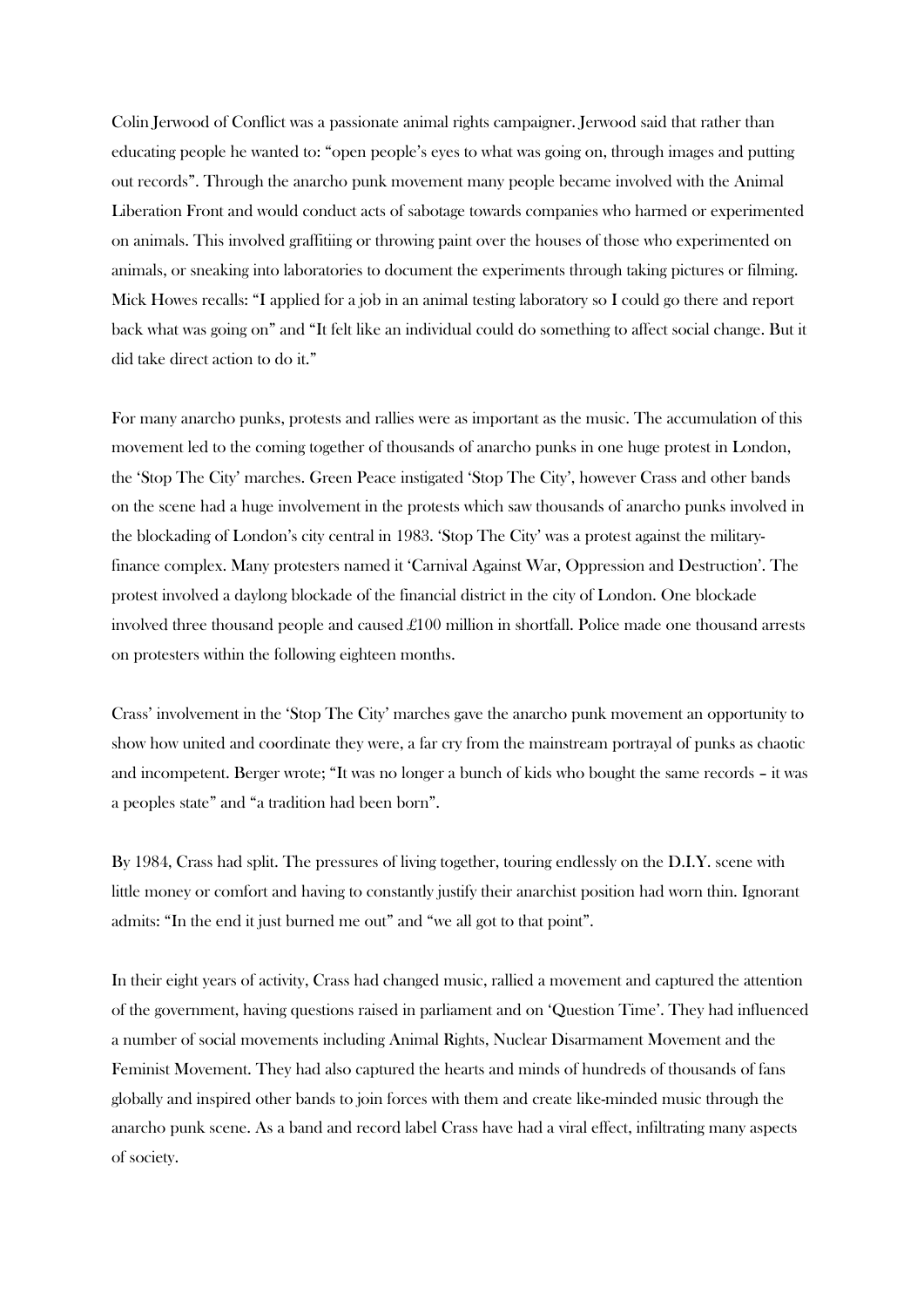Their infamous black and white logo design and record sleeves created by Gee Vaucher have since influenced artists as famous as Banksy and been copied by major fashion design companies for clothing ranges. In 2011 artist Toby Mott exhibited part of the Crass ephemera collection at the Roth Gallery in New York. This featured artwork, albums, singles and copies of Crass' self-published fanzine, Inter-National Anthem.

Musically, their influence is wide ranging, from anti-folk artist Jeffrey Lewis who in 2007 released an acoustic covers album of Crass material entitled '12 Crass Songs', to the NME acclaimed lo-fi garage punk duo Slaves. Bad Breeding, Bob Vylan and countless other new artists cite a Crass influences and hundreds more artists have recently used stems from 'Feeding Of The 5000' to remix and rerelease Crass songs.

Slaves become increasingly influential since 2014, after signing to Virgin/EMI and playing Reading and Leeds Festival. Despite their embrace of mainstream attention, Slaves claim to be musically inspired by Crass despite forming three decades later, in 2012. NME wrote that the duo had potential to become the "full blown re-embodiment of Crass for the new generation" (NME 2013). Slaves front man Isaac said: "I just like that when (Crass) started they said you don't have to play an instrument to be in our band. You can just do what you want so one of their guitarists just made noise" and "they were the first sort of band that I listened to that did it for the message of the music, they didn't do it for anything else." Laurie, Slaves' guitarist added: "Their sound is just unrivalled as well. I mean, no one sounds like Crass. And they've got hooks that stick in your head but its anarcho, and I see pop sensibilities there, just – there's no one else like Crass."

However, Crass' influence goes further than the music industry. Through Dial House, there have been countless other triumphs brought about by Crass members, outside of the band's heading. Through the many people who have been involved in Dial House over the years, countless projects have reached fruition, meeting Rimbaud's hope of the place being an art central and creative hub.

Some of the projects to come out of Dial House include ICES 72' Festival, the first Stonehenge Festival, the avant-garde band 'EXIT', countless paintings, performance art pieces, exhibitions, and many published literary writings. "Crass the punk band was one of our many project, it just happened to be the most successful in terms of popularity." (Rimbaud 2012)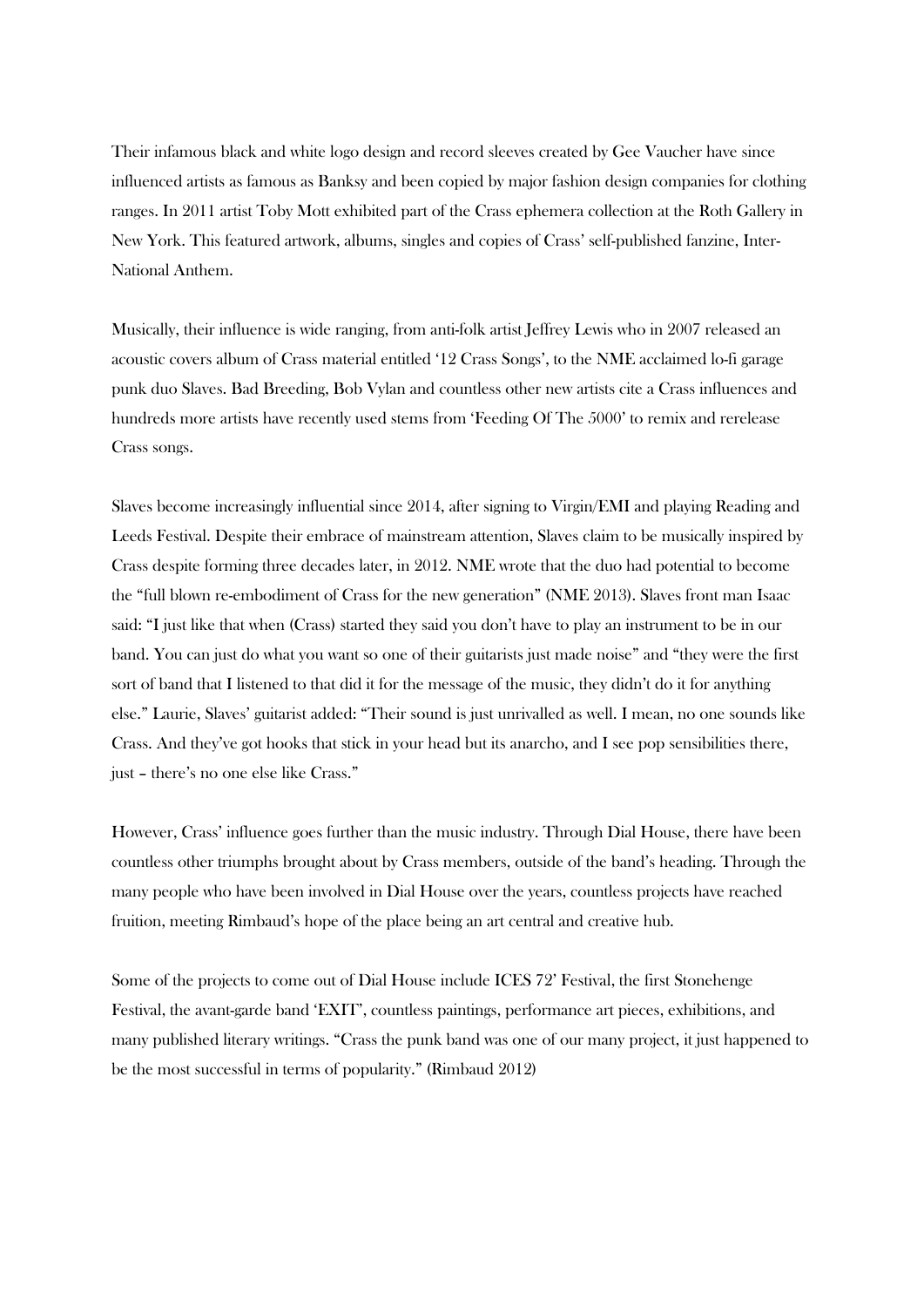## Conclusion

#### You're The Only You

## "It's still there with me and I'm a changed person because of it." - Mick Howes, Crass Fan

From looking into a range of factors that influenced Crass, namely their social and economic context combined with a plethora of musical inspiration, we can now clearly see how they appealed to such a vast audience. Crass' legacy is apparent today through the prevalence of their musical and political ideologies through their fans and those they inspired.

Crass spoke to people on a personal level and have encouraged many to think for themselves. The motivational attitude they encouraged, has seen many of their listeners develop the confidence to learn instruments, start their own bands, start record labels, become fanzine editors, film makers or protesters among countless other ventures.

Ignorant said: "Crass stood up and said there's another way of doing things. That people were more important then power" and "a whole nation of kids clicked into that." The growth of anarcho punk spurred interest in anarchist ideas whilst the anarchist punk movement pioneered by Crass has grown continually in the UK, USA, Europe and elsewhere.

Ideologically, Crass inspired many people to fight for change in any way they could. Whether it is personal, social or political. Through their music and words, the exposure Crass gave to injustices such as sexism and animal cruelty led many of their fans to change their lives in some way. Vaucher told Radio Free France: "The feeling I got off a lot of young people was that they thought there was a lot wrong with the world." And added, "we've offered them information which hopefully gave them the possibility of deciding for themselves, and a broader outlook on their own lives"

In many ways, it can be argued that Crass were more active politically, socially and musically then many other punk bands that had gone before. Despite being self taught musicians and many of the band coming from poor backgrounds, they used poetry and lyrics to embolden their passionately fuelled convictions to Environmentalism, Anti-War and Feminism (Two of their popular slogans were 'Fight War, Not Wars' and 'There Is No Authority But Yourself'). Berger wrote: "it is with us today all over the world in the anti-globalisation movement, the animal rights movement, in various anti-war movements and underneath the red and black flags you'll see at demonstrations from Sydney to Lodz".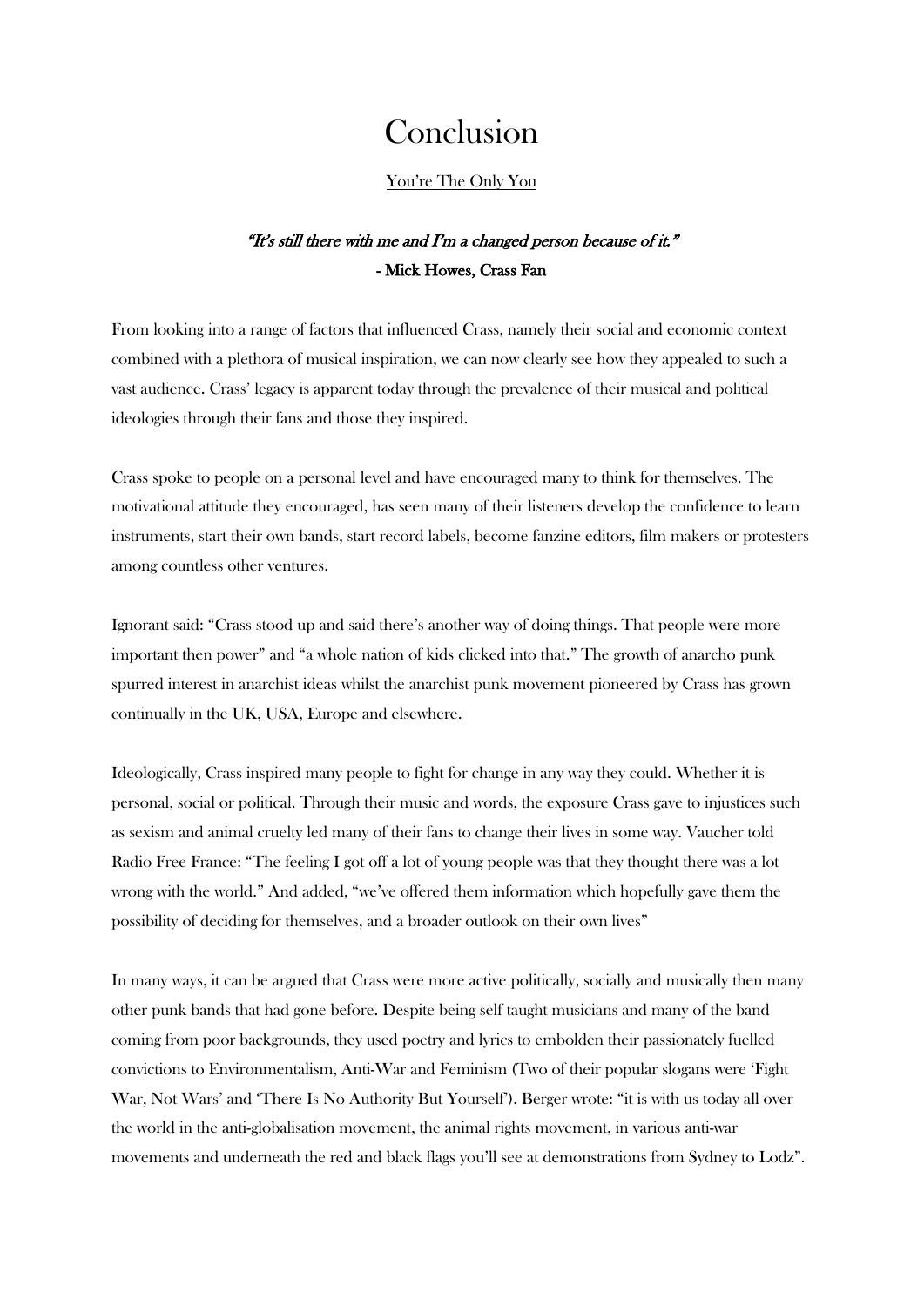When asked, Rimbaud said he believed that; "The legacy is that you can do it if you're willing to try. Each of us has talent, beauty - all those things are very human attributes and they're so masked over and suppressed by the culture we live in. If you're going to be a victim to the world, which is how we're taught to be, then you can't change it." Rimbaud conveyed: "the spark of joy, spark of love, they're all within us. The first way of changing the world is changing your attitude to it."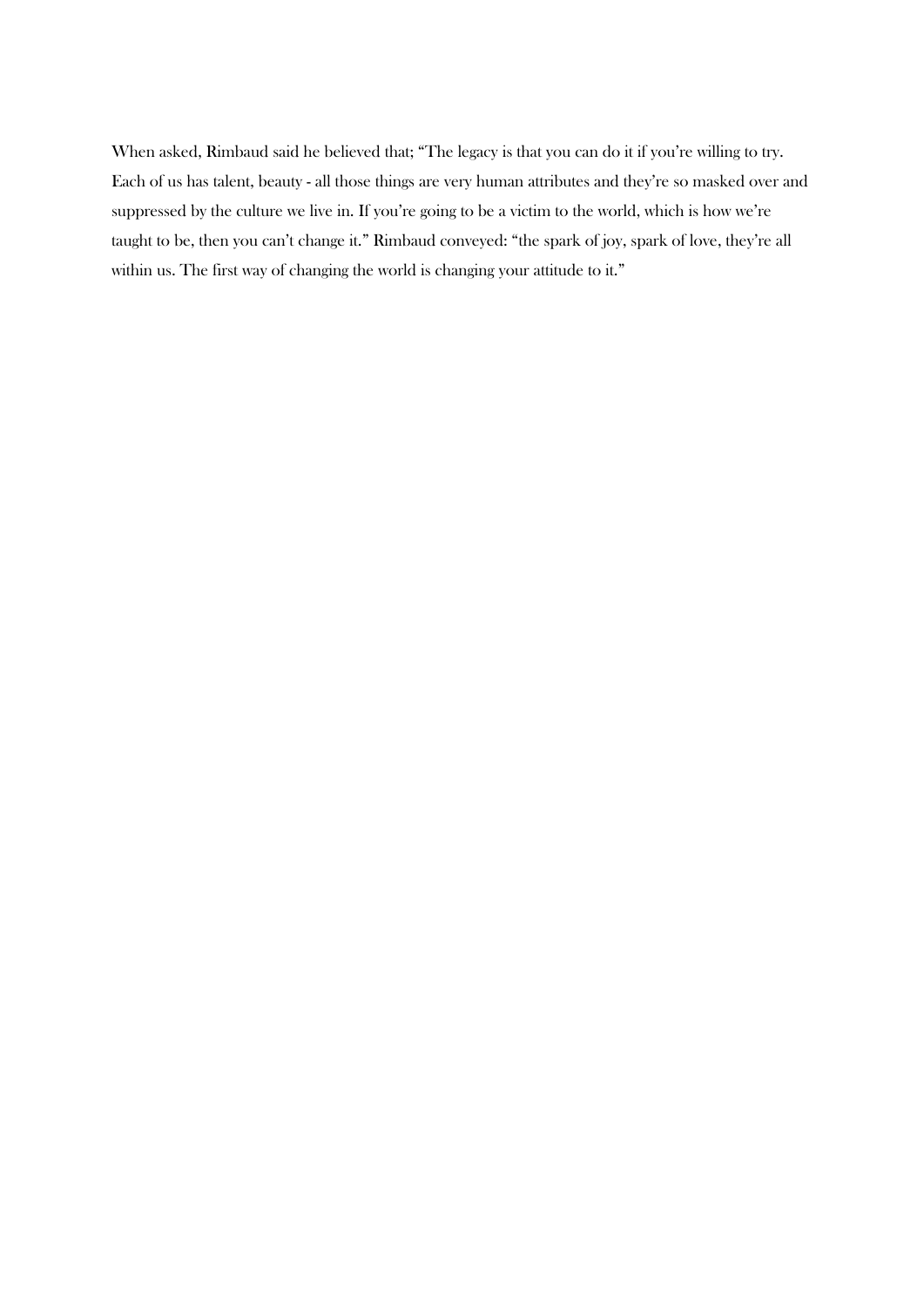## Bibliography:

- 1. Edited Bayley, A., (2009) 'Recorded music: performance, culture and technology'. New York: Cambridge University Press.
- 2. Berger, G., (2006) 'The Story of Crass', Omnibus Press.
- 3. Cogan, B., (2008) 'Do They Owe Us a Living? Of Course They Do! Crass, Throbbing Gristle, and Anarchy and Radicalism in Early English Punk Rock', Journal for the Study of Radicalism, 1(2), pp. 77-90.
- 4. Covach, J., (2006) 'What's That Sound? An Introduction to Rock and its History', W. W. North & Company.
- 5. Dettmar, K., (2006) 'Is Rock Dead?' Routledge.
- 6. Daschuk, M. D., (2011) 'The significance of artistic criticism in the production of punk subcultural authenticity: the case study of Against Me!'. Journal of Youth Studies, 14(5), pp. 605-626.
- 7. Frith, S., (2001) 'The Cambridge Companion to Pop and Rock –Pop music and politics' Cambridge University Press.
- 8. Frith, S., (1990) 'On Pop and Rock and written word Rock & Sexuality' London: Routledge.
- 9. Gilbert, P., (2004) 'Passion is a fashion: The Real Story Of The Clash'. Aurum Press Ltd.
- 10. Gelbart, M., (2011) 'A Cohesive Shambles: The Clash's 'London Calling' and the Normalization of Punk', Music and Letters, 92(2), pp. 230-272.
- 11. Glasper, Ian., (2007). The Day the Country Died: A History of Anarcho Punk 1980 to 1984. Cherry Red Books.
- 12. Glass, P. G., (2012) 'Doing Scene', Journal of Contemporary Ethnography, 41(6), pp. 695- 716.
- 13. Gracyk, T., (2001) 'I Wanna Be Me: Rock Music and the Politics of Identity' Temple University Press.
- 14. Gracyk, T., (1996) 'Rhythm and Noise: An Aesthetics of Rock' I.B Tauris & Co Ltd.
- 15. Ignorant, S., Pottinger. S., (2010) 'The Rest is Propaganda', Southern Records.
- 16. McKay, G., (1996). 'Senseless Acts of Beauty.' Verso.
- 17. McKay, G., (1998). 'DIY Culture: Party & Protest in Nineties Britain.' Verso
- 18. Moore, A., (2012) 'Song Means: Analysing and Interpreting Recorded Popular Song' Ashgate.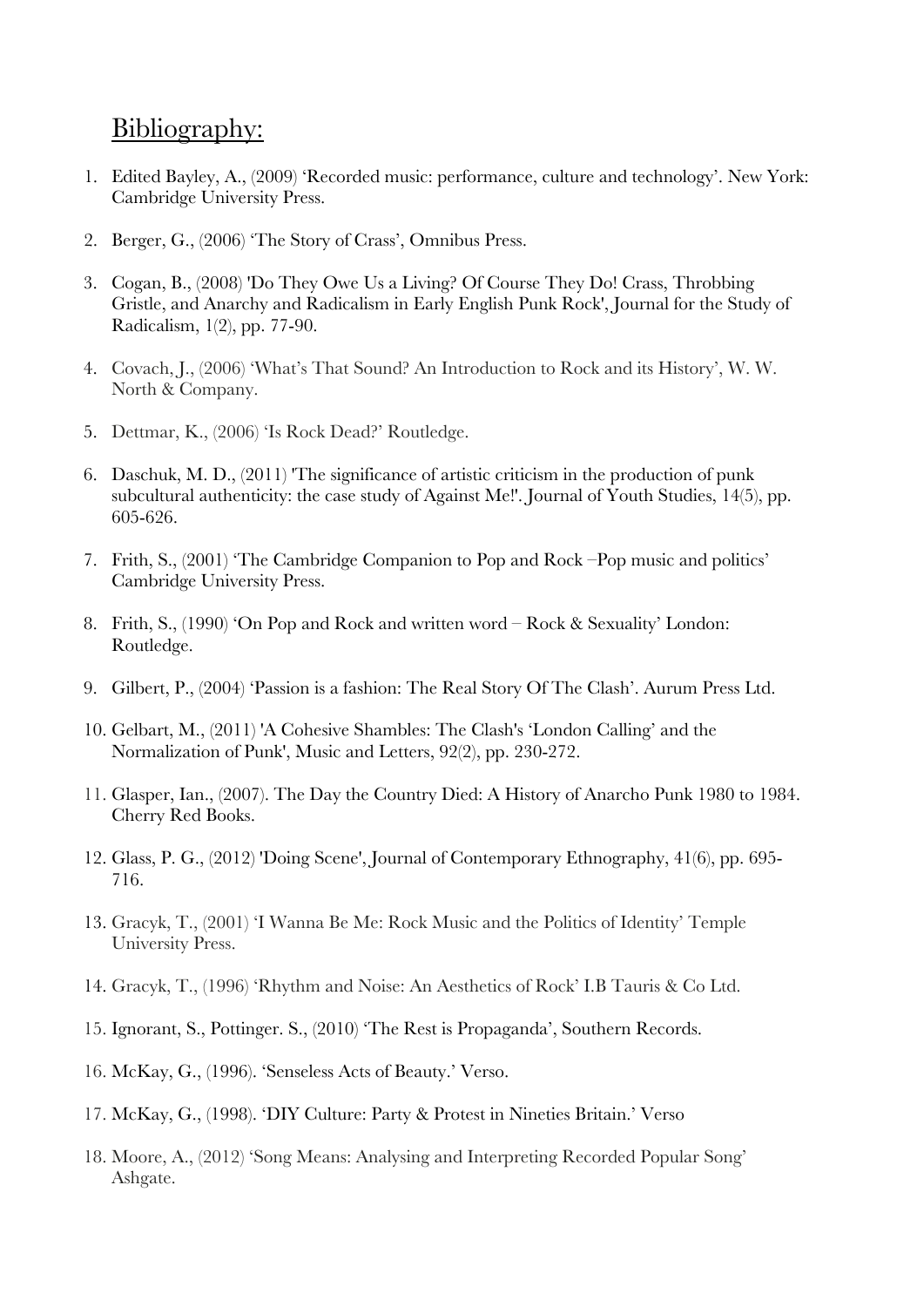- 19. Pritchett, J. (1993) 'The Music of John Cage' Cambridge.
- 20. Reynolds, S., (2005) 'Rip it up and Start Again: Post-Punk 1978-1984'. London: Faber.
- 21. Reynolds, S., (2010) 'Totally Wired: Postpunk Interviews and Overviews' Soft Skull Press.
- 22. Rimbaud, P., (1999) 'Shibboleth: My Revolting Life'. AK Press.
- 23. Edited: Sabin, R., (1999) 'Punk Rock: So What? The Cultural Legacy of Punk' Routledge.
- 24. Savage, J., (2005) 'England's Dreaming: Sex Pistols and Punk Rock'. London: Faber.
- 25. Taylor, S., (2004) 'The A to X of Alternative Music' Continuum.
- 26. Thompson, S., (2004) 'Punk Cinema', Cinema Journal, 43(2), pp. 47-66.
- 27. Traber, D. S., (2001) 'L.A.'s "White Minority": Punk and the Contradictions of Self-Marginalization', Cultural Critique, 48(1), pp. 30-64.

Electronic mail (e-mail):

Lee, K. (2013) *Questions about Crass*, e-mail to Southern Records, (shop@southern.com), 11 Nov. [14 Nov 2013]. Schnackenberg, A. (2013) *Questions about Crass*, e-mail to Southern Records,

(shop@southern.com), 13 Dec. [14 Dec 2013].

Journals:

Southern records www.southern.com Penny Rimbaud www.onoffyesno.com Steve Ignorant www.steveignorant.co.uk YouTube www.youtube.com Exit Stencil Press www.exitstencilpress.com Crass Facebook Page www.facebook.com/crass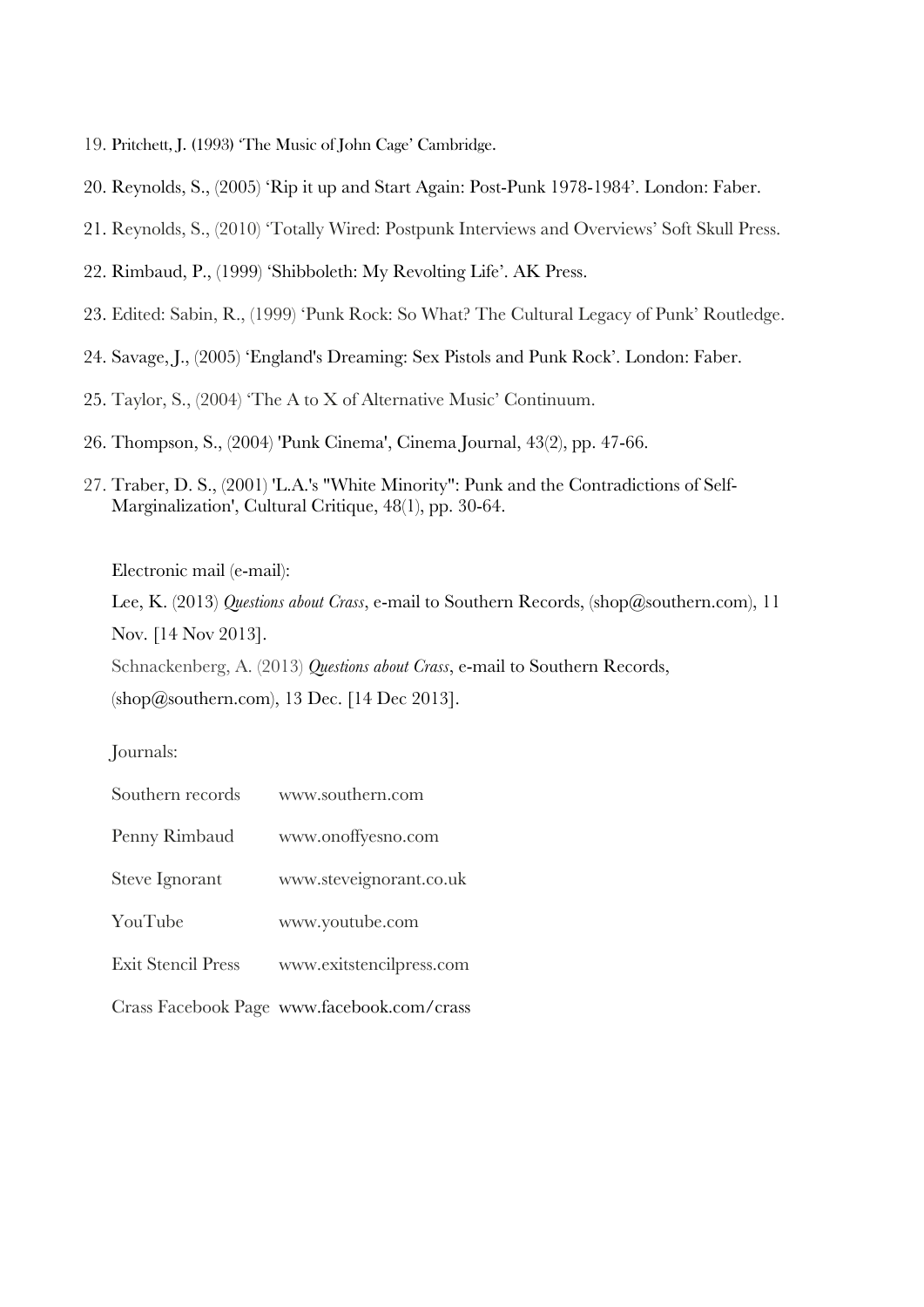World Wide Web pages:

Mierjeski, A. (2013) Crass' *Penny Rimbaud Doesn't Care about Urban Outfitters Profiting Off His Band's Name*, [Online], Available: http://www.vice.com/en\_uk/read/crasss-penny-rimbaud-doesnt-care-about-urbanoutfitters-profiting-off-his-bands-name [19 Mar 2014].

Waterson, J. (2014) *How A Punk Band Fooled MI6, Scared Margaret Thatcher And Almost Caused A Diplomatic Incident*, [Online], Available: http://www.buzzfeed.com/jimwaterson/how-ananarchist-punk-band-almost-caused-a-cold-war-diplomat [19 Mar 2014]

Jardin, X. (2012) *Did a UK fashion marketer rip off logo for iconic punk band CRASS?*, [Online], Available: http://www.boingboing.net/2012/01/30/did-a-uk-fashion-marketer-rip.html [19 Mar 2014]

Kasper, R. (2014) *Tunbridge Wells punk band The Slaves sign to Virgin EMI*, [Online], Available: http://www.courier.co.uk/Tunbridge-Wells-punk-band-Slaves-sign-Virgin-EMI/story-20754393-detail/story.html#ixzz2wPcsgOkM [19 Mar 2014]

Sandbrooke, D. (2012) *Why does the 1970s get painted as such a bad decade?,* [Online], Available: http://www.bbc.co.uk/news/magazine-17703483[19 Mar 2014]

Daly, R. (2013) *The Buzz*, [Online], Available: http://slavesuk.tumblr.com/post/24057263302 [19 Mar 2014]

Discog: Crass – Nagasaki Nightmare (2012) *Crass Nagasaki Nightmare Big A Little A* [Online], Available: 'http://www.discogs.com/Crass-Nagasaki-Nightmare-Big-A-Little-A/release/367696' [19 Mar 2014]

Big A, Little A Music Video (2006) *Big A, Little A* [Online], Available: 'http://www.youtube.com/watch?v=YIdcDL64KCE' [19 Mar 2014]

Interview with Slaves (2012) *Slaves*, [Online], Available: http://www.youtube.com/watch?v=Xj8\_7mzr3c8 [19 Mar 2014]

'Big A, Little A' Cover By Jeff Lewis (2010) Jeffrey *Lewis - Big A, Little A,* [Online], Available: http://youtu.be/nq0PDrzIc7g [19 Mar 2014]

Seven Ages of Rock Documentary: Episode Two (2007) [Online], Available: https://www.youtube.com/watch?v=A2b93MHtWIo [19 Mar 2014]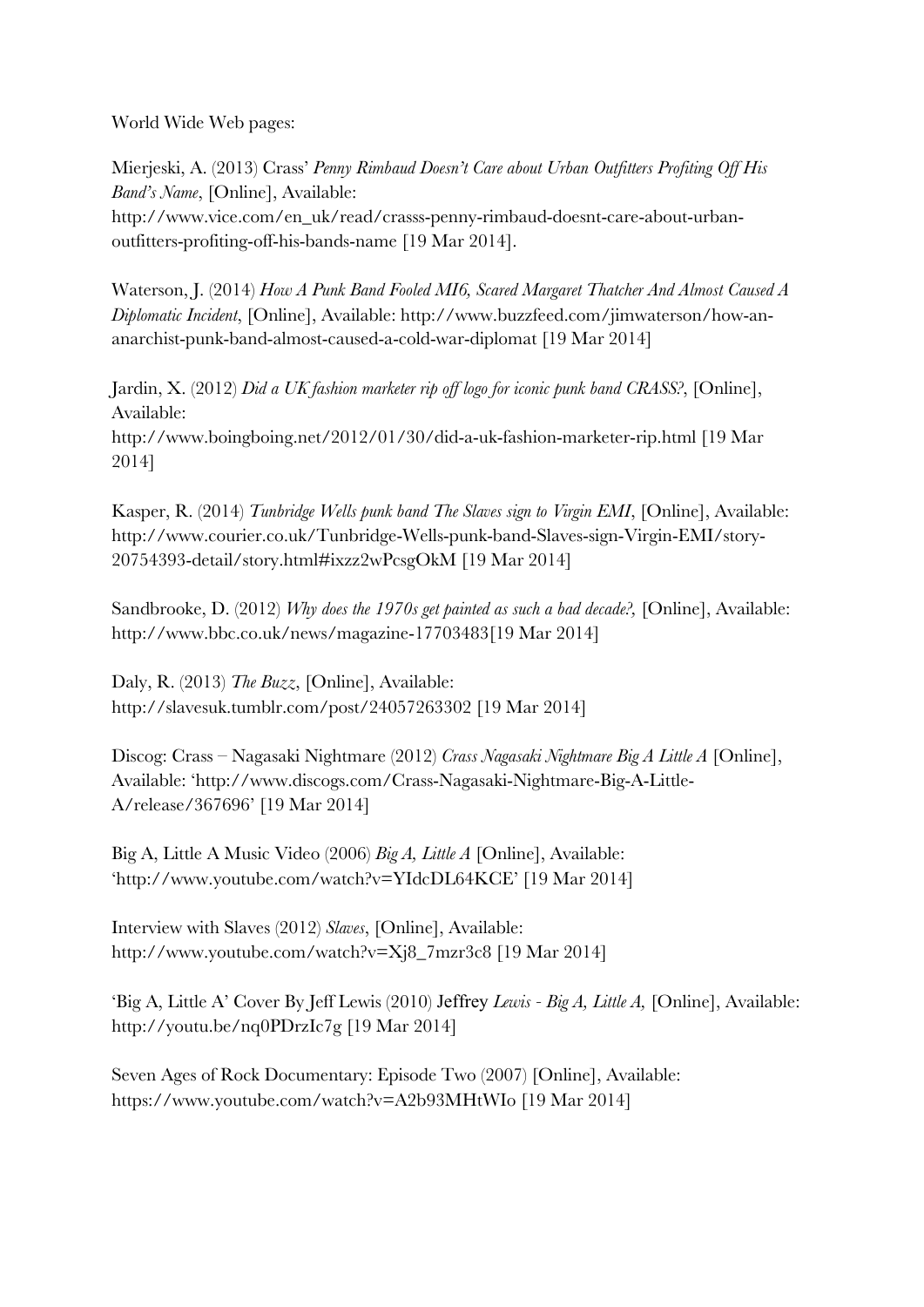# APPENDIX

## **Dissertation Interviews**

- 1. Steve Ignorant, Crass (16<sup>th</sup> December, 2013)
- 2. Penny Rimbaud, Crass (15<sup>th</sup> January, 2014)
- 3. Isaac Holman & Laurie Vincent, Slaves (21st December, 2013)
- 4. Josh Waters Rudge, The Skints (21st September, 2013)
- 5. Nick Cash, 999 (22<sup>nd</sup> September, 2013)
- 6. Paul Scott, Ex-Anarcho-Punk & Crass Fan (13th November, 2013)
- 7. Mick Howes, Ex Anarcho-Punk & Crass Fan  $(13<sup>th</sup> December, 2013)$

## **Transcript of an interview with Steve Ignorant, Crass**

16<sup>th</sup> December, 2013 *Conducted, Recorded and Transcribed by Paula Frost*

Paula: Could you tell me a little bit about what it was like to start the band Crass with Penny (Rimbaud) because I know that at first it was just you two. Steve: Say that again?

Paula: Could you tell me a little bit about what it was like when you and Penny first formed the band?

Steve: Well you know I don't think either of us was particularly serious about it I just had this vague idea of starting a punk band somehow and you know I was round Pens and he said to me I've got a drum kit I'll play drums for you and I went 'Great'.

### Paula: Cool

Steve: And we just started diddling about with some lyrics I'd written and I don't think me or him thought it would get any further then the garden gate to tell you the truth you know we thought it would just be a weekend thing to shock the middle class hippies that were still going to – what was to become the Crass house at the time. Erm and the funny thing was that the more people that came to visit -we would say 'Oh,

I'm starting a punk band' and they would say oh I'll play guitar for you and so these people just chose to join.

Paula: So you say that you were already writing lyrics. Were you aware at the time that some of the punk bands that you might of been inspired by to write songs, did you feel that they were already selling out or did you just want to join that movement at the time?

Erm I don't think I thought they'd sold out at that time you know, The Clash were still in England and you know The Pistols, I think they were already banned but you could go and see bands like X-Ray Specs still and The Adverts and The Damned. Early on, all I knew was that I wanted to be part of this new think that was occurring called Punk Rock and it wasn't until I'd been in it for a few weeks or a couple of months or something that you know, I suddenly realised it was bigger then just a fashion because it was literally a whole movement. You know, I'm talking about the fanzines and people, filmmakers, poets, dramatists! Everyone was sort of getting in on it and there was suddenly this new wave of bands came along and new art work. Little shops were popping up doing T-Shirts and badges and what have you. So early on I didn't have any concept of it being more then a fashion, it wasn't till later and Crass got established that it hit me. Well, it wasn't till the Pistols and The Clash went to America and didn't come back suddenly I realised they'd sold out and it was up to us to clear up our backyard first and then maybe go to America.

Paula: So you said about fanzines and art, would you say they were just as important as the music?

Steve: Yeh definitely its strange because if I was gunna say for example Janie Jones, you know by The Clash – I'm right back there in 77' and the excitement, the buzz of going to a little grotty hall at the back of a pub somewhere and seeing a three piece band banging out something, but picking up fanzines and just people talking you know? And obviously the sulphate helped a little bit but you know, all these great ideas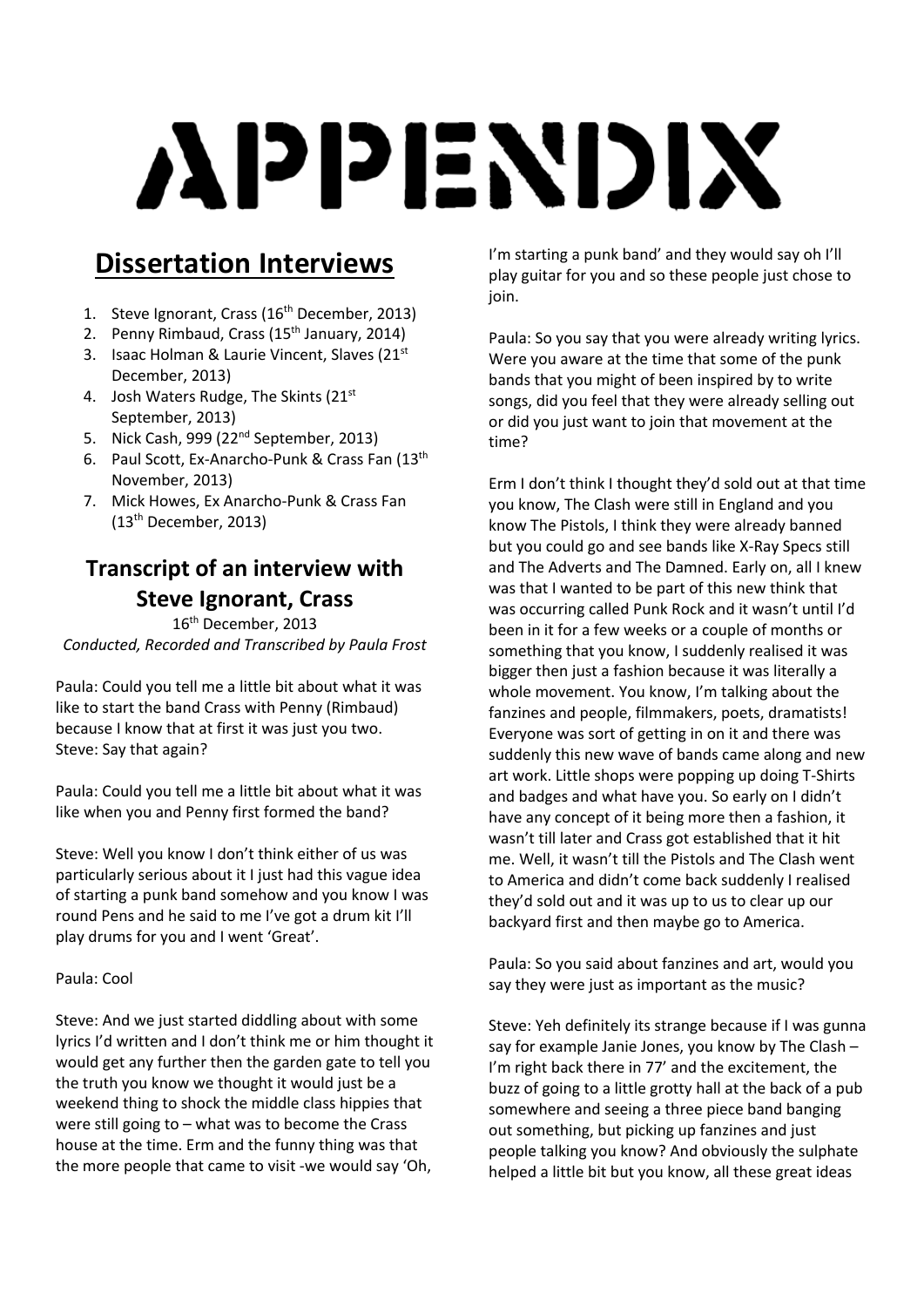that people had and we were gunna give the world a run for its money! And the fanzines and art work that people were doing was a part of that. Certainly the graffiti was great in those days because it tended to mean something back then rather then someone just sticking their name up.

Paula: A lot of people brand Crass, Conflict and bands like that as Anarcho punk or Art Punk now but I heard Penny say he doesn't like it to be branded as anything. Would you give it a name or would you say that's to be avoided?

Steve: No it was just a bloody wracket wasn't it? I mean how can you describe something like Crass? I mean it was unique! I must admit that when I heard 'Feeding Of The 5000' I didn't like it because it was too tinny. There wasn't enough bass on it for me, of course I wanted it to sound like The Clash or whatever, big thumping bass! But looking back on it now I can see that yes it is sort of punk, I wouldn't go as far as to say Anarcho Punk I mean that's a label other people have put on it  $-$  you've got to be able to describe it as something so its as good or as bad as any. But I don't know… what is it semi jazz? It's realistic isn't it, its so unique so I really don't know but to me it was like call it punk rock!

So at the time what kind of films, or art or bands influenced you to get really angry about society, religion and things like that? What culturally were you into?

Steve: Well I've always been a great film watcher and from an early age I'd been watching the black and white films from the 60's like 'Taste of Honey' or 'Cathy Come Home' and that was about their injustice and stuff which was always within me. When I got into punk that was what I really began to write about in a funny way. So I wasn't going out to see films really I'd say. The bands that inspired me were The Clash and The Pistols but just generally what was happening, inspiration was all around you I remember I saw a band called Dead Mans Shadow at a sort of squat gig and the sound wasn't fantastic but for some reason they were just doing it that night and suddenly it made me turn round and watch them. So its funny you know, little things like that that happen. It's really hard for me, I'm not effacing the question but its really hard for me to put my finger on one sort of aspect because it was all around at the time it was all part of the same thing.

Paula: Would you say that since Crass there are any bands today that reflect your anger or your ethos?

Steve: I don't mean this horribly but no I don't. I don't mean that badly but I think really its because I'm not sure that many people are that interested because its too cosy with things like Lady Gaga and the X Factor and stuff like that. So I'm sure there are people out there trying to do something similar but I don't think they'll ever reach the same sort of heights that Crass or Conflict or the rest of the bands did. You know, I'm waiting for a bunch of young kids to come along and blow me socks off and for me to go 'wow! That's what I want to say!' You know what I mean? I'm sure it will happen one day but I can't see it happening at the moment. What have people got to protest about? I know what I've got to protest about but I really don't know.

Paula: Have you heard of a band called Slaves? Steve: No I havn't Paula: Well they are a current band who say they are influenced by you.

Paula: Why did you start your own record label? Steve: It was partly just having a go but we said that we weren't gunna sell out, really hard line and we had to stand by our word. And not being flippant or anything but because none of us had really had any money and there was money coming in, well we just used to put that into the next project or we used to give out leaflets and badges for free, just information things. Erm, and everything we did was a benefit, we just used to get petrol money and we thought if we did it, maybe the bigger bands would do it you know so that's also why we deliberately went out to small places like say Winsford in Cheshire or right up near bloody Cumbria right out in the wilds of wales where people didn't go because we though why should people come to London, we'll play there and we used to get audiences and things, charge 50p, a quid to get in or whatever and you know bands like conflict, sub humans, flux of pink Indians followed suit and what happened was this punk circuit went all over the country which was great, but none of the big bands like Generation X or obviously the Sex Pistols had split up, no established bands got involved with that. Maybe they were too big? I don't know but that's what we though that was the drive behind it, keep that punk ethos.

I recently saw a video of a Crass gig and it was the only footage I'd ever seen and it did look pretty amazing, there were all these banners there and stuff like this and it was all really black and dark and it was all really well put together but to tell you the truth, I remember it being put together just bits of wood and gaffa tape and old bed sheets we had lying around you know – we'll paint a banner on that then! So it was a real sort of 'we've gotta do it!' 'keep the price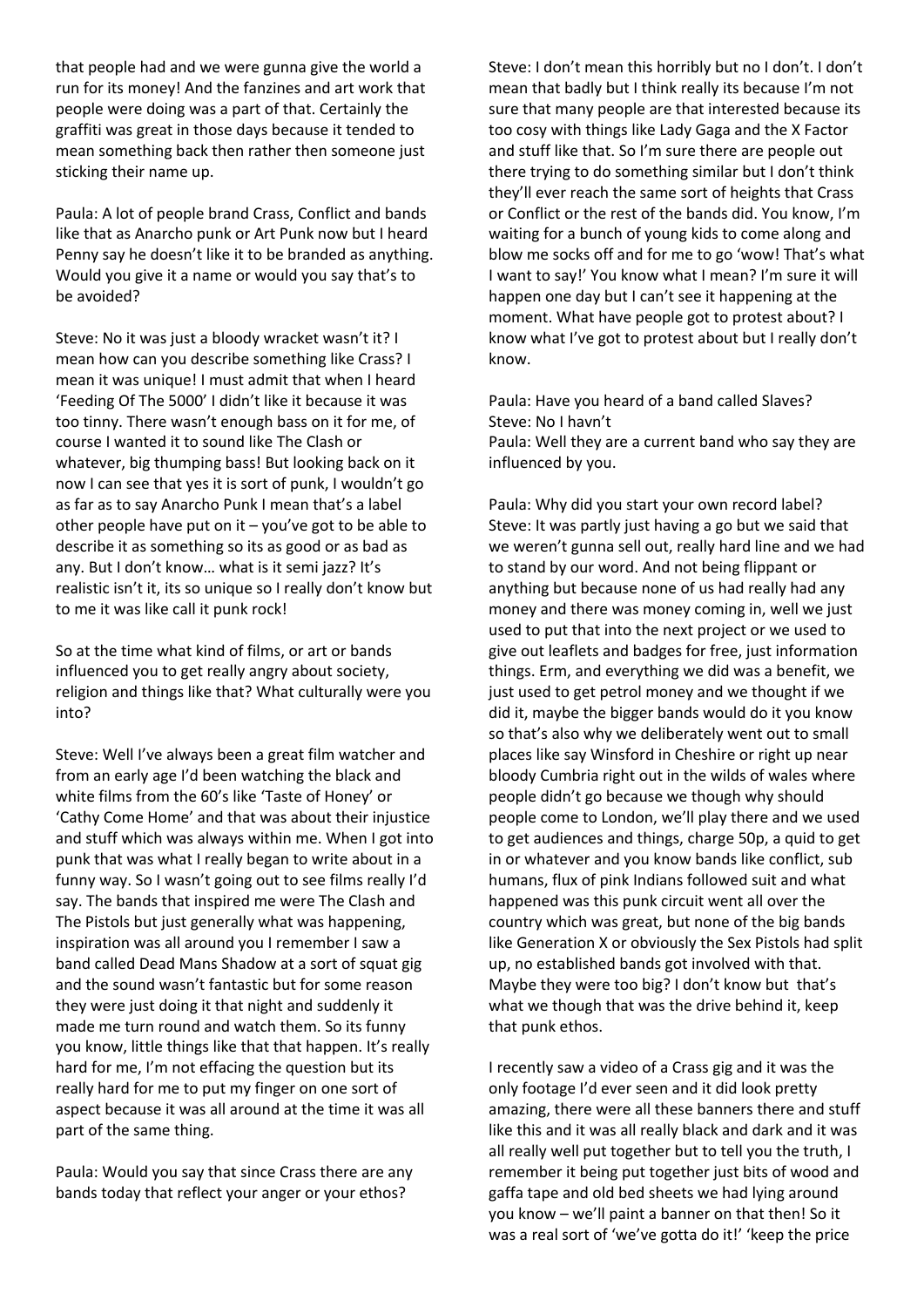down we gotta keep the price down!". That's what we wanted to do and anyway that what it was about. So I think that was the driving force behind it.

Would you say that even though you've driven all over the country and obviously there was a big punk uprising in a lot of different areas, would you say there was a real home coming place where you felt you had the most influence on your fans?

Steve: Do you mean like London where that was our home turf?

Paula: Yeh did you have a bigger following when you played there?

Steve: Well I suppose probably there was more people because it's a bigger city. If you compare London to, lets say, Aberdare in Wales where we played – youre gunna get more people in London then in Aberdare but wherever we played it was the same intensity from the audience. It's been said and I sort of agree really that Crass gigs were very strange events. We used to get up there and there would be a couple of fights or whatever – couple of bone heads bashing the sh\*t out of eachother but you know we'd play and really it was almost as though the gigs were like a meeting place for people you know. People would just stand around talking. Talking and talking and talking, exchanging ideas and it was like Crass getting on stage was almost secondary to that so for me yeh there were more people at the London gigs or Manchester for example but for me it was just as extreme wherever you played.

I want to ask you a few questions about the song Big A, Little A. I recently got the book 'Love Songs by Crass' which tells you who wrote each set of lyrics and it says Penny wrote the lyrics for that. Did you write any at all?

Steve: On Big A, Little A? No.

Paula: Do you remember how the song came about in rehearsal?

Steve: Yeh I remember Pen writing the song and I said; 'Big A, Little A, Whats that?' and he went oh it's a nursery rhyme and I said oh ok' tut, typical Pen thing! And Pen said to me when he wrote it he had this idea of a Glaswegian punk in his head and what sort of song could he image this Glaswegian punk singing along to and apparently the words just sort of came, I think he did it in about 20 minutes on the floor and he just sort of sung it to you. But I really liked it, its got a really catchy tune you know, really spot on for me. You know all those little bits like 'If Moses did

it with his face she'll do it with an army' that kind of thing and yeh it's a brilliant song, brilliant song.

Paula: At the start when you've got the children singing the nursery rhyme was that the original melody or did you make it up? No I think that is actually how the nursery rhyme goes, 'Big A Little A bouncing bee, cats in the cupboard and he cant catch me'

Paula: Were the kids friends or family?

Steve: The children's voices were Eve Libertines son and Phil Free's two sons and his daughter.

Paula: Aww, amazing.

Steve: Yeh if you look back at it, yeh!

Paula: Was the nursery rhyme significant or popular at the time?

Steve: You'd really have to ask Penny Paula, I think it was probably something from his childhood. I really can't remember.

Paula: Ok, I was thinking that on the record you deliver that song with such conviction its quite interesting the way when you think of it, it's sort of like a theatre. Like a play because you're taking on all these characters but the listener is grounded in your voice when it comes back to the 'external control section' so when it comes back to your part theres no need for you to introduce yourself because its obvious. Did you put a lot of thought into that or was it just natural?

Steve: That just came naturally you know; 'Hello, hello, hello this is the Lord God can you hear?' I always used to shout that in a semi Vicar type voice, try to sound like the voice of God or whatever and then 'Hello, hello, hello this is a message from your Queen' you know, very tempted to do it in a camp style voice but I just did it in what I thought sounded like the Queens voice and it came naturally. I mean its really funny the way me and Penny used to work together because he would come up with something and I instantly knew how to deliver it. And like with that song I instinctively knew that that's the way it should be done. At the end there's that long middle bit which goes really fast and there's not much room to take breathes so I delivered that directly. But no you're right, to perform it, it was a great theatre piece. And let me loose to do actions and all that sort of stuff, you know? Great song.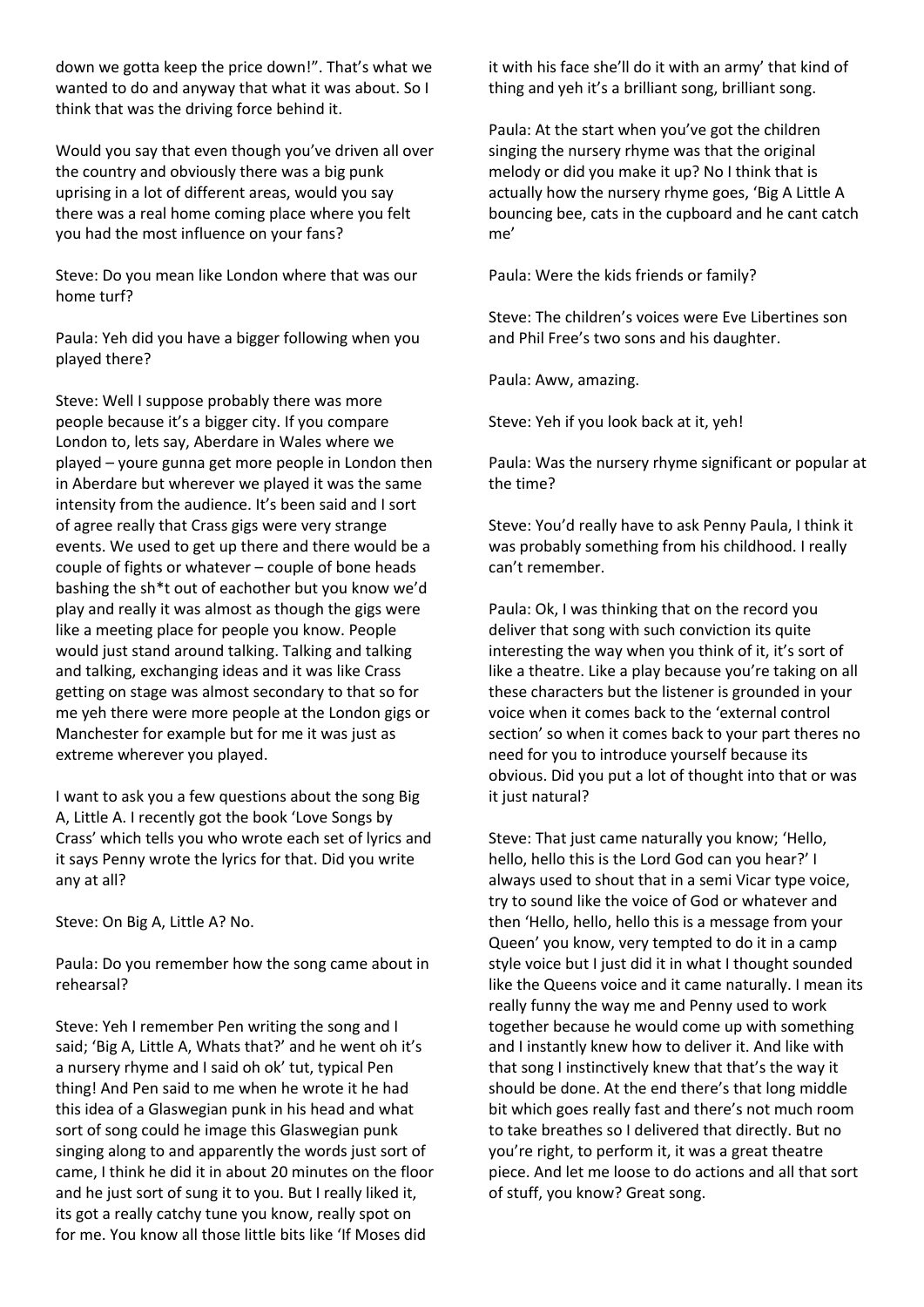Paula: Yeh that part that you mentioned I sort of think of as a rap section I mean I know this was 1981 so did you have any intension of merging the genre of punk with the idea of rap or was this just like a poetical feel?

Steve: No that was just a poetical… well its really strange that because at that time I don't think rap was over here, it might have only just been starting in America. And that's really strange you should mention that because the first time I was on holiday in New York, down on Coney Island and this black family went passed with a great big ghetto blaster as it was known in those days, this huge great big thing with all this amazing stuff coming out of it. I went 'excuse me what is that you're listening to?' and they said 'have you never heard of scratching?' I went 'no what's that?' and they sort of explained it. And I came back to England and was desperately trying to find this rap/scratch music and the only thing I could find was this compilation album put out by Virgin or something which was pretty light weight but then thank Christ, Grand Master Flash came along and a few other people, and I was able to find a little bit more stuff and that's when I started writing it and I could instantly see that I could do rap stuff and in later bands like I was in a band called Swartsnegger – a few of those songs that I did were completely rap style. And to me you know, it was a no brainer the two intermingled perfectly.

Paula: I think they both relate, punk and hip hop seem to originate from an angry working class wanting to vent their struggle.

Steve: Exactly and well breakdancing which came along at the same time I heard from a friend that DJ'ed in New York and one theory is that it kicked off in the south Bronx where theres a lot of gang murdering and stuff going on and to stop the killings the leaders of gangs instead of having fights would have rap offs or break dancing competitions to show the biggest and baddest moves rather then shoot each other. And obviously the stuff that they're talking about comes from that gang culture you know. But theres also gangster rap rubbish which I think is fu\*king aweful, sexist bollocks.

Paula: But theres people that took punk and made it into something that it wasn't supposed to be as well.

Steve: Well yeh, lets face it when something comes along that's gonna make a buck or two someones gunna pinch it aren't they, someones gonna sell it out! That's just inevitable.

Paula: So when you were just saying you had this ghetto blaster and heard rap, was that before or after you did Big A, Little A

Steve: I think it was just after.

Paula: Ok, so you could have been the first ever rapper!

Steve: (Laughs) well yeh I wanted to be the first ever white punk rapper but unfortunately some twat called Vanilla Ice beat me to it.

Paula: Well I don't think you've got any threats from him now!

Steve: No no, but hes got bigger tattoos then me!

Paula: Yeh but he's still a knob though.

Steve: Absolutely! (Laughs)

Paula: Ok well I'm running out of time but I've got two questions left if that's ok?

Steve: Yeh go on then.

Paula Ok thank you. You might not know this it's a bit of a random one! At the end of Big A Little A, a police officer approaches a man –

Steve: Phil Free – yeh. Imitates police officer 'Hello, hello, hello' No! that was John Loader!

Paula: Oh right! Well the man responds to the police officer – 'oh fair cop gov' and then he runs away.

Steve: Yeh that's me running down the steps outside the studio.

Paula: Oh right! Why does he say 'Fair cop gov' and what is that bit about?

Steve: yeh 'Hello, hello, hello' 'Fair cop gov' and then me footsteps run away!

Paula: Yeh that's it! Steve: Yeh I had to run up that road about 20 bloody times!

Paula: So is that reflective of a common occurrence of being a punk?

Steve: Yeh and 'fair cop gov' is what your criminals in the old black and white films say to the police men you know? The hands placed on the shoulder 'come along lad' 'fair cop gov' funny.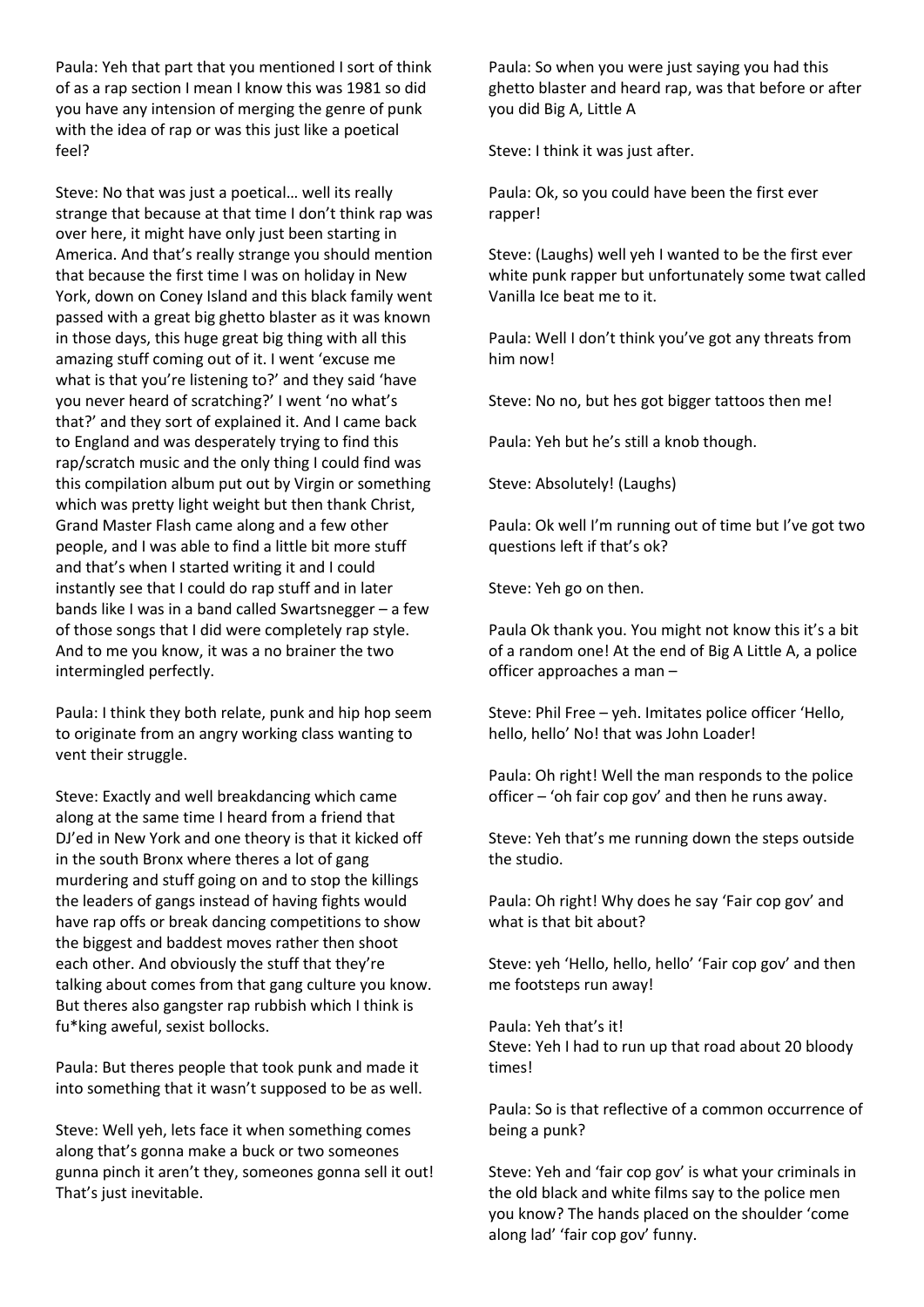Paula: Oh right so its sort of like an end to the theatre production in a way where you've come back to reality, said your piece and been arrested for it.

Steve: Yeh and still flustering and trying to get away up park hurst road I think it was called.

Paula: It's funny how people say punk can be quite simplistic and I can see how yeh they might be 3 or 4 chord songs but in the conviction to the message and the lyrics, they're really complex and really thought out – they're clever songs.

Steve: Yeh well I think what helped us out there was that we weren't musicians, so we weren't stuck in that rut like 'oh its got to be 3 chord C, G and D or whatever.

For example, we did a song called Mother Earth which was about Mira Hindley and I remember Pen saying to Phil Free you know, he didn't say Phil put more treble on your guitar he said Phil for this song I want your guitar to sound like its killing someone. So we were more concerned with atmospheres rather then melodies, if you know what I mean.

But we've all come from different influences you know, I've grown up from ska, David Bowie and The Who and Small Faces and stuff and Pen had come up through Jazz and bloody classical music, Pete right had come through Frank Zappa so we had this whole mish mash of musical styles in there which is why, and plus we weren't musicians so we weren't bound by the rules of song writing. Why does a song have to be 8 lines in the verse, 4 in the chorus, then a bridge? Why can't we have 5? Because if you look at 'Do They Owe Us a Living' the first verse is six line and the others are four! But it works in this funny quirky way.

Paula: Yeh it does work definitely! It flows seamlessly although its quite erratic but it just works. It breaks away from conventions.

*-End of Interview-*

## **Transcript of an interview with Penny Rimbaud, Crass**

15<sup>th</sup> January 2014 *Conducted, Recorded and Transcribed by Paula Frost*

Paula: How did the song 'Big A Little A' come about?

Penny: Oh, you mean what was its source? Erm, I really don't know. I mean its sort of very much within the field we always operated. It was unusual in the

sense that it had two very distinct sections, one as a critique of what was going on in the world, quoting the prime minister and the queen and god and the rest of it. And then it went into a semi sort of slightly reggae style second part, which was basically giving a few tips on what you might be able to do about it, like turning off the TV. Erm, so it was unusual in that respect in the sense it had those two parts. I don't think there was any sort of particular genesis, nothing particularly inspired it beyond the fact we were attempting to make peoples lives better and anything I wrote was aimed at that basically.

To some extent, producing songs, obviously they were felt but it was almost tantamount to a job with the band keeping the stuff flowing and expressing the things we wanted to express. It was seven years of song writing basically.

Paula: By that point had you been writing for seven years?

Penny: No, I mean I'd been writing all my life but in terms of writing songs for the band that was about two or three years in. At that time the other members were increasingly not writing which was why I was writing something like 60-70% of the lyrics for the band because the rest of the band seemed to dry up rather.

Certainly for three or four years in the band I was the main songwriter. So I was at it a lot of the time!

Paula: What I thought was quite interesting about the song was that musically it was obviously quite simple because the band were learning to play as they wrote but lyrically its very cleverly put together in the way its kind of presented like a theatre where Steve's taking on all these characters and making a mockery of them.

Penny: Yeh.

Paula: But its also framed by the reality of the kids in the playground, then it comes back to 'Be who you wanna be'. So did it take you long to write?

Penny: It didn't take particularly long to write, to work out the orchestration of how I wanted it to be, you know, the arrangement is mine as well largely I mean I knew how I wanted my songs to sound, and that was sort of very much enforced by years of doing Avant-Garde theatre, electronics and all sort of things. The band was very informed by past experiences. I think in that sense Crass were quite unusual in sort of adding a lot of different genres into what we were doing. I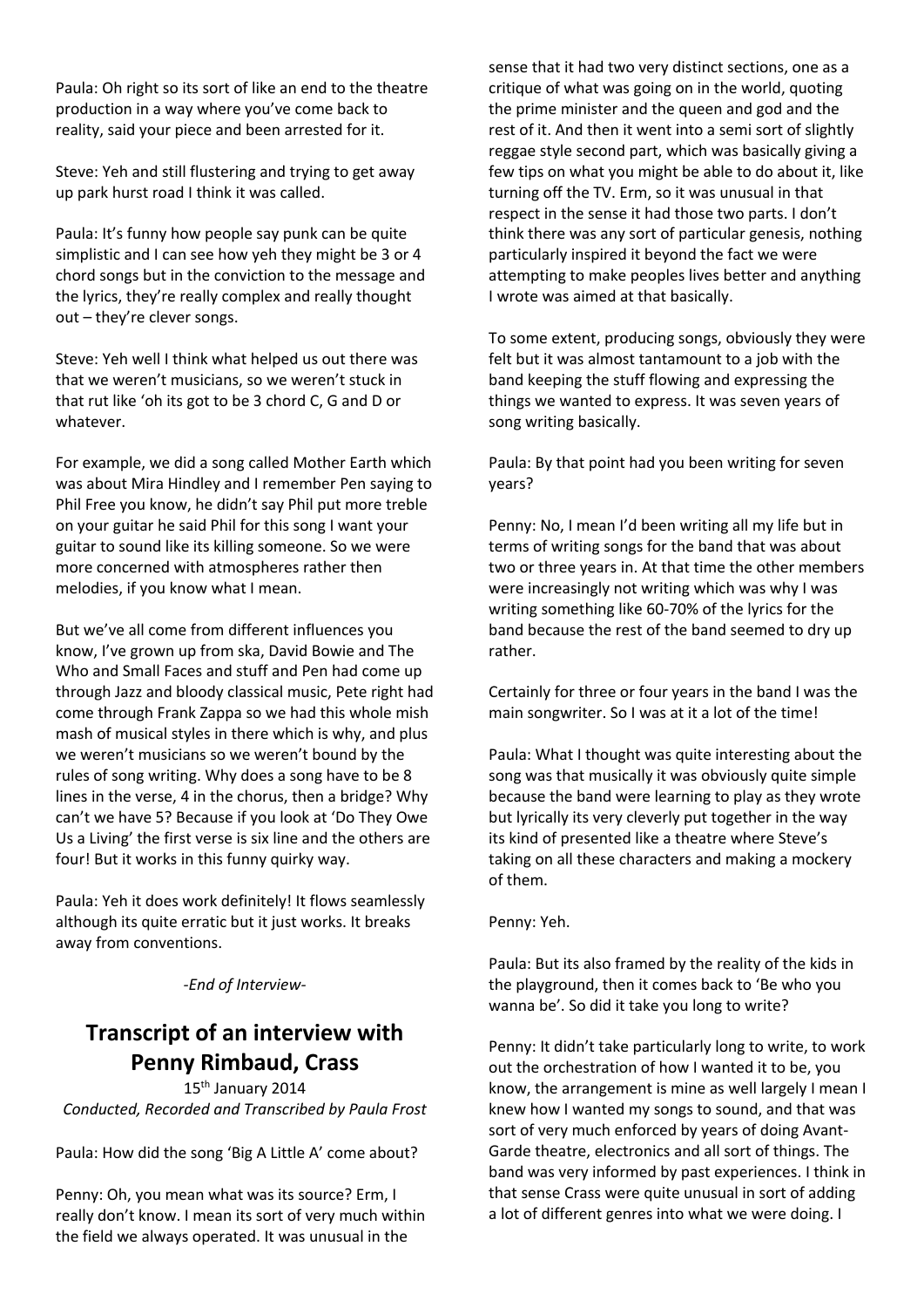personally had spent a lot of my formative years listening to Jazz and Classical music.

Paula: I think that comes through in the kind of (drum) grooves you choose. On certain tracks you can hear this hard-hitting punk, gravelly sound and then in the background the drums are playing a Jazz groove. You're thinking wow I didn't even realised that was influenced by Jazz!

Penny: Yeh. Well everything we did, in a sense it was like picking up on it being a sort of theatre and I mean, it was. I regarded the entire band as theatre. If we went out playing it was a piece of theatre, which included a punk band. But there would be films and banners, they were pretty massive events if we had enough space to put them on. The band was only very much a part of the whole show, it wasn't as most certainly in pop music and rock and roll, the band is the show. Well we never saw it like that. Our attitude is well no this is a whole event and the people in the audience are as much a part of that event as we are on the stage so how do we make this work. And the incorporation of all sorts of influences, coming from me at least was trying to create, and succeeding at creating atmospheres. So in a song like Myra Hindley's song (Mother Earth) trying to create a menacing, frightening atmosphere into which the story of Mira Hindley could be written or like in Rival Tribal Rebels, which is a mild, criticism, piss take of skin head culture. You know, using sort of cocky, flamboyant sort of sounds. So we certainly didn't follow the traditions of chorus verse chorus of rock and roll. Also our music was always trying to create atmospheres and trying to tell the story in the music as much as we were in the words.

Paula: I think that's where a lot of bands go wrong where they start to believe their character that they are on stage.

Penny: Oh yeh absolutely, yeh yeh yeh, they become very mono-directional and I think so many bands just become parodies of themselves very quickly for exactly the reason you're saying.

Paula: Did you ever find it difficult when you were at your peek? At any point did you start believing the hype?

Penny: No not at all, other people in the band might of done but I certainly didn't. It was really of no consequence or interest. We weren't in it for the same reasons many bands are within that sort of genre. I wasn't the slightest bit interested in being a rock star or anything else. I was just interested in sharing ideas. That's been consistent throughout my

life. It was the same before Crass, we had a big outfit called EXIT and we were much more radical in many respects then Crass were and again it was just the passing on of ideas, anyone could join the band and anyone did. It was very free, it was a very 60's, early 70's thing. But no I neither believed nor disbelieved the hype it was a joke really to me. It had nothing to offer that was of any consequence.

Paula: I know you and Steve originally started the band, what did it feel like when punk first came out, did that give you an excitement that you wanted to be a part of?

Penny: Erm no not that I wanted to be a part of that would suggest that.. well you mean the Pistols and those people who slightly pre-empted us, yeh I liked the music I thought it was good rock and roll and initially I was slightly taken in by what was being said. I thought 'Yeh this sounds radical this sounds like they mean it'. I mean I pretty soon realised that it was all within the framework of rock and roll and actually they didn't really mean it. But actually I was you know, yeh pretty excited, probably more excited by people like Patti Smith and Television, some of the American art bands. But no, there's no question that people like the Sex Pistols created a platform that we made use of. And yes I was excited by some of the music because for one I think the Pistols are a very good rock and roll band. I mean politically they were crap in the sense that they didn't follow through and they didn't really mean it man but that's by the way really. But to say that in some way they weren't an inspiration or a help in the direction of 'yeh we can do this but we can do it better, we can actually mean it and get on with it we can turn this into something positive rather then something which was really rather destructive.'

Paula: I like what you said about Patti Smith and Television having an art element to their music, one of the things I noticed a lot in Crass records was that you have a lot of different clips of different things. You might have a news clip or static and its very much like a sound collage.

Penny: Yes that's right, yeh.

Paula: And it feels like your listening to a fanzine. Was that intentional?

Penny: Well not that it sounded like a fanzine but again it was part of our 'bricolage' nowadays I suppose it could be regarded as mildly post modernistic, you know. We used anything, I'd just as much use a riff from Benjamin Britten's War Requiem as I'd use something that Elvis had done and it was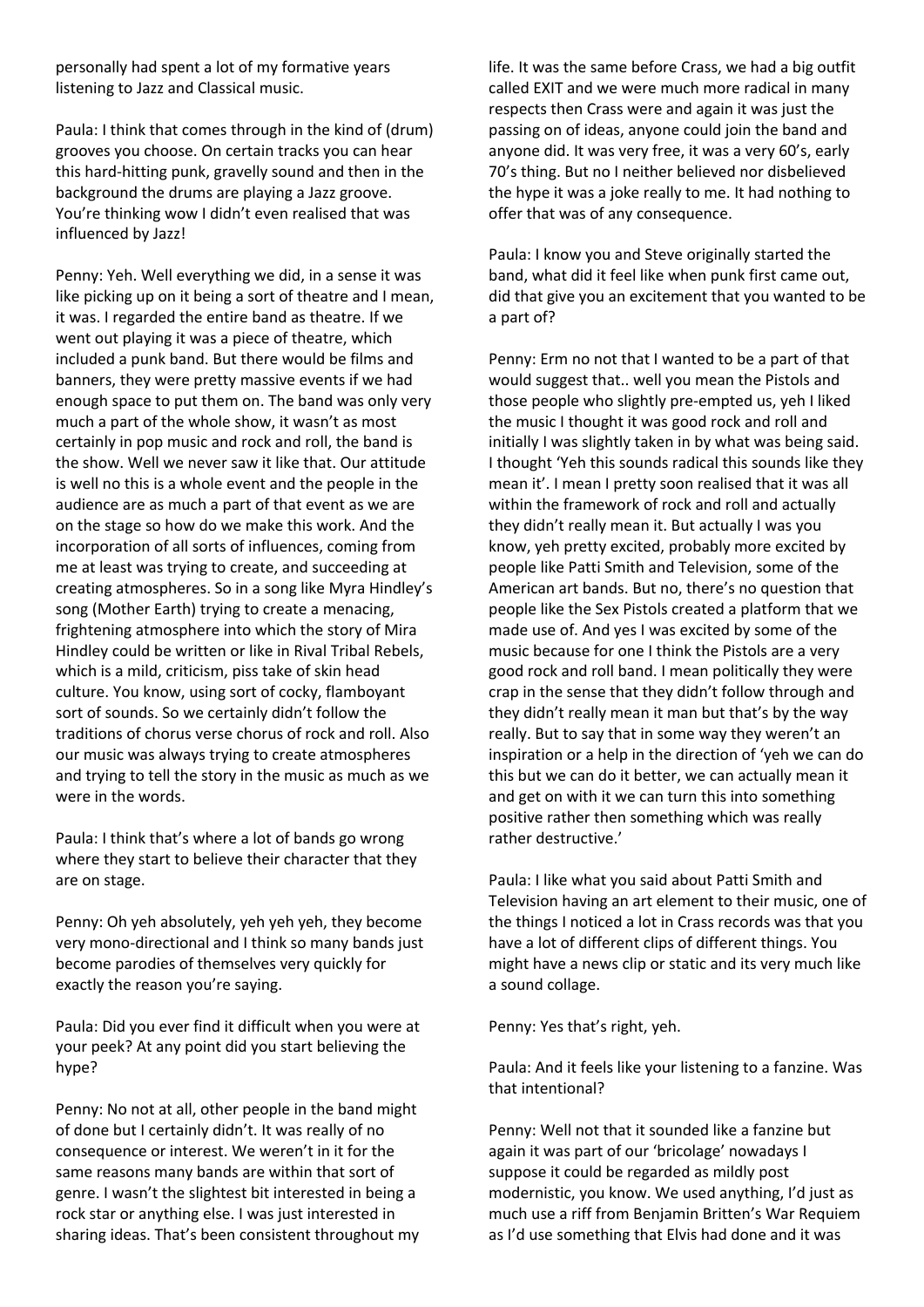pretty much like that you know, everything's up for grabs - lets use it! And always the thing behind it, how can we make this as powerful as we are able, how do we do it, how do we make something which shouts in your face, you know? And from the design side of the covers and everything, to the production side, we just – we were throwing down the gauntlet really to ourselves and to anyone else who wanted to follow up. It was simply, make the best use of this chance and lets go for it really. The atmosphere was right at the time, it might have happened anyway but the social atmosphere, the political atmosphere was right for that sort of thing to happen, in the same way as in the years of The Beatles it was right for that to happen, etc. It isn't the individual bands that create the circumstances it's the social atmospheres that demand really that someone stands up and does something and there always someone standing up and doing what the social requirement is and we happened to be that for a period.

So would you say that, even though you were influenced by Avant-Garde and Jazz and other people in the band were influenced by music, it wasn't the music of the time that inspired you, it was more that inspiration at the time was more in the social and political context?

Penny: Yeh definitely, yes most certainly. I mean how can I use this situation to have as great an effect towards a positive world and positive thinking as possible, you know? And that's where we came in on that. I nowadays write things which are, you know, aimed at the same thing – to offer a positive view on the world, the same method to try and make a better world, which come over much more like Buddhism then punk but you know, the intentions just the same. The intention is 'lets all get together and shake this all up a bit'. We don't have to accept the given rules. And Crass definitely did that in the sense of their music they basically said 'we're not accepting the given rules of punk – which is three chords and smash smash smash, we actually brought in all sorts of strange, often worrisome elements, you know poetry, to Jazz drums or as you say the sort of collage of radio clips etc, anything to broaden the front really.

Paula: Somebody said that you used pots and pans in the recording of 'Big A, Little A' is that true?

Penny: Yes we did actually, as I remember it we did a sort of semi reggae rhythm because we obviously can't do reggae, it's an art form in itself.

Paula: It's got a rap in it as well.

Penny: Yes it has that sort of aspect. I mean I remember hearing reggae songs, which had that sort of sound I mean this was pre computers, pre digital so you had to find things. I think we've still got that saucepan in the kitchen! But we used to use saucepans in my old band EXIT, we used to use any old junk I didn't have a drum kit for a long time so I was used to using an old amplified bicycle wheel.

Paula: I've heard about this actually, how did that work? How did you record it?

Penny: The bike wheel? Well it was just a bike wheel with a pick up mic attached to it.

Back to the sound collages and everything, what I liked at the start of 'Big A, Little A' was the children chanting the original nursery rhyme. Was that something significant to you or your childhood or something you felt people would latch on to?

I like the idea of innocence. You know, the idea of innocence of the song being used in a slightly sinister context. Obviously it was a game I used to play as a kid. Street games were far more common when I was a kid, back then in the 50's.

#### Paula: Was it a game?

Penny: Yes it was a game, sort of like tag or something. You know I couldn't for the life of me remember how it was played. But yeh it was part of a game. But also creating those sorts of resonances, the resonances of childhood and reminding people of innocence if you like and then ploughing in with all the things that have limited or varied that. I don't think we ever loose our innocence but it gets buried in all the concessions of adulthood and lost and it's a hard job to regain it so its sort of more about that I mean all the kids on it were living here, they were all kids of the various parents within the band and it was nice to include them as well because generally speaking we would all go off to the studio and the kids would go off to school or hang around with someone who was looking after them here whilst we were all working and it was really nice to incorporate all of them I think. It was three young boys and I think a girl and that was a nice thing for them to be part of what we were doing.

Paula: Ok, that melody that's used in the song, is that the original melody or did Crass make that one up.

Penny: I think it was based around the old nursery rhyme yeh. I don't remember – I mean as you know nursery rhymes they vary I mean you can have a street game to a totally different tune in Rotherham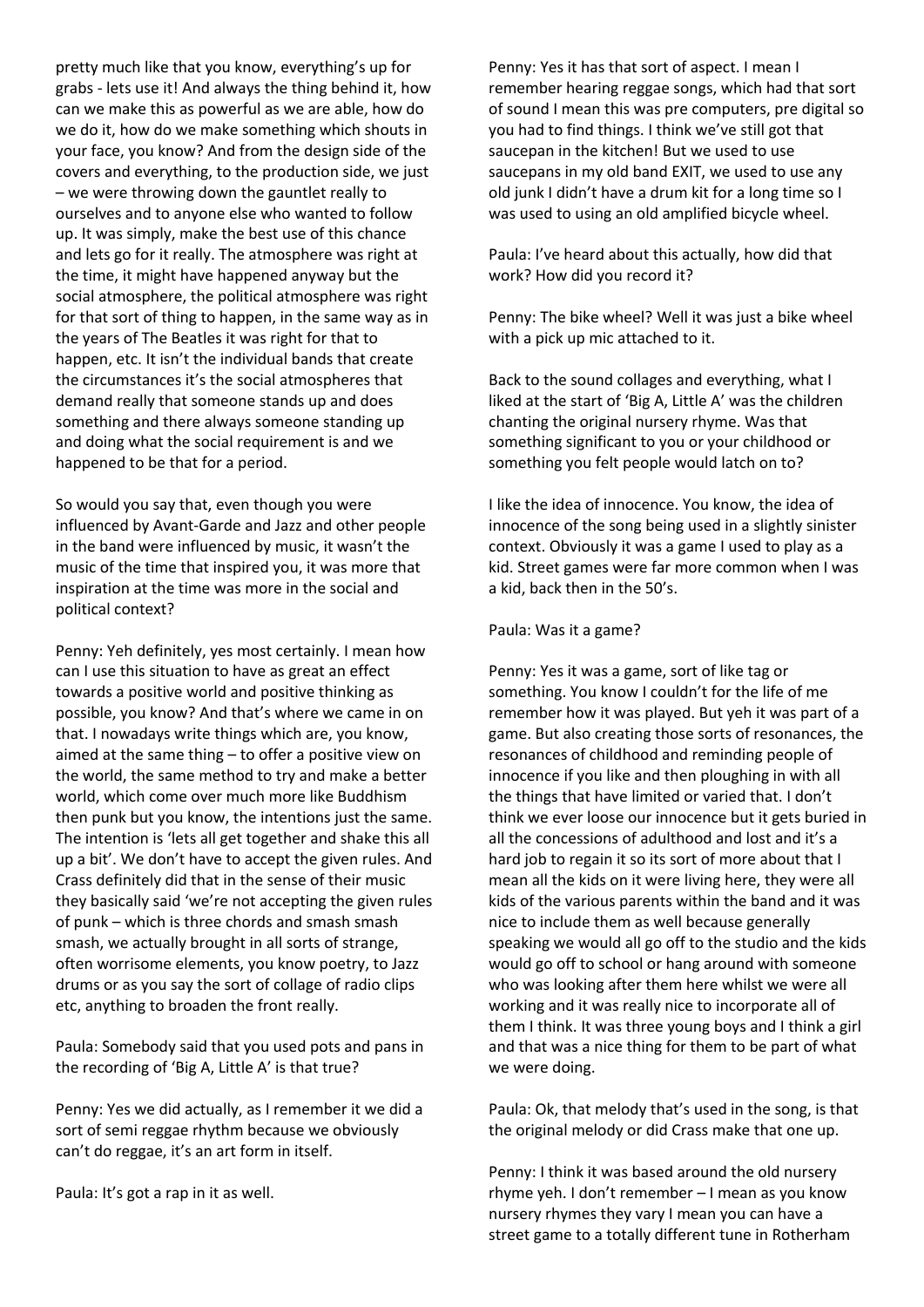to Newcastle but yeh basically it was probably how I remembered playing that game when I was a kid, I don't know – it could well be as it was but yeh.

Paula: When you say 'the system might get you but it won't get me' – What does the 'system' really encapsulate for you.

Penny: Well system really, we used to use the word system, black culture uses the word 'man', 'the man' erm it means those who like to think they have authority over our lives from bankers to vicars to parents to school teachers to just about every bugger who thinks they can tell you – me and all the rest of us how to live our lives. The system to me is everything but ourselves almost I mean the system is what's out there. The first step of freeing ones self from it is realising that is going on and actually damn this and you can form your own views and you don't need to have a God with a beard you can create your won God maybe you don't have one at all that's the exciting thing about being a human being. Anything that's against that is part of the system I mean I cant think what they call it in The Cuckoo's Nest but…. shit, they use a game which stands for the system, the mental institutions, the politicians, everything that exists that is controlling their lives is given a similar genetic term to cover the whole picture. That's what we meant and I meant by the system.

Paula: Ok thank you. When I spoke to him about the song, Steve said he remembers you running off in rehearsal to write these lyrics and you wrote them really quickly in about twenty minutes and he said you could imagine a Glaswegian punk singing them. D you remember any of that?

Penny: Steve's got quite a memory! What I do remember is that I did have a model Glaswegian punk in my mind throughout the seven years throughout the time we on the road, writing, playing, whilst we were existing as Crass. My own personal identity was rather put aside for that. And I always kept it in mind this idea of a Glaswegian punk with not really much finance, probably rather under-educated, a victim of circumstances. I used to have that kid as a model for me and I used to think what would that kid – I mean in those days with the Gorbals still – terrible slum housing and that's where this kid lived in my mind and I just used to think well what would he think about us? And it was like a metre really, I mean I've come from a pretty comfortable, reasonably wealthy background and its too easy for me to not really look at street realities. That was one of the great things about having Steve as a work partner; he brought the wisdom of the street into my life so we could talk a very balanced way. I could talk about another part of

society and use that part of society against itself largely but using a privileged education against privileged education, which is what probably George Orwell would have claimed to have done the same sort of thing. So you I just had this model in my mind; 'would this Glaswegian punk be going on holiday in Benidorm?' No he wouldn't, he wouldn't be able to afford it – well I wont! He was sort of like a regulator for me. 'Am I getting a bit cocky, yes I am?' So it kept me in line really.

The audience would vary massively but what he was, was one little individual I didn't want to let down. It was important for me not to let people down like that, I didn't want to do some shit thing just because I hadn't thought about it clearly enough. Whatever it was. Going and buying a pair of boots I didn't need, we all very much limited our personal lives to live this sort of concept as a whole – if I'm gunna start talking about revolutionary hardships then you've got to live those revolutionary hardships, you cant be preaching revolution from a swimming pool. You've got to live it and be it and I think we did do that and I continue to do that in my own way.

Paula: Were you all a part of decorating the hall and making banners and things like that?

Penny: Yeh, yeh yeh.

Paula: What were the main things you wanted to change socially and politically? I know you wanted to bring people together and there was sort of a fight against war and a fight for animal rights.

Penny: Well everything really, anything. Everything which prevailed against human decency. We weren't just specifically pacifist any more then we were feminist. No more specifically feminist then we were animal rights, or good food-ists or whatever. I mean it was whatever sees you through the night really. No it was an all out assault really – it was on everything! Nothing was left untouched really – at least I hope! It was an all out attack! – on everything which I described as the system earlier on. We weren't specific about it. We were specific about one thing and that was the catchphrase 'There is no authority but yourself' and that was well make up your own fucking mind you know! This is how we see it, don't take this as gospel. This is how we see it, everything we did turned to that – don't just take it for granted you check it out for yourself – you be your own authority. We really were aware that we weren't ones to preach I mean I know we came across as preachy on occasions but that was always countered by humour, or us basically saying don't listen to us listen to yourself, you know?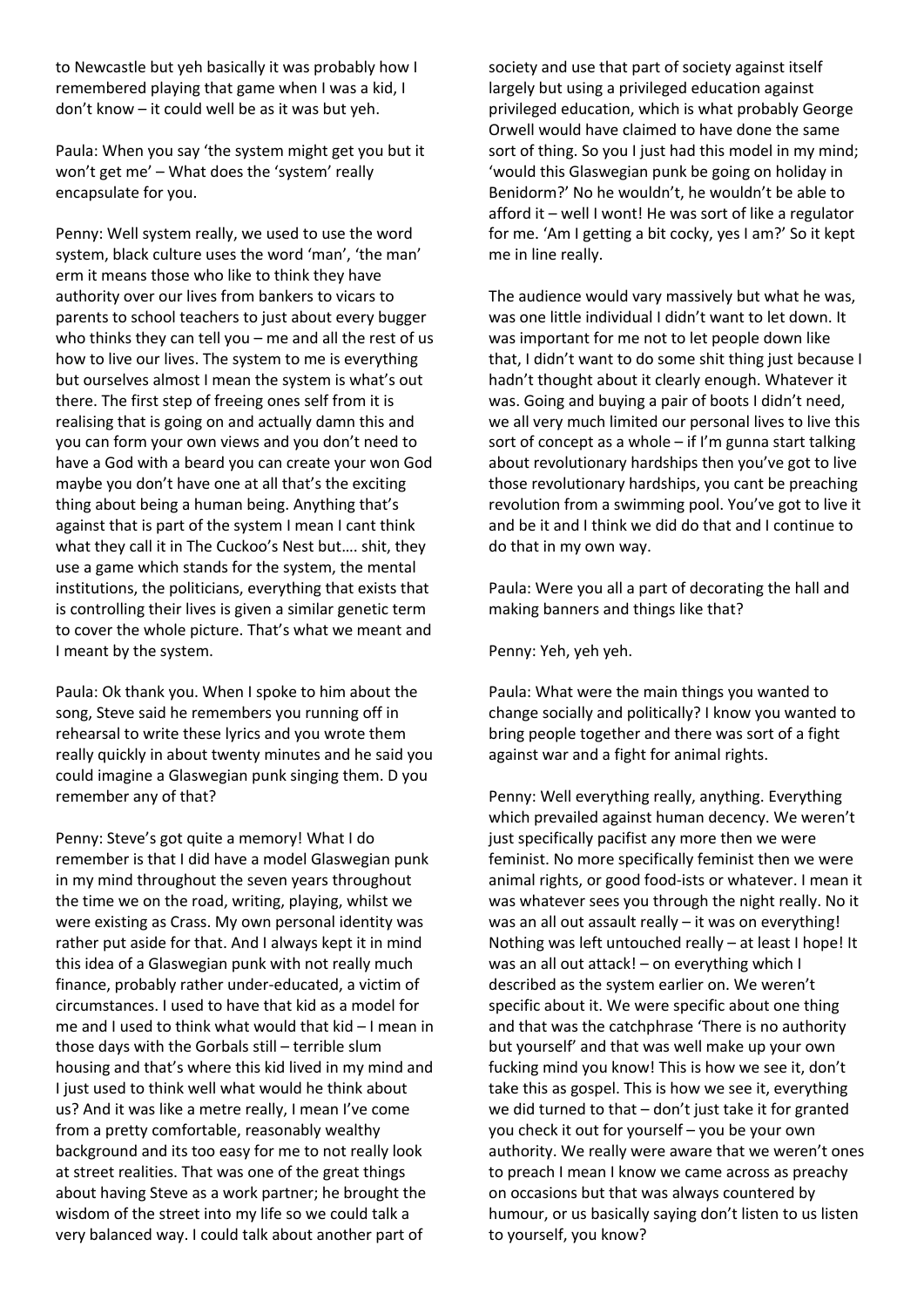So that was the key to everything; "There is no authority but yourself", in other words "get your own life, make your own life". Its not for us to be critical about where you take it.

Paula: Well it obviously worked because Crass had a huge influence over a load of other bands afterwards.

Penny: Yes, yeh and more importantly then the bands, it had a huge influence on a whole culture you know, whether it was writing or anything. I think it did, it did work! And that's because within it there was a sort of, and I use this word rather guardedly, a spiritual message. The spiritual message was 'there's goodness inside you – pursue it' and it was never worded exactly like that but the number of people who could see that understood that that was actually what we were trying to say – was warming, I'm very pleased that people were aware that that's what we were trying to do. Kinship, love and all those rather old fashioned ideas!

Paula: Do you ever keep an eye out now and hope that another band might come along that will make you feel the same?

Penny: No it doesn't bother me I mean other bands have come along and do come along but I'm never confined in any way to one genre – I mean there's plenty of writers, philosophers, scientists, keep ones eye on things, you could almost say the kind of quantum physics is the new punk! They really are if you want an exciting idea go and look into quantum I mean its fucking crazy stuff you know. Ive never limited myself to thinking or expecting – there are people who say 'ergg nothings happening' because all they're doing is watching MTV and checking out X-Factor well of course nothings happening, go and see what's happening in the scientific world. You know these things come and go, there's leaders but its all ultimately philosophy and sometimes philosophy comes straight from the rock fact and some times it come strongly from a physicist, some times it comes strongly from a healer. You never know where anything's gunna come from so I don't look that way. And ultimately if its not there, why isn't it there because I'm not doing it! If I sit there and think something's not there – I do it! It might not become next weeks best seller, I don't care, its of no consequence. What's important is that's missing – I'll do it. It's like bread, you run out of bread what do you do? You bake some more. Well if one thinks that we're lacking something in the world well fucking do something about it! That's what you do in your own home isn't it? The fire doesn't make itself – well

neither does society. We make society. Well why don't we take responsibility for that?

Paula: So when you got a big response, well – probably the biggest response you could get but parliament discussing Crass, did you feel shocked or did you expect it?

Penny: No well we knew we were under surveillance from MI5 and MI6 throughout. It was patently obvious that we were so it was no surprise. Yeh I was pleased we were getting through it meant we were doing our job well.

Paula: Were they spying on you then? How did you know?

Penny: Oh yes of course I mean our phones were tapped our mail was opened; probably one or two of the people who turned up to do fanzine interviews were actually undercover. It was a certain mania, what we were up to and we were a threat so great. Its pleasing to me because their surveillance indicated to me that we were actually achieving our aim. If no one in politics or the secret services had taken any interest then we wouldn't have been doing our job. We were a threat. We were talking revolution. You'd expect to have MI5 snooping. If you don't you're not doing your job. When that all happened it was a mixed feeling because its not very nice getting into all that deep shit, its dangerous as well. It genuinely is physically dangerous but on the other hand there's the elation of saying 'yeh we're having an effect' and it wasn't 'we as a band' it was 'we as a movement' – we can do it! Yeh the kid in Glasgow's gunna go; "Fucking hell! Yeh!" Its happening, I thought we were meant to wait until someone told us were were allowed! Its happening, you can do it and that's what we were trying to demonstrate – that you can do it and we did demonstrate it.

Paula: So with everything being so in house and the whole movement, how did you distribute your music?

Penny: Initially we were distributed by Rough Trade, then we set up our own record label which became the longest lasting distribution company besides rough trade and still exists in a different form, the distribution company Southern, still exist. In independent terms its massive. As I was saying if it isn't there – make it. We made a record label and then we found we didn't really have the sort of distribution company we wanted, ok what do you do? – Make a distribution company. It turned into a sort of mini empire in alternative terms and large lumps of it still exist today and are still operating.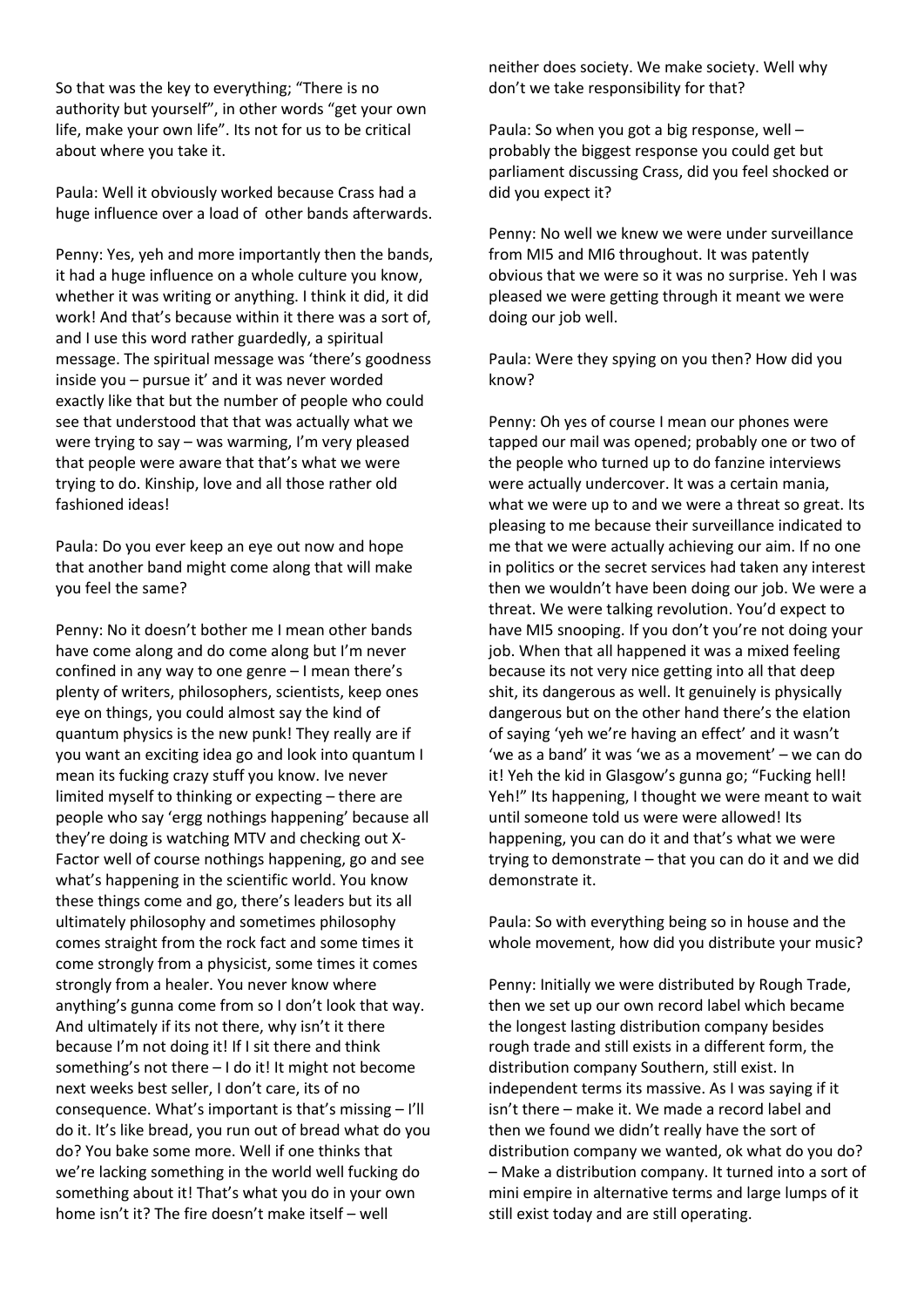Paula: With the sing Nagasaki Nightmare/Big A Little A, do you have a figure for the distribution of that?

Penny: You mean how many were sold? Well I know we sold something like 20,000 in the first week which is why it went into the charts and I think it was at about 16 in the UK charts and the next week it wasn't in there at all which meant we'd been bought out because we'd sold an awful lot more. Anyway, 20,000 was a lot of records to more in a week.

Paula: So were you removed from the charts, censored?

Penny: Yeh, no question of it. I mean we weren't even in the top hundred the next week. Well that's just not possible, I'm sorry! Because once you get into the higher bit of the charts its incremental it just keeps going because people see it and more want to buy it. That's how that sort of industry works. But just as big companies can buy themselves into the charts, they can buy other people out of the charts. I've got no doubt about that.

Paula: What happened on the night of the Roxy gig?

Rimbaud: When they turned us off? Well we turned up, we were booked to play there. It was a fucking great audience, we were completely slaughtered. In those days we used to drink rather a lot before gigs because we were shit scared. I was completely out of my head. We started and it was going really well, the place was heaving. There was a huge amount of pogoing, very wild in deed ad that was sort of new then, sort of 77'. That sort of stuff hadn't really started. Even in the early Sex Pistols gigs it wasn't fucking wild like that. The owners didn't like seeing this happen, we were taking the place over in a way and they pulled the speakers and I tried to keep playing. I wrote an article about it in International Anthem, which covers the entire story rather well. Go on the Existencil press site and Gee might have some – I don't know.

Paula: Did everyone make it home safe?

Penny: I think so, can't remember now! (Laughs) When Eve and I went down there a couple of weeks after we were in town and we thought 'lets go down the Roxy' and they actually threw us out. We were sat at the bar and the guy said 'I fucking know you' I said, 'you don't know me mate.' And he said 'yes I do' so we were thrown out and I don't know if it was my imagination, I don't think it was actually but you know you see those old films were someone's walking home and the headlights of a car come up behind them to

give them a runner. Well that happened with us, in Neil's Street. It was a wild evening.

Paula: Well I think Crass have had a lasting influence and helped lots of people start to think more freely. What would you say would be the legacy of Crass?

Penny: Well I think it's just what you've said. The legacy is that you can do it if youre willing to try. We each in our own way have got value. We need to find how to use our value. Each of us have talent, beauty all those things are very human attributes and you know they're so sort of masked over by the culture we live in and so suppressed in a way and its there you know the spark of joy, spark of love, theyre all within us and I think the legacy of Crass you know is well actually, everything in the world is attitude. Change your fucking attitude. The first way of changing the world is changing your attitude to it. Once you've done that, then you can start moving but if youre going to be a victim to the world, which is how we're taught to be then you can't change it. Even if its just tiny, you know – your change in the world is gunna be window boxes in your street. Great! Well if everyone's doing what they can do, the revolutions over. Because that is the revolution. The revolution isn't men behind guns its people saying yeh I can do that. And that's how we reclaim the world and its not just Britain it's the world - With our feet. Not with lots of sort of clever Marxist ideas.

Paula: I know you've done so much in your life outside of Crass but when I put on a Crass record it makes me feel like I don't have to take it lying down and its helped me through so much so thanks for that.

Penny: Ok great, thanks. Well you've got my email so let me know if you need anything else. Take care, bye bye.

*-End of Interview-*

## **Transcript of an interview with Isaac Holman & Laurie Vincent, Slaves**

21<sup>st</sup> December 2013 *Conducted, Recorded and Transcribed by Paula Frost*

Paula: So this is Paula Frost backstage at Upside-down festival and we're here with Slaves!

Isaac & Laurie: Yeh!

Paula: How are you feeling about playing tonight?

Isaac: Yehhhhhhhhhhhh….. Feeling good Laurie: Great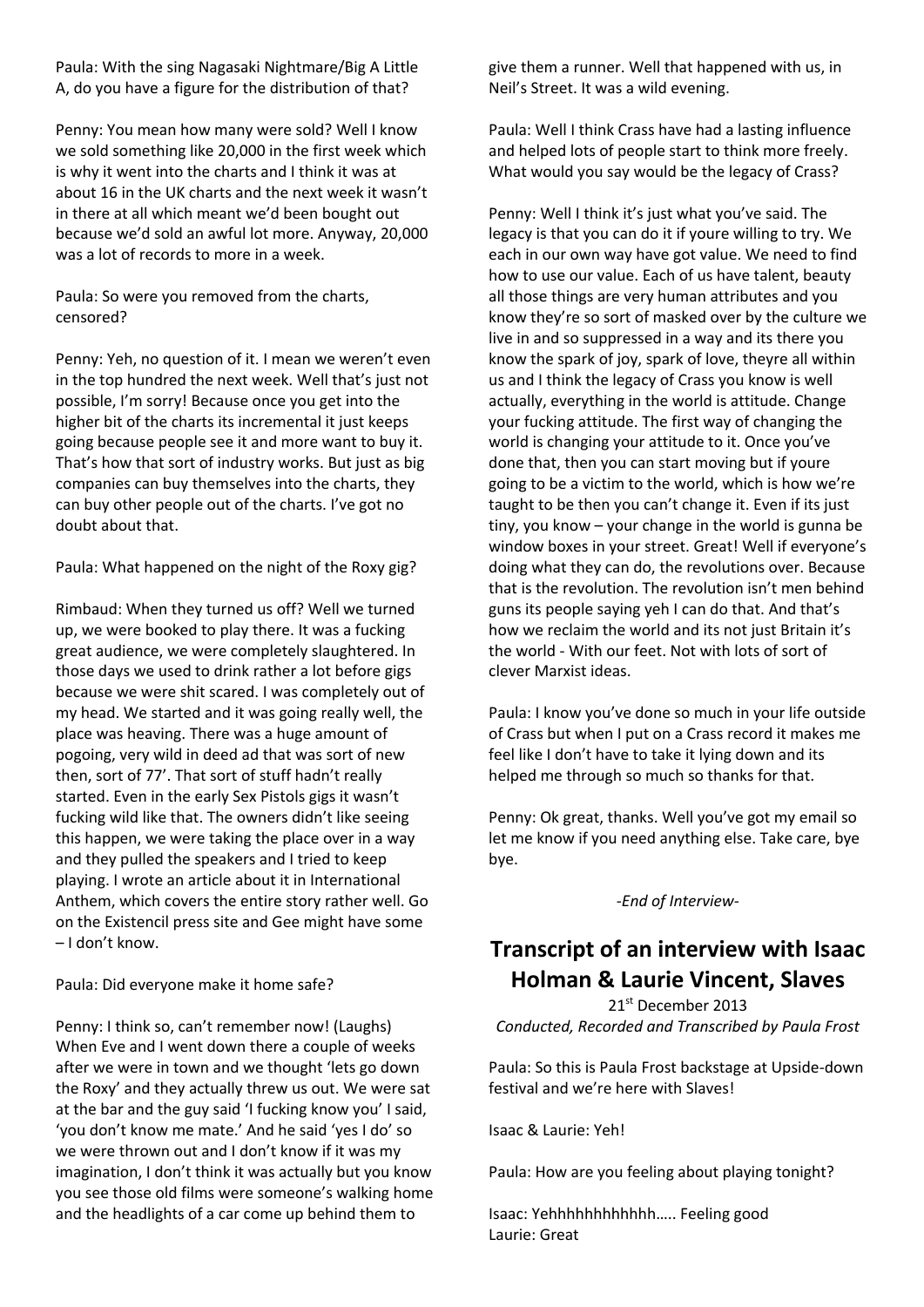I heard you guys are influenced by Crass is that true?

Laurie: I am

Isaac: I…. maybe. A little bit, not much.

Paula: Ok well I spoke to Steve Ignorant on Monday.

Laurie: That's mad, that's Crazy.

Isaac: Yeh I like Steve Ignorant.

Paula: Yes I spoke to him and he was an absolute legend. Basically I'm writing a piece about them (Crass) so I was quite interested to know you were into them. What is it that you like about them?

Isaac: I just like that when they started they said you don't have to play an instrument to be in our band. You can just do what you want so one of their guitarists just made noise and I like… they were the first sort of band that I listened to that did it for the music they didn't do it for anything else and that's really cool.

Laurie: Their sound is just unrivalled as well. I mean, no one sounds like Crass. And they've got hooks that stick in your head but its Anarcho, and I see pop sensibilities there, just – there's no one else like Crass.

Paula: Do you see any bands around now who could rival a band like Crass?

Laurie: I'm not sure it could be relevant but something could happen that's different and Crass is more about the time it happened and Crass was a movement, that punk thing was a movement that's never going to happen again the same. Something else might happen, maybe people will think dub step was that. Hopefully not but…

Isaac: I like dubstep.

Laurie: Penny Rimbaud was a fantastic drummer though, he was good.

Paula: When did you guys start?

Isaac: 5th of January 2012

*-End of Interview-*

## **Transcript of an interview with Josh, The Skints** *21st September, 2013*

#### *Conducted, Recorded and Transcribed by Paula Frost*

CJ: Well this is CJ Dread, Boom and Bass Show, Kane 103.7 FM we're riding true at the Undercover Festival and low and behold, The Skints are in town!

Josh: What's good man? Yes Sir, everything's cool dude. You good?

CJ: Yes A1 my brother it's very good to see ya!

Josh: Thank you

CJ: I'm looking forward to hearing ya!

Josh: Thank you sir, I appreciate that man.

CJ: Can I get you to introduce yourself to the listeners?

Josh: Yeh man, it's Josh from The Skints here, were at the very undercover, Undercover Festival!

CJ: Yes man! In Guildford in Sunny Surrey. How does it feel to be back in Guildford? You done a storm at Guilfest man.

Josh: Yeh thank you man, Guildford's always been good to us like we done Guildfest a couple of times, we done Guildford on our last headline tour and played The Boileroom which was good, it was really good actually, it was sold out, a nice little sweaty vibe!

CJ: It is a nice little sweaty vibe!

Josh: Yeh Man, the people, do you know what? Like Surrey, like, we always had love in South London because we always used to play in like Brixton and stuff back in the day and then when we started playing further south like Kingston, Guildford..

CJ: Love Kingston!

Josh: Yeh all the little festivals around here they always show The Skints love so we appreciate that to the fullest man.

CJ: Ah that's special man and it's good that you're reaching out because I know East London is your roots so that's your base right?

Josh: Yeh well compared to most of the places we played this is kind of a minor trip for us but we're from East London yeh.

CJ: Yeh you get about a lot internationally so to speak yeh?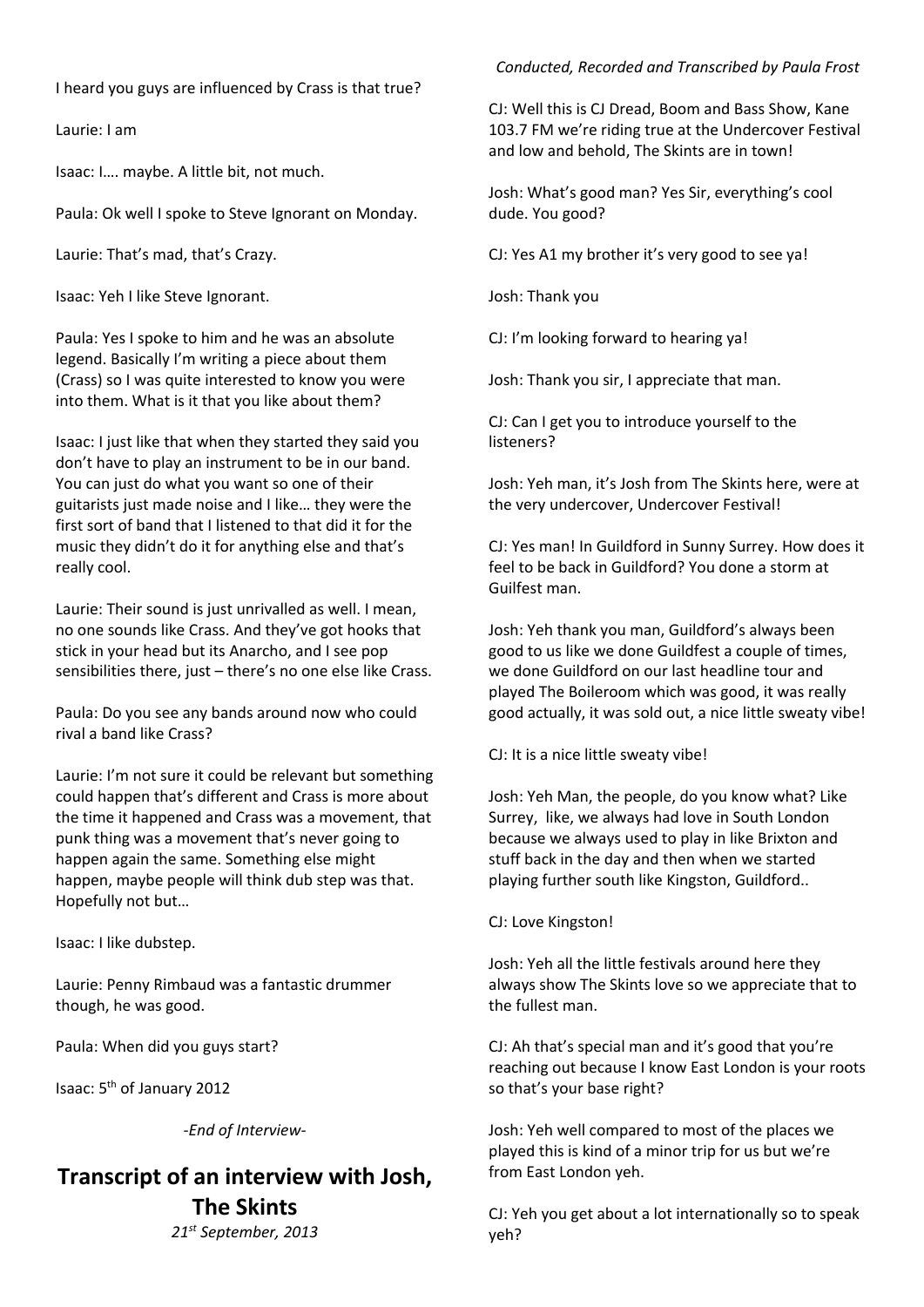Josh: Yeh man we're just trying to spread The Skints Vibrations wherever we can kinda thing you know?

CJ: Nice one, nice one Josh. So where about in East London are you actually from?

Josh: We come from all the north East, so the other side of Hackney, Layton, Walthamstow, Woodford, the London boroughs of Waltham borough and red bridge.

CJ: Yes, I know them manors as well, and I thought that was where you were from. I caught you guys down at Boomtown festival.

Josh: Ok, that was a crazy show, man! A crazy show!

CJ: It's a crazy little venue that innit? It's a good little place man I like the Boomtown. I like the whole manor, I like the whole area man.

Josh: Cool man.

CJ: So let me ask you a little bit about The Skints, when did you get started and how did you get started?

Josh: Basically it we me and a couple of friends, I was 14 going on 15 and I wanted to make some Trad-Ska music when I was at school and then me Marcia and John was playing together and then we was kinda playing like, Ska and then we stared doing a more skapunk thing and then Jamie came along and we were only playing like, local because we were still at school, still little kids man, and then Jamie come along 2007 and that's when we started to play all over London and we started doing more Reggae music. And then kind of, from then really you know it kind of went from doing a few shows, to booking our own tours and then yeh it…

CJ: It just blew up!

Josh: Well yeh, 2008 was when we started touring hard! We finished school and we were like, right!

CJ: It's so mad to hear you talking about school and getting all of that stuff going, I mean, what were the main influences? What got you to go from 'I like this music and I like that music' to 'Hey, you know what? We're gunna do this.'?

Josh: Well, I mean I can't speak on behalf of everyone, because were all friends from school yeh but were all quite different people. But me personally, Reggae was always in my household, my mum and dad are big music listeners but not musicians or anything. They were from the 80's soul and disco scene.

CJ: Yeh man, big scene.

Josh: Yeh! So they were about their soul and disco vibes but within that obviously, coming from the area they come from there was also a lot of reggae music. So there was a lot of Reggae music in my house from when I was a little kid. I'm not saying that set me off but I think it definitely laid a foundation.

CJ: Yeh yeh, it was in your ears!

Josh: On my musical Pallet! – Like an acquired taste!

CJ: Nicely put brother, yeh!

Josh: So like soul and reggae was always in my house and then I was, kind of like late primary school going into secondary school I was really into hip hop and garage and stuff, because that was what was popular and what was around. And then I started skating and I got into punk. At 12-13 my uncle got me into The Specials because he said 'You're into punk yeh? Well check out The Clash and The Specials'. So Then I found out about that world. And then I get a little older and all my friends got me into Jungle and Raga and I started going to parties from where we're from and like, Beany Man's playing!

CJ: (Laughs) Yeh!

Josh: So growing up, all these little steps kind of led me to the point where I had a vision of the kind of music I wanted to hear from a band, which is all these little things along the way.

CJ: Yes man, just run them things off, a little itemised list, how would you describe them? I mean, how important would you say is punk for example?

Josh: Well punk rock to me, not only to my listening pallet, because I mean I would say what The Skint's do now musically, isn't exactly the most punk sound, but we still carry that ethic. As a young teenage mind and a young thinker, punk was very very important to me.

CJ: It is crucial brother.

Josh: Growing up in the area I grew up in, and I still see today, a lot of problems socially and a lot of problems around you, that I think when you come at it with an attitude that is given to you by what the media want you to have about it, it can be very negative and detrimental, but punk to me, I was getting used and Punk gave me my own view point that wasn't being fed to me like it was being fed to everyone else.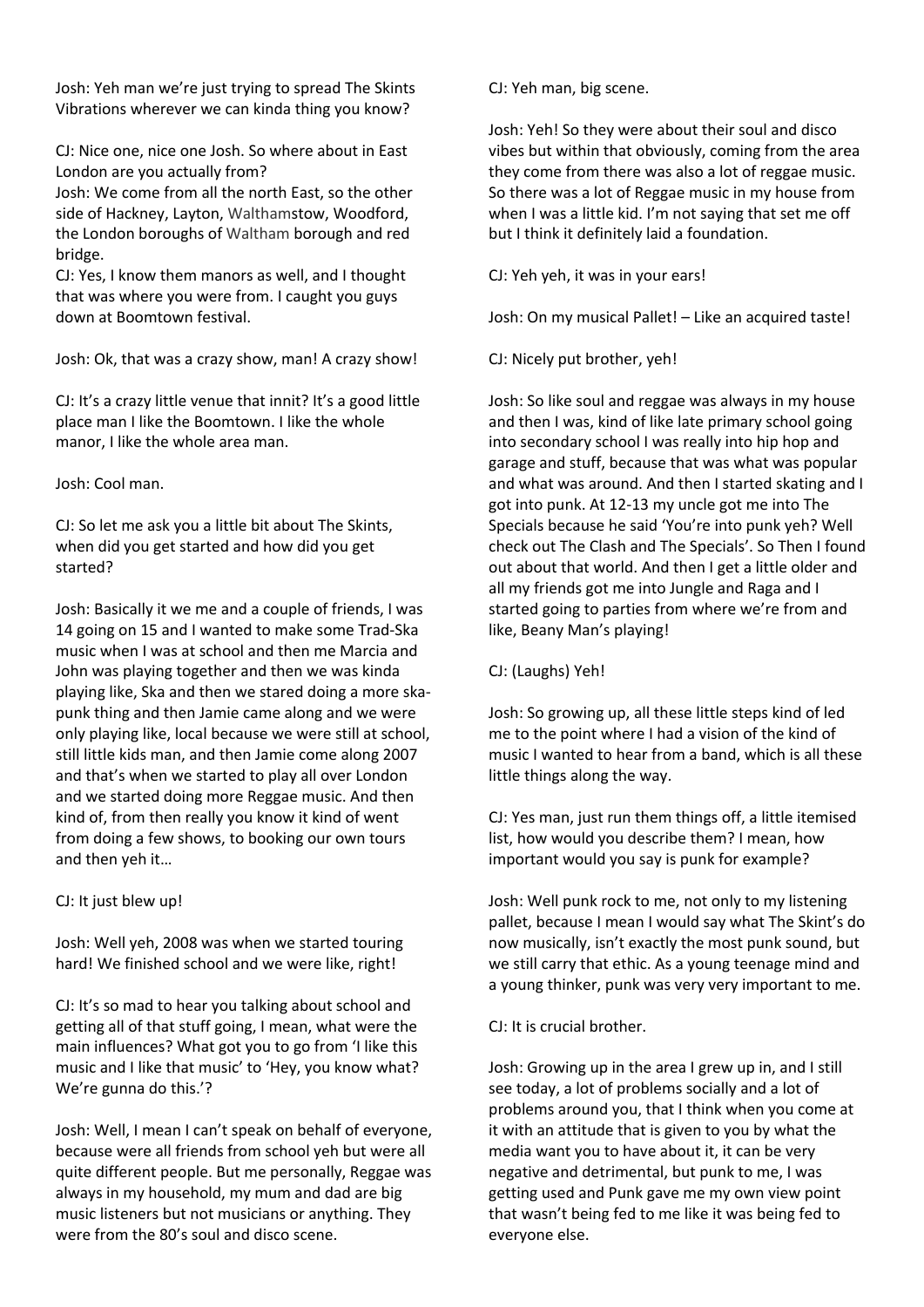CJ: That's so important.

Josh: So maybe I don't go round with boots and a Mohawk and I don't necessarily dress like a punk but within me, it opened my mind to think for myself, but it wasn't a rebellion against the way I was raised, my parents were always open minded people and taught me to be open minded, but in terms of what you hear yourself as a young adult, punk was very important to me man.

CJ: Yeh I like the way you described that, the way it breaks down the understanding that is pushed on you by the media and gives you that space to be able to think for yourself, is that a good way to put it?

Josh: Yeh you know, thinking for yourself is something that the punk scene encouraged which is why I rate it highly. But I'm nothing special theirs thousands of people with other oppinions.

CJ: No no no no! Listen, to me you're special, to our listeners you're special, that's why we're talking.

Josh: Respect man, but I think obviously Punk wasn't especially popular in the area I grew up in, it wasn't particularly the cool thing. It spoke to me more because what was around at that time, I wasn't really down with. So the punk thing was kinda cool for that.

CJ: Yeh man, I'm feeling that. So there's all these influences, there is the ska, the punk, the reggae, all these things through the family. How would you describe you're own sound, The Skints sound? People describe you in different ways, they try to put these different elements in and say it's a bit of this or a bit of that but how would you personally describe it? Josh: For other people they say The Skints is a bit this or that but to me its reality music, because we speak about the reality of ourselves, you know, some people have tried to put on some of our songs – 'oh are you a political band because of this?' I don't necessarily and would never try to be like 'we're gunna say these things' but it's just about the reality of our surroundings.

CJ: Safe brother, the reality of our surroundings man.

Josh: For instance, we might sing a love song, because that's the reality of our surroundings.

CJ: Because that's life! Yeh I like that.

Josh: All the sounds as well, it's because that's what we like. You know, we're not playing a sound that we think 'these people are gunna like it' or 'this radio

station are gunna like it'. If other people like it, brilliant! But it should only be a bi product of us!

CJ: That's beautiful, so what we're saying here is its not a question of 'these people like cheese burgers with X amount of onions so lets make cheese burgers with X amount of onions'

Josh: Yeh man.

CJ: It's a case of this is what we like and that's what we're gunna do! Artistic authenticity and integrity, I respect that a lot my brother.

CJ: How did the name come about?

Josh: I made it up when I was 15, I thought it was a cool name for a band because when you start a band and you do it full time you're living off the breadline so The Skints is aptly put. I think now, I'm 23 now and I look at The Skints and I think it's kind of a bad name!

CJ: Ah it's a wicked name!

Josh: Do you recon? I don't really like it now! But yeh it is what it is and we have to stay true to that.

CJ: I like it! And it kind of, to me when I heard about the way you use grass roots funding and the way you dealt with your fans, I mean that really appealed to me on the tip of the name as well.

Josh: Ok

CJ: Can you tell us a bit about the innovative ways that you raised finances and used the grass roots fan base that you had?

Josh: Yeh I will do, one thing I will say about the name though is that The Skints, the word 'skint' is a very British word and it doesn't translate in other languages. When we go to France and Germany and that, they ask us what its means and think we're skin heads! And we're like 'no no no, it means we ain't got no money!'

Josh: But for our second album 'Part and Parcel' we took the fan funded root through 'pledge music' because we were in a position where we didn't have enough money to make another record and we didn't really want to go begging to labels to give us the money to have to be in their pockets. So it was our managers idea to give the pledge music website a go and luckily for us it paid off, for some people it doesn't so we got very lucky.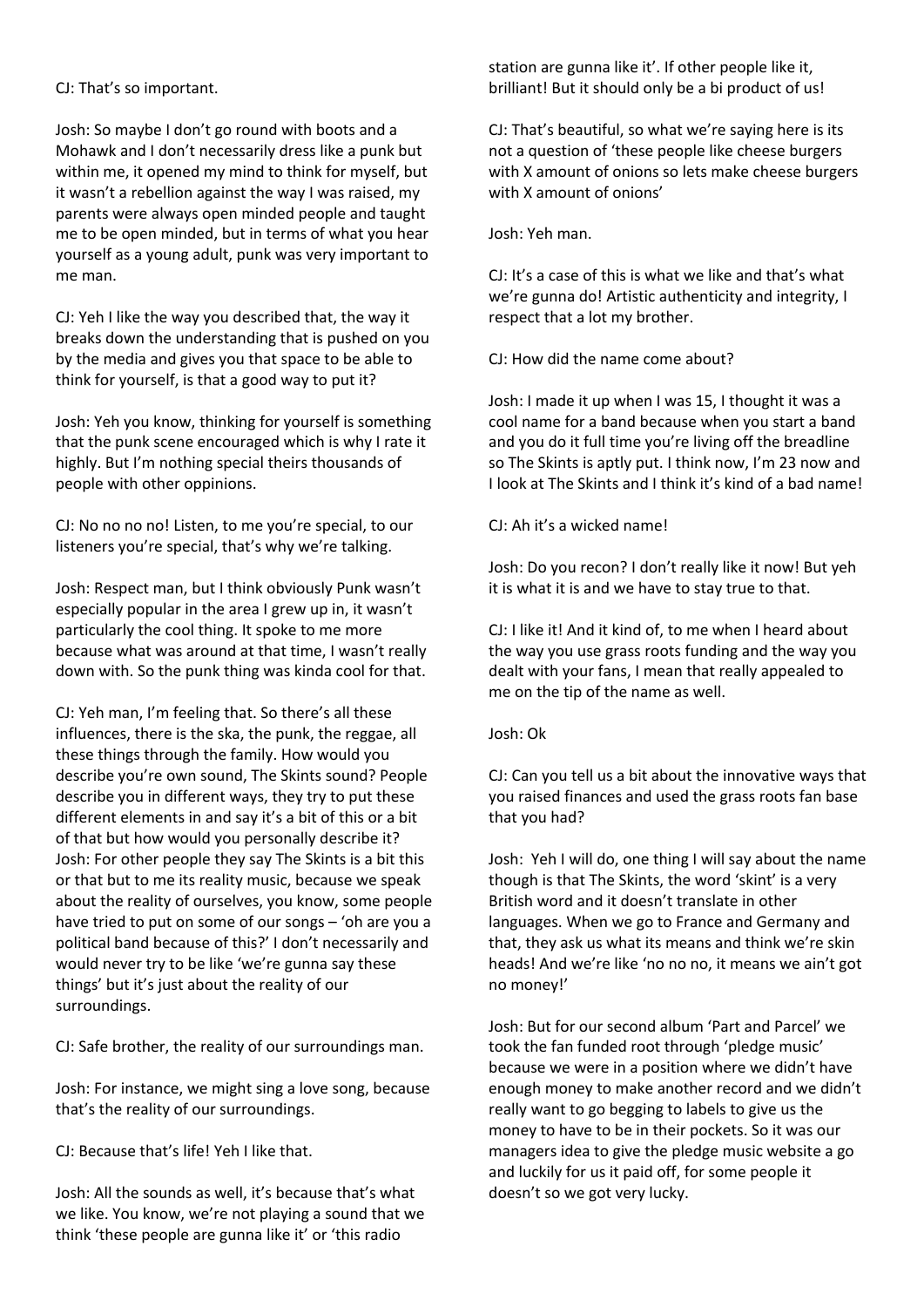CJ: Tell me a bit about that, how did you raise the money through the fan base?

Josh: Well basically Pledge Music – you give them a target of the amount you need to record your album and then write a list of pledges which the band will give back for the money that people give you. So say like, £8 was the minimum which was the album downloaded when it's finished and then we did limited edition T-Shirts, we did a one off show for people, limited edition posters.

#### CJ: Nice!

Josh: Check this out man, we're music nerds yeh? I was a geek about records and music even though I'm growing up in a time where the music industry is dying, I still find the records I've been looking for and I get excited.

CJ: Wicked man, is vinyl really important to you?

Josh: Yeh, so we wanted to do stuff like the limited edition posters where if I was a music fan, I was into this band and that was available, that sort of stuff would have got me so excited!

CJ: Wicked! Yeh man, that's a beautiful way about doing things and it's also giving something back to the fans.

CJ: How important are your fans to the work that The Skints do?

Josh: I wouldn't be able to do this right now for a living, without fans backing it so I'm really grateful. I hope and I think they know that too because when we have a show we go out and talk to people and meet people you know? And get to know people and we become friends with people who have been coming to see us for years. We don't really try to put ourselves on a pedistool. I see a lot of bands doing it where they think that encouraging their separation between the band and audience is a good thing because it makes them look more important!

#### CJ: Yeh I hear that!

Josh: But really and truly, we're just people who like music too. We just play it and other people come and see it.

CJ: I know that feet on the ground vibe is really important to you and I respect that a lot.

Josh: Yeh, yeh, yeh.

CJ: Can you say a bit about the struggles facing people in East London, in the inner city struggle and the pressures bearing down on the youths at this time?

Josh: Yeh, we're from the outer boroughs but it really is the same problems, but for east London in particular, which is tower Hamlets, Newham, hackney, red bridge, Waltham **Forest**, Barking and Dagenham, East London has always had its fair share of problems financially, to me personally, maybe not to other people, but I kind of feel that the Olympics was kind of a kick in the face to the people who live and struggle off nothing in East London because of the amount of money they were being told, off their tax payers money that was supposed to come back into the boroughs. Dude, we didn't need an Olympics that cost loads of money. They need more estates, more hospitals, people need the education to understand how to get themselves out of the situation they're in. The kids need places to go and stuff to do that isn't just available to those who have money. It's a shame to say and its across the whole of London, not just east but the poorer people need to understand that no one really in the houses of parliament are there to help them or show them the way to get out.

CJ: That's word brother I hear that.

Josh: You really have to educate yourself. I see the institutional classism, the institutional racism on a daily basis and its nothing they're ever going to tell you to get out off or fix. It's a real shame because doing this work, doing The Skints, hasn't always been my full time thing. I used to work for my granddads removal firm in the London Borough of Barking and Dagenham and in Newham and I spent a lot of time in the houses and around people. In London a lot of people have nothing. Our bands called The Skints because we talk about being poor. But there are people in London that are living in poverty, that have nothing, with no escape and they're living in estates opposite million pound houses – it's not in a good place at all.

Last weekend, talking about East London, my sister was in Tower Hamlets on a counter protest to the EDL. They're an organisation that are basically preying on the low income areas of London and across the UK really and telling them that this person and this person and this person – its their fault that they're in the position they're in. When really and truly it's the complete opposite. It's the was the system is telling them that its their neighbour's fault that they're in a position but all they really need to do is look up.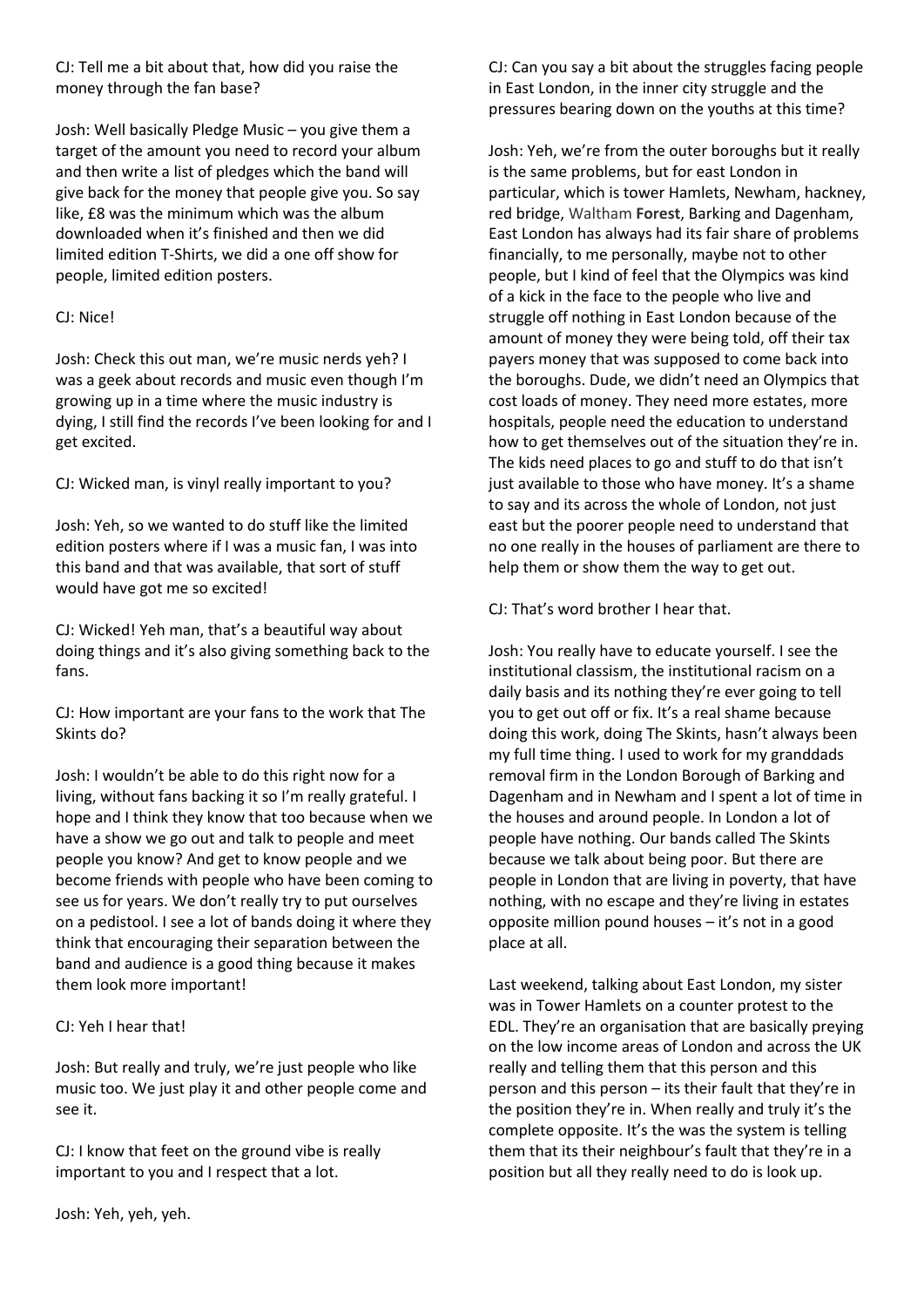CJ: Nicely put brother I'm right there with you on that soapbox. It's the same set divide and rule, its scandalous.

Josh: Divide and conquer! That's the way that… I mean we're talking about England, were talking about London, we're talking about Britain?

CJ: Yeh

Josh: That's what Britain has been built on!

#### CJ: Yeh

Josh: Do you understand? And they own the media that will demonise the youth, demonise even more the so called immigrant youth and say yeh its their fault but really and truly all you have to do is have a little bit of knowledge and realise just what they're feeding us. It is absolute madness!

CJ: I couldn't agree more!

Josh: Well the people I've grown up with and always associated with will tell you the same thing but we have to watch out man.

CJ: Solid respect, solid vibrations coming from East London, coming from The Skints. Princess Paula, Baby Boss I know you've got a question coming in!

Paula: Ok so in the vein of politics and sociology, 'Live East die young', youre talking about violence, gangs, East London – what was the inspiration for that? Was int to do with your background and upbringing?

Josh: Well 'Live Ease Die Young' is actually talking about two different instances of people I knew, the names and the situations have been made into a song in a kind of theatrical representation of the story but see the first verse is about a young girl that gets pregnant and has a child and her life goes one way and the other one is about a boy that purely through deprivation and not being shown any other way, gets caught up in the drug game and sent to Jail. The song isn't a solution for anything its just a question of 'Why is it the same story every time?' because we see in every single borough, all across the country, we see those situations happen so much and I think why? You know it's a question of asking why, its not cool man.

Paula: Definitely. On a larger spectrum people say you're ska, reggae, dub, you've got a bit of hip hop going on but that punk ethos that you talked about earlier, would you say that theres a punk musicality behind you or more of an ethos in the music, as in,

you're not putting out punk music but that you're message is of anarchy or against the state?

Josh: Well I wouldn't necessarily say we're an anarchy band, were not the kind of band that thinks that everyone should just eat vegan food and drive around on bicycles. We're not those guys.

Paula: No course.

Josh: I've got no problem saying that making money or having nice things is not the biggest problem in the world. We're not necessarily gunna go out there and start burning buildings and rioting. The punk thing for me wasn't necessarily about music. Don't get me wrong its cool for me, I enjoy certain bands where there's a guy screaming and people running around and its bad music. Steal Pulse or Public Enemy is more punk then a lot of 'punk bands' if you know what I mean.

Paula: So would you say, from the first wave punk of 77' or second wave punk 78' -82' – Crass, Sex Pistols, The Clash – Would you say you're influenced by any of them?

I'd say yes, as a listener sure I like the pistols ad stuff, especially when I was younger. I'd say musically now I'm probably not gunna do a song and say yeh lets try and make it sound like the Sex Pistols or Crass but in the same way its just kind of what we like. One of my biggest musical influences is Woo Tang Clan but we're not gunna try and make a song that sounds like The Wo. Maybe subconsciously some of that does slip in but were not trying to sound like anyone, we're trying to sound like The Skints and all the little things that you take on play a part.

Paula: I mean, that's the best thing you can do, when you look back you can see that every band that has paved the way for other bands has been individual and unique and has made their own sound, so what you're doing now is admirably and brilliant really.

Josh: Ah thank you very much.

Paula: No thanks for that!

Josh: Cheers, nice one.

CJ: Right while we still got you because I know you're running on to stage right?

Josh: Yeh man.

CJ: Can you tell me about some of the highlights of your career to date?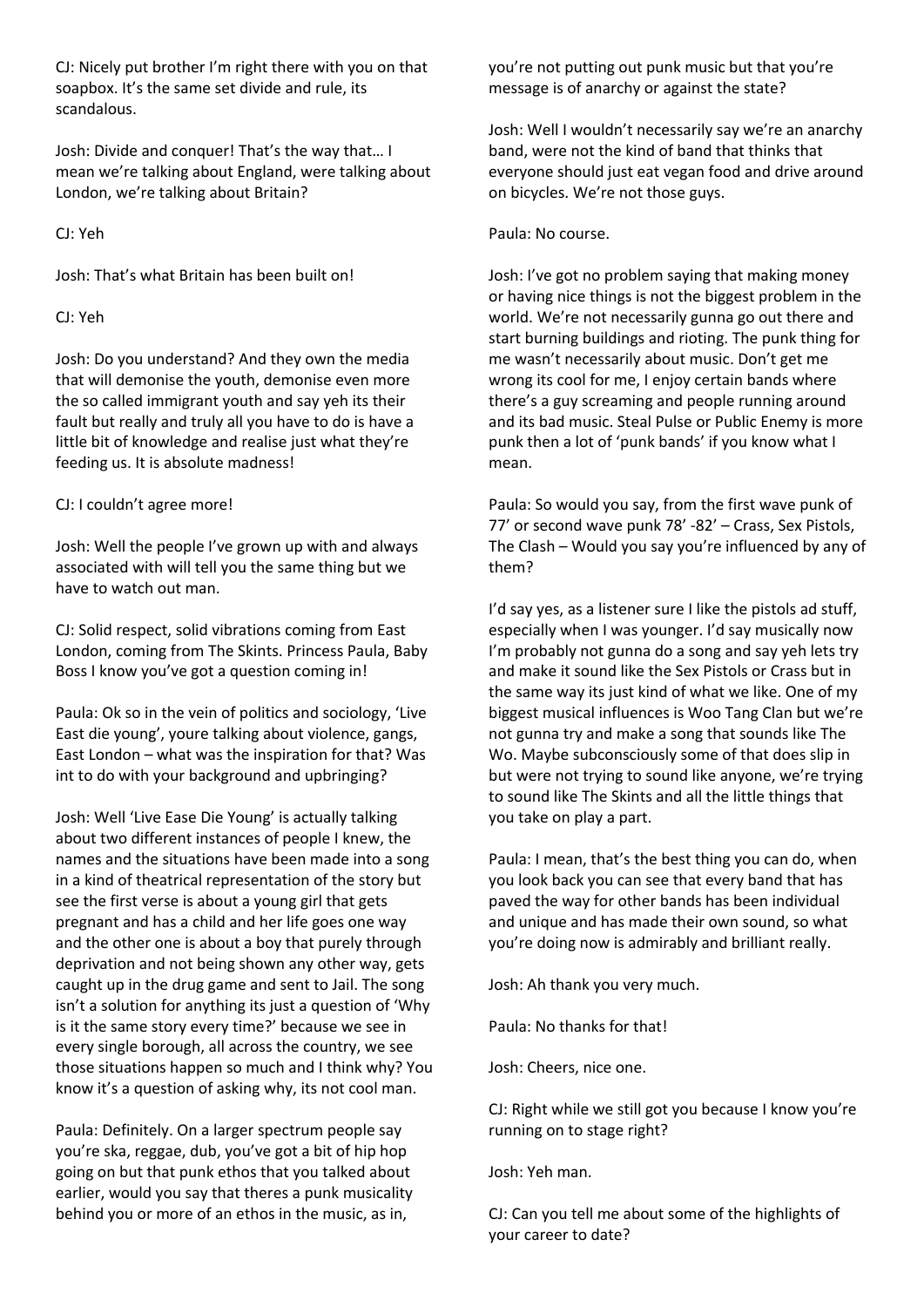Josh: Wow, ok! I mean, we've done some amazing things that I never thought we'd do but we put so much work in to be able to say this is our lives now that everything we do is a highlight to me of being able to say 'I do this'. Obviously theres personal things like bands that I grew up listening to that we played with.

CJ: That's nice, tell me some of them!

Josh: Yeh, The Slackers and The Aggrolites, and we got to go to Thiland last year with Tippa Irie.

CJ: NOOO! Our very own Tippa! Yeh! Tippa works on the show, Paula produces Tippa's shw on the radio! That's beautiful!

Josh: Yes big up my uncle Tippa Irie, original Brixton, saxon sound to the fullest. But obviously the music we write I'm very proud of, also things like Boom Town, we played 3 years ago, and to come back this year and play to the crowd we played to was crazy and we've done Reading and Leeds festivals. Also back in London our home town, we sold out Koko back in may which was a big deal for us man.

CJ: I hear that yes, it's a big deal for anyone man, respect!

Josh: So yeh theres been loads of highlights man.

CJ: Alright well what goes up must come down, what about the lows? Have you had any challenging events?

Josh: Yes. One or two! Well, I'd say the worst that we had was last year on a day off between gigs our tour managers van had all our equipment and all our stuff in it, and got robbed outside my yard last year.

CJ: Noo!

Josh: Yeh, we really thought for a little bit, are we gunna be able to come back from this?

#### CJ: I hear that yeh.

Josh: But, through the generosity of people we know, other bands, record shops, banquet records in Kingston, they let us put on a show and take the door and the generosity of our fans and stuff saying 'please take this money', that was a very inspiring thing to come from such a terrible thing to happen to us. It showed us that for every bad guy in the world, there's ten good guys.

CJ: Respect! That's beautiful man because I know that's scary to have that hit you like that. Rough.

Josh: When that happens to you yeh, you just think (– can I swear on this show?)

CJ: Yeh.

Josh: You just kinda think, what's the fucking point man? You know what I mean? Like why? Doing all this and then someone just comes along and takes everything from you. But then the people that matter, who you're doing it for, show you, no keep going.

CJ: Now that's a blessed thing brother. What kind of advice would you give to upcoming artists today?

Josh: Don't start, do something that will make you real money!

No, 100% yeh, you've got to feel your own tunes. For me, that would be it. That's the only way that if you're planning to do it for a long time and you know, if people are saying they're serious about music, they should be committing to it for a long time. If you genuinely think in your heart that its sick, what you're doing, then other people will come on board because you know what else as well yeh? Another important thing, a good bit of advice actually, a man called Babar Luck, who used to play in a band called King Prawn. We played with him when I was 17 and I'm 23 now, we've been doing this for 5 or 6 years and it's the best bit of advice anyone in the industry has given me. In the music business yeh, he goes 'you worry about the music and let them worry about the business'. Its true. Make sure that what you're doing is amazing and then the business will come to you. Don't go chasing and don't beg to anyone because you think you need them. If you're good enough, they'll need you.

CJ: I like that a lot! On that trajectory what are your plans for the future?

Josh: Well right now were actually going to a crazy country next week, we're going to reunion island in the middle of the Indian ocean, were doing a festival out there call Kaloo Bang with Sean Paul and a few others. Then we're finishing off an EP we've been working on in North London and hopefully that will be coming out November time. We've got a French tour in December.

CJ: Wow, how do you go down in France?

Josh: Man, France is so close to where we are in England now its really crazy, they're wicked man.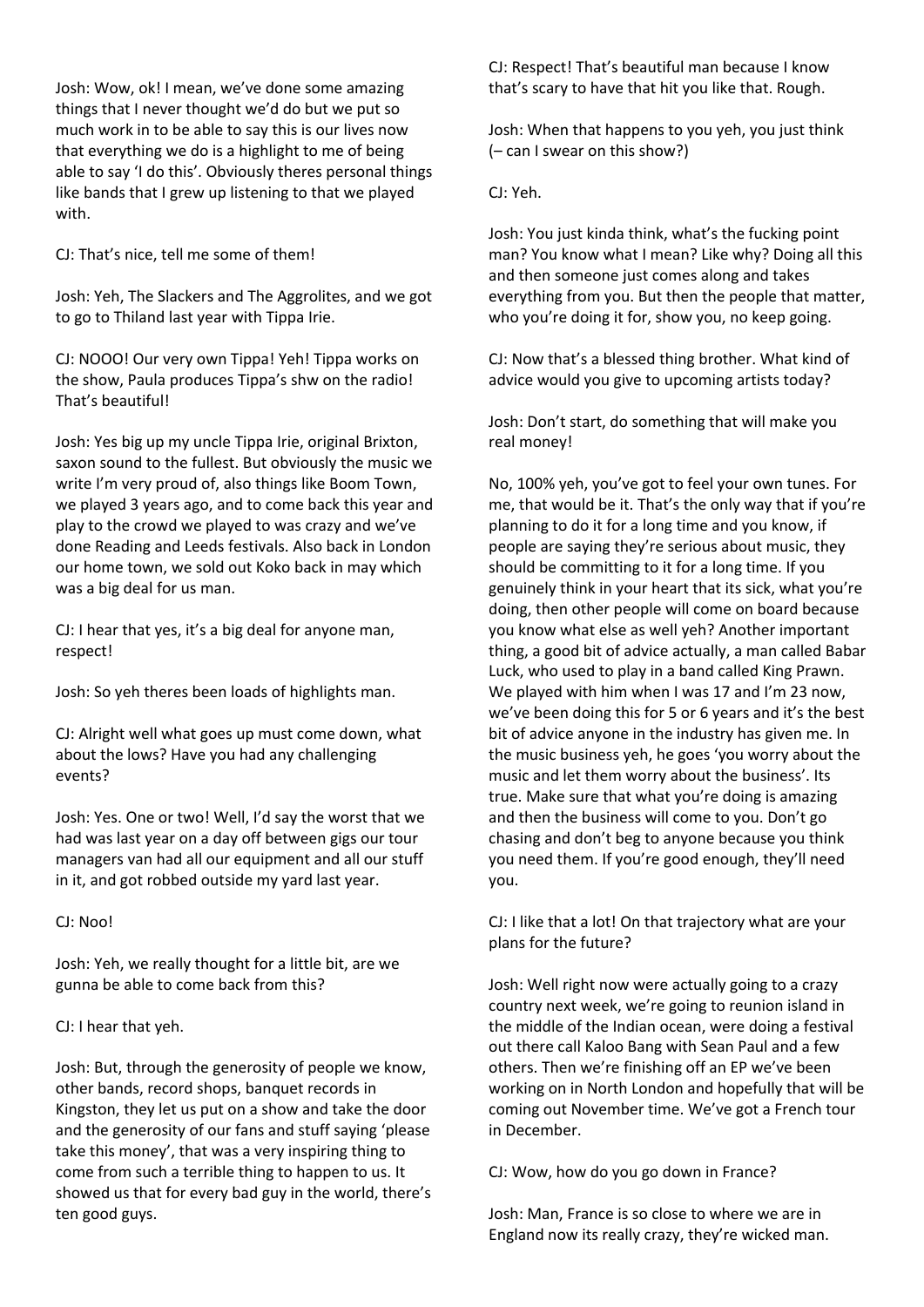CJ: Any who would you most like to work with, have you got people you'd like to see yourself on stage with or collaborating with?

Josh: There's a few producers I'd like to work with but I've been chatting to Tippa Irie about doing a tune but we've both been a bit lazy!

CJ: Right come on, its Kane 103.7 were gunna force you into it now!

Josh: Fingers crossed 2014, were gunna do a Skints/ Tippa tune.

CJ: Alright brother we're looking forward to that. Ok, do you have any shouts you'd like to give out?

Josh: Shout out Kane FM, keep listening to The Skints, we've got a new EP coming, its so far untitled but we'll hit you with that. Do the right thing – as Spike Lee said!

CJ: Respect my brother!

*-End of Interview-*

## **Transcript of an interview with Nick Cash, 999**

*22nd September 2013 Conducted, Recorded and Transcribed by Paula Frost*

Paula: Hey Nick, how are you and how does it feel to be at Undercover festival?

Nick: We've been going for a long time, its great to be here and it's a great show here at Undercover festival!

Paula: Lets wind back to that Jubilee year! Wind back to the formation of your musical trajectory.

Nick: That was the beginning of Punk really and we used to put adverts in the back of the melody maker: 'Wanted: Punk Musicians for a band' and all these great people turned up like Chrissie Hynde (The Pretenders) turned up and John Moss from Culture Club, Tony James (Generation X) and Dolphin from Stiff Little Fingers. All sorts of people came to the audition and it was a big melting pot.

Lots of people who were interested at the time. We all started rehearsing together and various bands got formed and everybody went off and did it you know? Some of them fell by the way side and others have done very well, but some of them have kept going like

us. Here tonight we've got TV Smith, 999, Chelsea and its great, it's a good atmosphere! But it's a melting pot we've got reggae here as well!

Paula: No doubt about it, great atmosphere! I love the ethos of that 77' time, I love the idea that certain magazines would have adverts in the back of them and certain people like the ones you're talking about would come in, jam together and find that trajectory.

Paula: When Exactly did 999 form and how did that come about?

Nick: Well I was playing with Ian Dury and Kilburn and the High Roads and that was like a pub rock thing and that style was coming to its end. Dr. Feelgood approached me and asked me if I wanted to play guitar for him to replace Wilco Johnson because he'd left. I didn't really wanted to step in and do that because there was a new buzz and a new thing happening. So I played with people like Brinsley Schwarz and Chicken Shack, but I wanted to do something new so I started 999. From there we went on and played all over the world.

Paula: Tell us about the rest of the band?

Nick: Well, the Drummer Pablo Britain he also writes some of the songs. He was the original drummer in The Clash who went to school with Joe Strummer and he's just recently been in a film about his life. But they have stayed very good friends and Pablo has contributed a lot to Joe Strummers book and he's in a film about his life now.

But obviously he didn't want to capitalise on that to form 999. It was about getting up there in front of those kids and playing and proving yourself. We're still doing that today!

Paula: I want to ask you about the fan base, how important is the audience? How important is it to be able to achieve that live status?

Nick: Well its very important, I suppose really we've always been more of a live band really, we used to survive by doing it. We were luckier then a lot of the bands at that time because we got to play a lot of shows we played every night of the week and we did massive tours in the states, 56-70 dates on the trot so we could learn exactly what we were doing. We weren't just some over manufactured thing, we learnt to connect with an audience and we learnt what that meant. And that's one of the best things in the world, if you can get through to an audience and then take off and go somewhere else where you can't always go.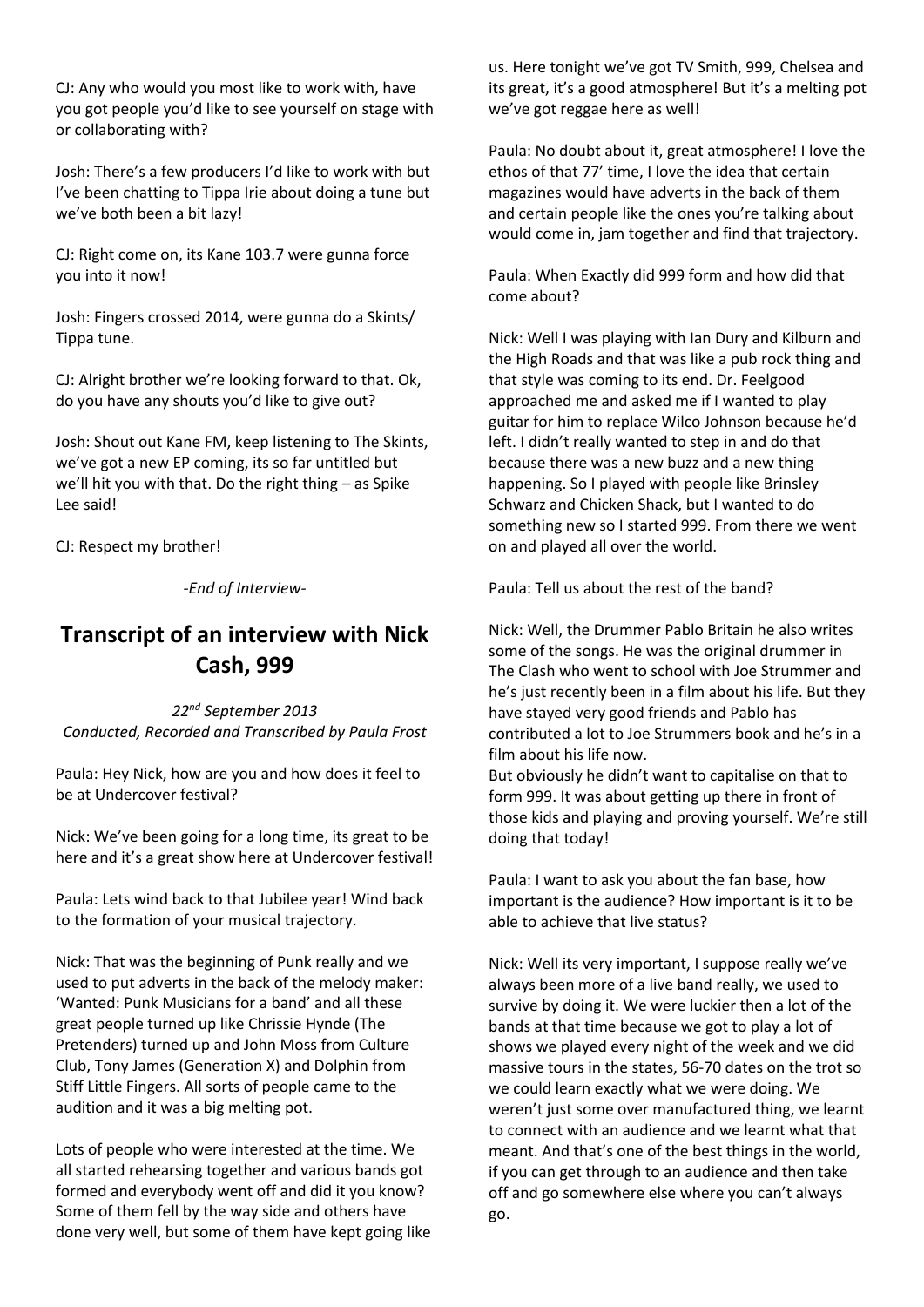Paula: Yes well it's such a different vibe that's created today then the money making that goes on behind the scenes and the creations that they think will sell to people. But the 999 ethos is to take it to the people.

Nick: I think it's a shame what's happening when you've got all these talent shows I mean alright God bless those people but you've got other acts out there – there's bands, there's an underground but that will always be there because there will always be an alternative scene. Not everybody just believes what they're fed on the television man and that's what happens so that's what we've gone for and we're glad we went there and stayed there. Because its 36 years later and here's to the next 36 years! (laughs)

Paula: I'm totally with you! How would you describe the secret to that longevity?

Nick: I mean just playing the best you can and if you enjoy what yore doing you can go all round the world and do it! This music hits it on the head, I mean I was speaking to someone the other day and said where did you come from man? And he said well I come from Venezuela to see you.' You know, I said 'that's a long way!' he said 'yeh but its been worth it you know?' and its great to see you can touch somebody in Venezuela the same as you can touch someone in bisley. Not saying one is more important then the other, but its fantastic you know? And they like it because of the music. What it is, the underground, the power of it, they know all that. They've studied it, they like it.

Paula: That's an interesting point you've touched on there, the fact that people are studying the foundations these days. What do you think about the studying of it?

Nick: Perhaps the people who listened to it initially have grown a bit older. But their young kids and new people listen to it and say 'that's for me' that's different that's alternative so therefore that's what I like. That's the nicest way for something to go on. For people to like it at the grass roots and go on. You've only got to look at the people here and what it is, culturally it's a good blend We were one of the first bands to play rock against racism you know?

CJ Dread: Respect, respect! I have to salute you on that my brother that's solid!

Nick: We played that, it was a wonderful thing to do. Hard times, we needed to break that and after that we could go anywhere and meet anybody, you know what I mean? Music breaks down the barriers and the

more barriers it breaks down the better and that's the best thing I've done with my life is to break down, perhaps a few barriers and just to play and to get off on that.

Paula: My dad and me are both big fans. Nick: (Laughs) That's the thing normally people hate what their parents hate!

Paula: Punk taught me that although society tells us we are not supposed to get along with our parents – music unites us and tells us that there are bigger things to conflict against.

Nick: I think you're absolutely right you know what punk did was say 'stand up for yourself and have your own ideals'. Dress how you like, Do what you want, free your mind. People always say what an evil thing it is, or it was a fly by night that was only gonna last ten minutes…

CJ: Yeh 36 years later people! Live and hardcore!

Paula: Here we all are!

Nick: You liked your music from your dad and that's the best way for it to go on because if your daughter likes it that's fantastic!

Paula: Yeh its wonderful CJ: BIG UP DAD

Paula: If you take yourself back to your first gig how old were you?

Nick: Well my first gig I played with a band called Pentagon, in Molton so I was about 14 years old.

Paula: Wow yeah, that's brave!

So I got together with these Maltese people and we used to go around and play covers and things like that and I ended up on a comeno hotel playing to Roger Moore in Blackburn

Paula: Standard!

Nick: And they were making a bomb film at the time you know? So that was my first thing you know and that was pretty good! They liked it and they were dancing about down the front you know. So obviously that was a good time.

Paula: So if you take yourself back to when 999 first formed you've got the first gigs and the punk scene fully thriving. How did that feel?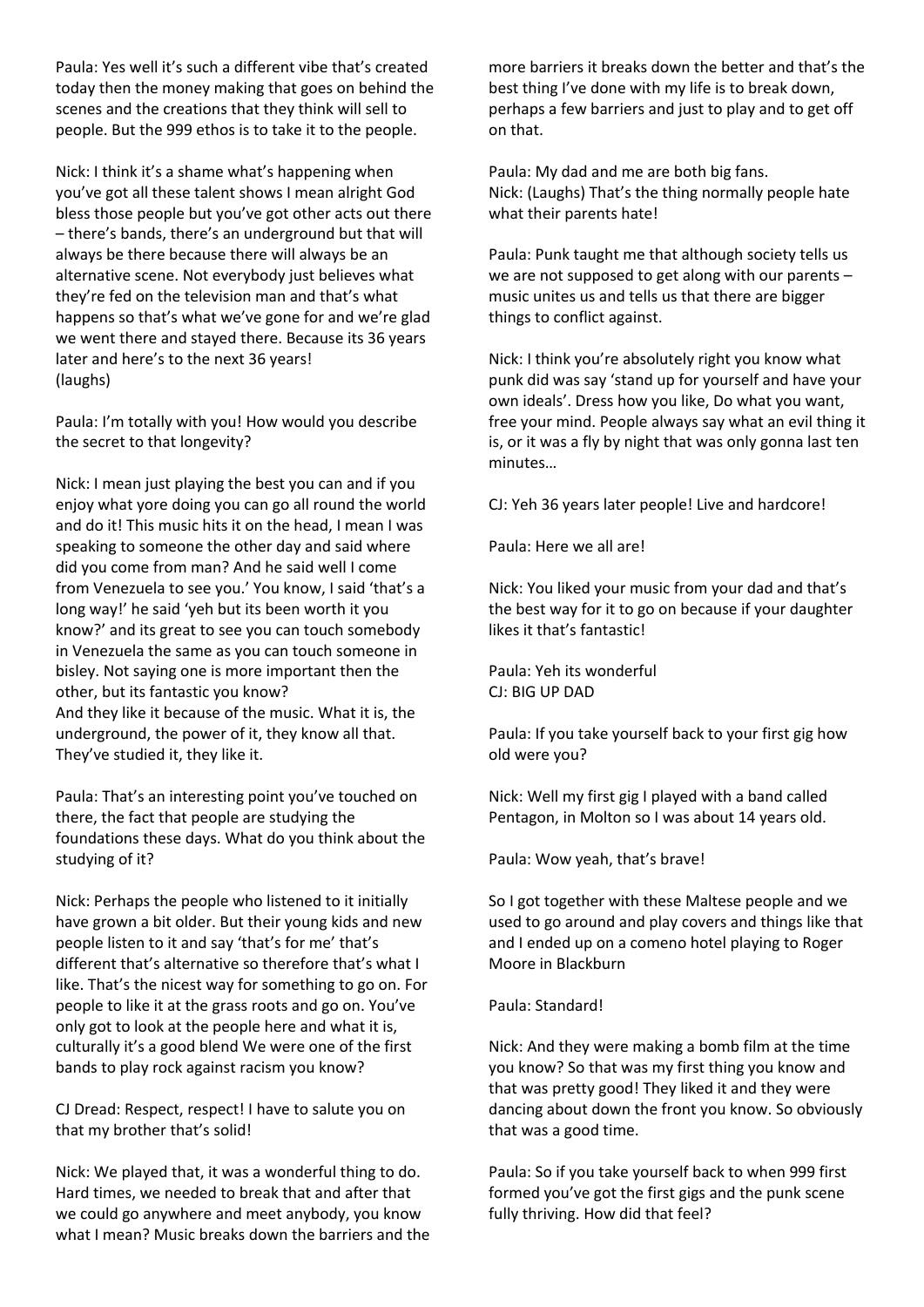Nick: That was fantastic! We were one of the first ones on the scene you know? It really exploded quickly you know? I had Micky Most calling us asking to sign us tomorrow. We said 'Well Micky we're really not sure what we wana do… Chin and Chapman you know? We feel like you've done for music what MFI have done for furniture. No offence but we want to do it on our own. We want to produce our own music and we want it to sound like we want it to sound not like you want it to sound like.

Paula: There were always fakes on the scene I loved the way the punks dressed, a lot wore torn clothes because it was all they had.

Nick: The punk dress was such a good fashion there was no better street fashion then that. It said so much and its influenced fashion to this day. Somehow when you see it copied by some people and now you see people dressing up like punks to take money from the Japanese tourists to take photos – that's not what it was about it was much deeper – much broader appeal and it goes through everything you know; rockabilly, psychobilly, right through every type of clothes it sold stacks of absolutely everything. And the real good people who do it have got all those types of influences you know?

Nick: Theres a bright side and a dark side. I always preferred the darker side of things that's why I wrote songs like nasty nasty.

Paula: Ok so with everything that you've been through, can I just ask, to you – What is punk?

Nick: It's the freedom to be able to do what you want, when you want. The freedom of choice to be able to break away from what society was and what people thought and to live your life how you want to live it  $$ which is what I've done and I'm lucky, I'm one of the lucky ones you know.

Paula: Yeh, it's a good life.

Nick: And in this generation I've been round the world, I've seen things, I never regret, I've met so many brilliant people Paula, all sorts of people from all countries and to be able to play music with them and share a feeling – get off on a theme – that's the music, that's hitting hard, bang bang bang bang – lets go with it you know and you find something in one another. Where else do you get that? You don't get it from buying a Louis Vitton jacket! You can't buy it!

CJ: It's not commoditised is it? You can't download it you gotta turn up man you gotta be here!!

Nick: The things you can't buy are the best things in life. I've got to go on stage!

Paula: That's right!

CJ and Paula: (Laugh)

*-End of Interview-*

## **Transcript of an interview with Paul Scott & Beany Samuels, Crass Fans**

*13th November, 2013 Conducted, Recorded and Transcribed by Paula Frost*

Paula: Can you tell me a bit about how the first wave of punk ended and what it was like when Crass emerged?

Paul: The Sex Pistols signed to Virgin before splitting, The Clash signed to CBS and The Damned went their way, and it seemed like everyone was getting signed. Crass brought it back to what it should have been and that kicked off with their first release which was Feeding of the 5000.

It got more serious you know? For that age, for me being a rebel anyway I thought why not go full rebel and anarchist and that's when I started being a vegetarian and I was very anti-government. And it did change everything totally but for me it got totally more political. It was anarchy and peace as Crass used to say but they were really politically motivated but they also had the hard-core music of punk it was the real hard core, which was 3 chords and not mega produced but it still sounded good.

Paula: What was Anarcho-Punk?

Paul: In short, AN-OK stood for Anarchy OK.

Paula: What was the movement that started vegetarianism and brought in the politics?

Paul: Basically it all stemmed from Crass because all the bands that followed Crass, there was Conflict and Zounds and Poison Girls, Flux of Pink Indians and it became a real political movement and it changed me because I became really anti government. I think punk originally, there was a shock aspect of everything and the bringing together of small bands and all the rest of it, small venues and groups but where Crass come in, it reinvigorated punk in fact it was probably what punk should have been in the first place – that's the way we looked at it and it changed us as people, there was loads – especially from Crass – loads of statements, propaganda and it made you look at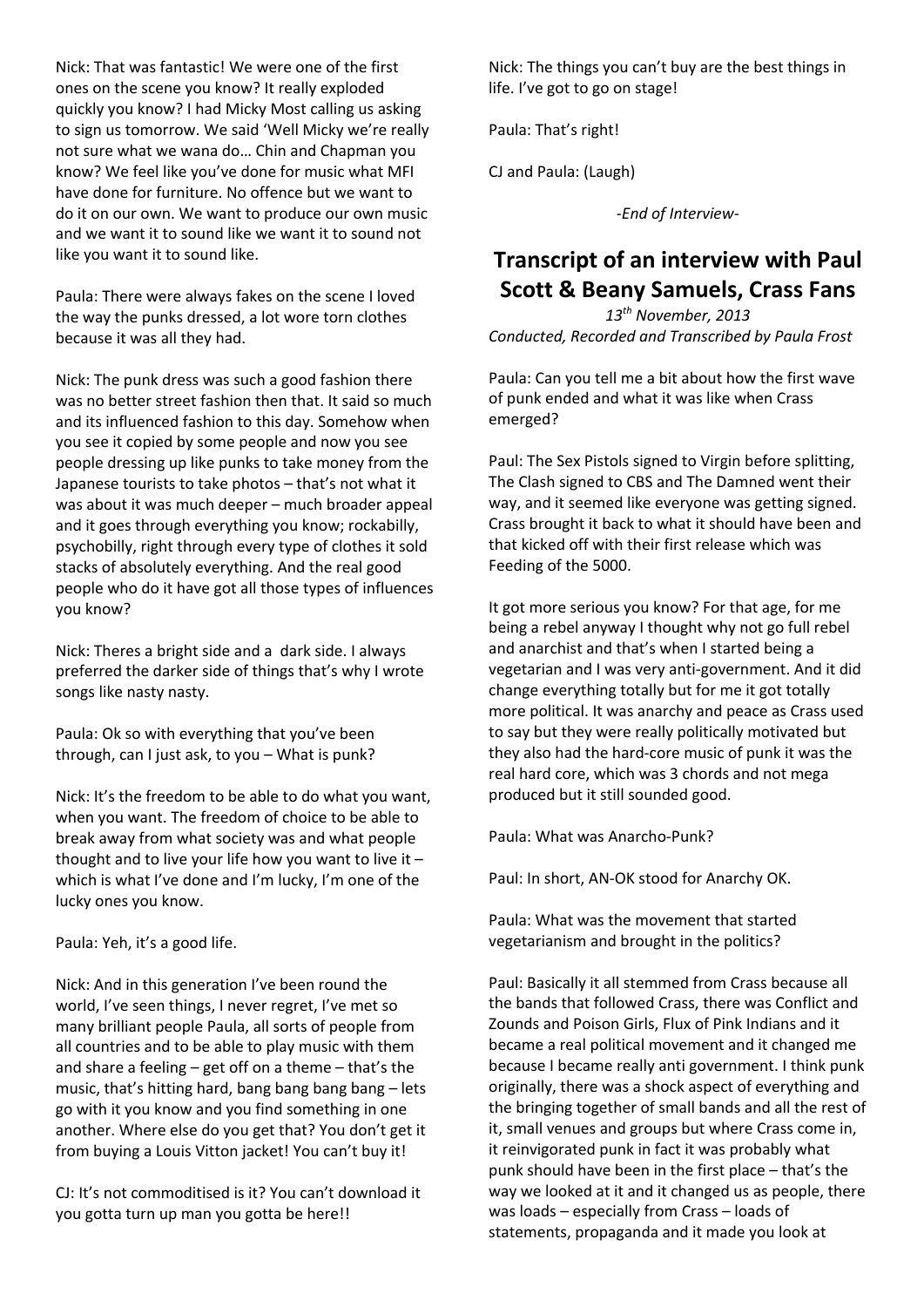other things. You'd read a record sleeve from Crass, then you'd go get a book out and find out about something. That's why I became a vegetarian because it made me investigate what happened to animals in laboratories, in the cosmetic industry, wearing leather shoes, wearing leather jackets – all that. I became a vegetarian because of it.

Paula: How long have you been a vegetarian and when did you become a vegetarian?

Paul: Now I've been a vegetarian for just over 35 years and I think I was about 18 when I turned vegetarian and that was because of Crass and Conflict. Because I knew Conflict in the early days and we did some protests for the Animal Liberation Front and it was politically motivated then.

Paula: Did you do a lot of campaigning then?

Paul: Yeh well we'd write to our MP's, we'd distribute lots of literature about how we felt about things – it was all about being proactive then.

Paula: What do you think went wrong with first wave punk?

It became commercial. It became a money maker. Well The Clash had a line in a song 'turning rebellion into money' and you can't get a more accurate description then that. Even The Clash signed to a major record label. Then you had all these other sort of punkish bands coming up the rear just trying to make money. It wasn't about the kids anymore, even the clothes weren't 'Do It Yourself', it was all being sold and manufactured. It just became manufactured music again. For the good of Crass that's what changed it back again.

Can you name some bands who were alongside Crass?

Quite a few bands adopted Crass' ethic with 'don't pay no more then' record sleeves and record shops at that time used to rip people off and always charge over the odds, they always did. So Crass used to print the price on the sleeve so you couldn't dispute the price or pay more then you should do. A load of bands afterwards did that.

Beany: I'm a big Crass fan and Conflict, but not a vegetarian. What you notice is that their fans will have stencilled logos sprayed on their jackets. I saw at Rebellion Festival the Nazis and Anti-Nazis shaking hands, I think there's a lot of confusion in music as well. I'd say my favourite were Conflict. I'm more of a modern day punk so I'm still learning. But without Sex Pistols you wouldn't have the rest. The Sex Pistols are

the ones that kicked it right up the arse and got it into gear.

Do you think its changed things within politics?

Paul: (Sighs) In politics, no. But I think its made people more aware of what politicians get up to. I think without the punk movement then and without the questions that were raised – because Crass had questions raised in parliament and it got in the paper and everything over that. I think it gave people more of an insight into what to do or where to go – whereas people would just vote labour or vote conservative, or even question the people in charge. It was about questioning and that's what punk brought about because we started questioning everything.

Have people moved away from trusting in religion and politics, higher powers and people?

I think the systems moved away from that, if you just look at society it's all moved away from that anyway because of the mass entertainment we have now. But going back to the punk roots that's what stemmed loads of independent record labels. At one time we didn't have independent record labels it was all major and now any band can release something of their own accord. I think that only really came about because of the punk scene. It wasn't there before. Punk, especially the youth of that generation who as people have got older, they continue to question things.

Crass didn't want to make money they just wanted to cover costs and have enough to fund other bands and further projects. A lot of independent labels try to work to the same ethic today.

Paula: What does punk mean to you?

Paul: It was one of the best times of my life, it has stuck with me and will stick with me for the rest of my life.

Beany: I think if you have a lot of aggression marry punk rock you'll never divorce it.

*-End of Interview-*

## **Transcript of an interview with Mick Howes, Crass Fans**

13<sup>th</sup> December, 2013 *Conducted, Recorded and Transcribed by Paula Frost*

Paula: Can you tell me a bit about your experience of Anarcho- Punk?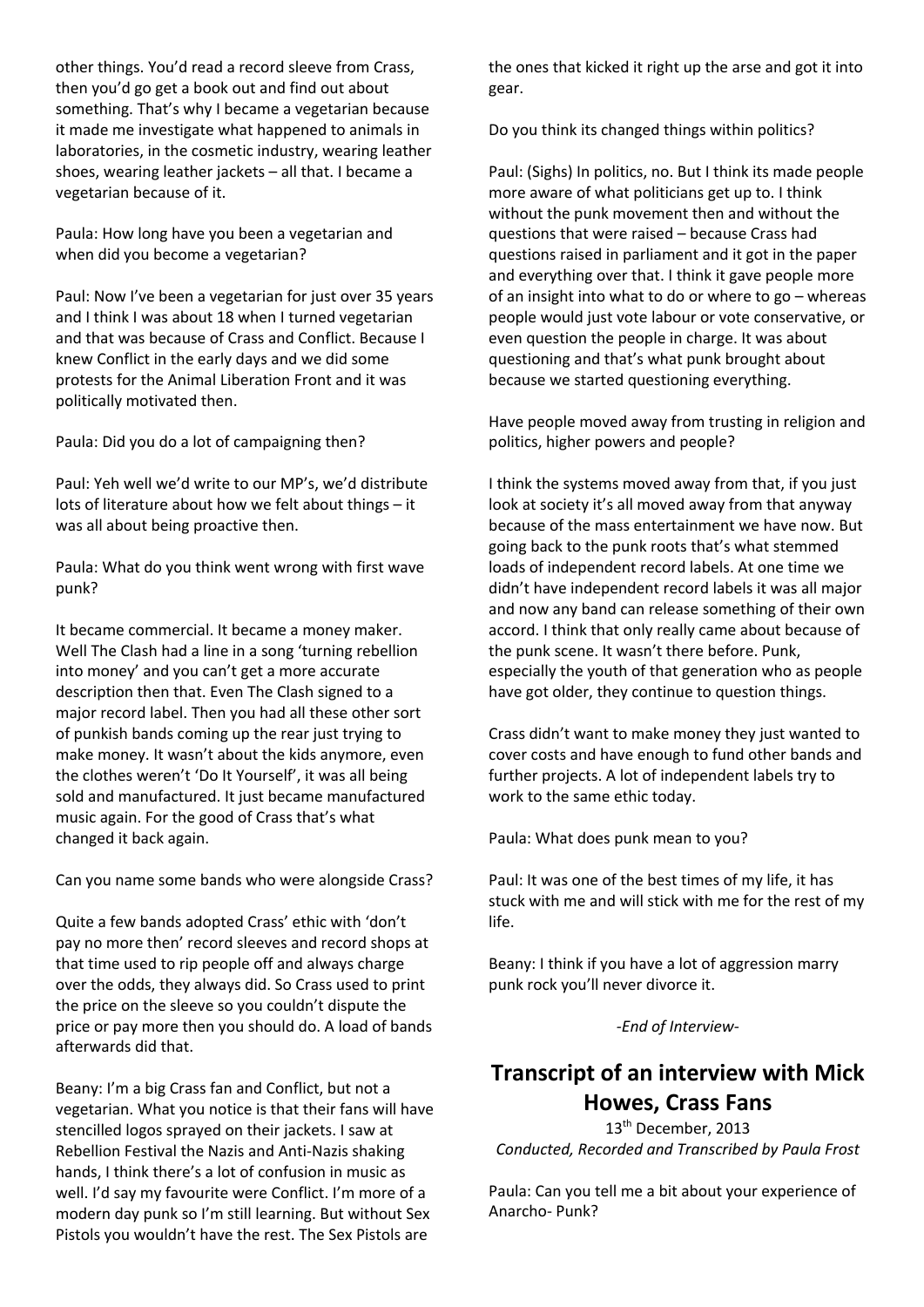Mick: The gig scene was almost ever night, it was about two or three times a week and you various anarchy centres that were started up with the one it Wapping, which was the one that released the Crass/Poison Girl single, 'bloody revolution' but I don't know why they never lasted very long in one place they moved around and there were hippy aspects and punk aspects of the younger and older if you like. And it moved so it moved from Wapping, which I went to once, because that was like 1980 you know we were young then and then it moved to Westbourne park and that's where I fist saw Conflict and The Mob and it was kind of every week and that was like a meeting place as well and they used to meet and sell stuff. It was just a meet up of likeminded people you know. And then it moved to Rosebery Avenue and I don't think it had a name there. And yes it was just a place basically to see bands, Crass never played there as far as I know but all the bands that came into being because of Crass they all used to play these venues and it was just something different and instead of just talking the talk these people were actually getting up and doing things – setting up gigs, setting up organisations and it all started with the Crass single with the poison girls. And what impressed me about it because I was going to other gigs at the time, I was still into other punk bands but it was like 'wow this is different' you know? There's an entire subculture here who kind of means what it says and there's more to it then three chords and a load of shouting you know? And Crass did some squat gigs as well which kind of took off because of their background in festival movement it was kind of like the start of a free party movement – which later on became something completely different but it was like people getting up and doing things. Because Crass, they squatted the Rainbow theatre which is a long lost big music venue, the police turfed them out of there and they suddenly went to this place called the zig zag club and they put on a gig and about fifteen bands must have played, they played all day and there was free food and free drink and it was wow you know I really felt part of something different.

That's quite an important part because the music press –I'm talking about NME and Sounds at the time basically they didn't really like the bands and used to criticise them and slag them off all the time basically but this kind of made people sit up and listen they thought 'well hang on a minute these bands aren't just saying something they're actually doing something as well.' And yes my experiences at Stonehenge as well – if you want the classic kind of hippy punk crossover well the Stonehenge festivals of the early 80s are the best example of that because you have crusty anarchist band playing but also bands like Hawkwind playing as well. And I didn't realise

then but it was actually the people at Dial House who organised the first Stonehenge festival in 1974/5 so it all kind of links in. Kindred spirits. It made me think as much as I love punk music this was more then music. It was a lifestyle choice a political choice. Because at the time vegetarianism was kind of new to a lot of young people, certainly me and a lot of other punks too. Animal rights became a big deal.

Paula: Are you a vegetarian now?

Mick: I am yes, since those days, since 1982 yes and I wouldn't say it was a particular band that did it but it was being part of that kind of movement and you had the animal liberation front as well which Conflict got heavily involved in and they were always doing benefits and that kind of thing and that's what made me feel it was much more then a bunch of geezers playing to mad punk rock.

Paula: ... It was like a whole ideology…

Mick: A way of life, yes and although I didn't go to Dial House, because a lot of people went there but I just thought I didn't want to just turn up and say hello because I thought if I went there it would be better to interview them for a fanzine or whatever but because I didn't have one I left it. But a lot of people just went up and stayed with them but I was probably a bit shy to be honest.

Paula: So you never went to Dial House?

Mick: I never went to Dial House, no but I went to the anarchy centres because that was gigs and mates you know. Its funny though because back in the 80's everybody called it the Crass Commune including the music press because they used to kind of make fun of the fact it was a 'commune' – I mean it wasn't really but it was kind of a free living bunch of hippies. I knew where it was it's the extreme line of the central line on the tube. I met Colin and Steve before and I had some friends who were in bands but much smaller bands really. But yes as a movement it was far different to anything I'd seen before but I can't have been the only one who was bored with bog standard punk rock for punk rock's sake but this became everything from eco warriors to paving the way of vegetarianism to serious far left and anarchist politics and all that. Before long I was reading things and getting into things I'd never have dreamed of doing, as were so many other people. I was lucky – right place right time really, living in London and going to gigs and all the gigs were cheap and we were skint either on the dole or doing shit jobs and all the gigs were either 50p or £1 to get in and other gigs were £4 or £5 which may not sound like much now but back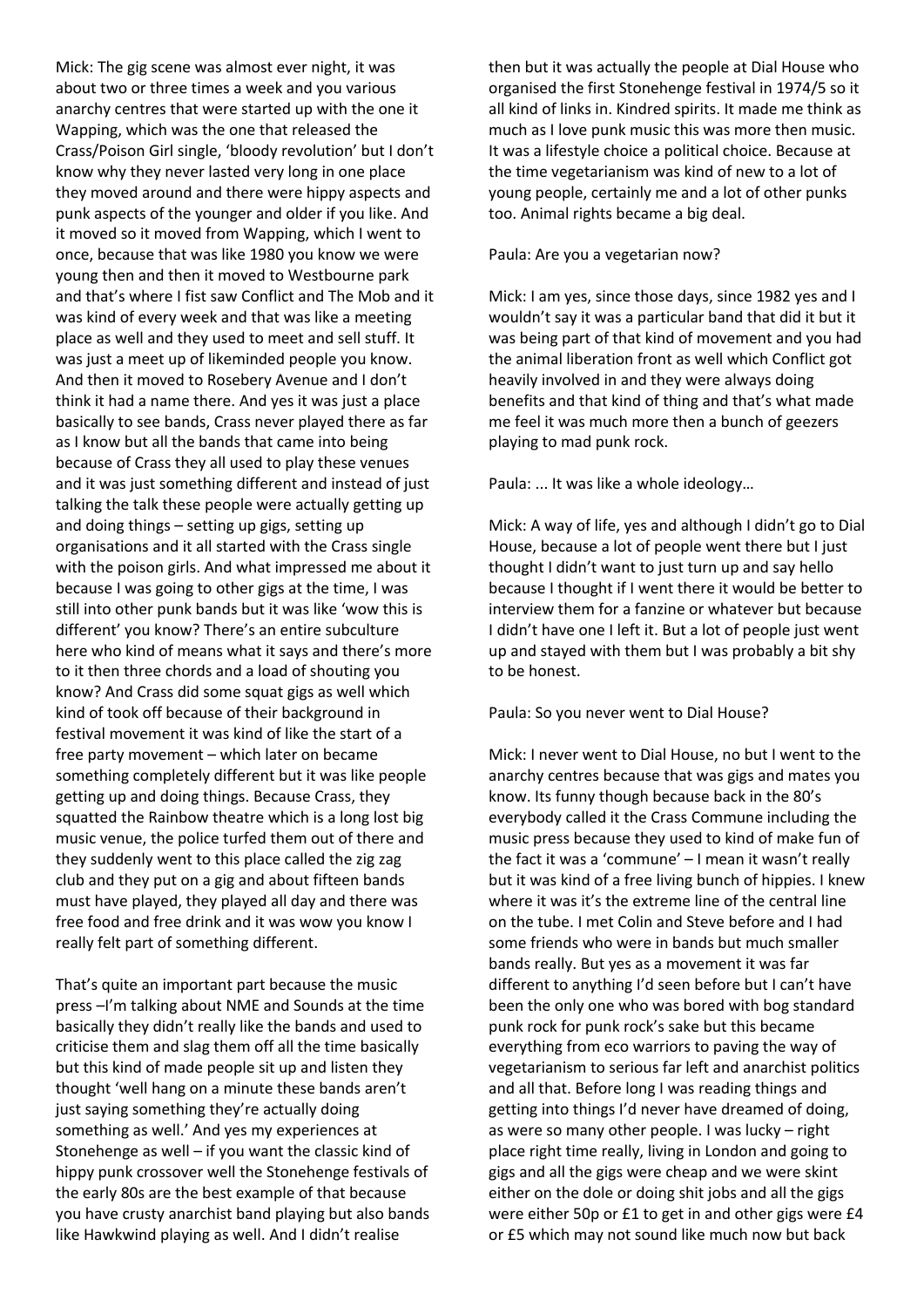then that was a massive difference. A fiver was a night out.

You'd get violence as well because you'd get skinheads and fascists who used to turn up. I'm not saying it was a utopia because there was trouble as well – I was terrified of skinheads. But on the whole there was a level of acceptance, it didn't matter what you looked like so much either. You didn't have to tow a party line to look the part. It didn't matter.

Paula: What kind of person would you say you were before punk and what was the turning point where you changed?

Mick: Well before I was just a very shy schoolboy really who although I kind of had mildly left wing parents, normal labour voters and I didn't know or really care that much at 15- 16. It turned me into an environmentalist, a vegetarian, I used to say anarchist but I have voted in the past. I was extremely shy and introvert as well and meeting people and getting into it kind of let me come out of my shell.

Paula: Where about were you based?

Mick: Lewisham so conflict were the local band I guess. There was more happening in north London to be honest and we used to go to North London, two, three times a week for gigs or just to meet up with people.

Mick: There was a lot going on and a lot of people were into it, I mean the gigs were in small places but if they'd have gone with the mainstream they could have been playing big places like Brixton Academy but they didn't, they shunned the mainstream.

Mick: There were a lot of DIY releases. People were just getting together pressing records and doing it.

Paula: You say you were passionate about animal rights; did you ever get involved in any of the protests?

Mick: Yes I did a few things, a bit of sabotage as well, I went out with the ALF and I applied for a job in an animal testing laboratory so I could go there and report back what was going on but they sussed me! Going undercover appealed to me at the time because I was about seventeen. I though I could take pictures and find out what was going on. It felt like an individual could do something to effect social change. But it did take direct action to do it.

Crass started an independent label at a time when major labels were extremely powerful, did that inspire you to feel like you could do things and not just accept what you were given?

Mick: Absolutely yes, it made you think there was more then major labels, Crass Records began and then Conflict started a label as a direct result and they started springing up everywhere yes and it gave you a sense of you didn't have to go through the mainstream. You may not sell as much but in some cases you did sell as many as you would have done if you were in a mainstream set up. Certainly the DIY ethic you know, making your own T-Shirts and things. Basically not going down the same old route because the punk fashion used to embarrass me a bit. Everyone's trying to look the best or a bit cooler or whatever. But this changed all that. It was an eye opener.

Paula: What were the fanzines like? Were they important to you?

Mick: The fanzines yes gosh I've still got a box full of them! They were just cheap and at the time that was when everyone used to read the music press. Everyone read NME every week and Sounds – it was the only way to find out about gigs and bands back then. Me and my mate did start a fanzine and we interviewed Charlie Harper out of UK Subs at a bar and it was all a bit drunken really and never really saw the light of day. We did our own stencils as well and started doing graffiti and collages. It did inspire me. I suppose after a while something had to give and I ended up drifting away from it but its still there with me and I'm a changed person because of it.

Paula: How much would you say Crass influenced other bands like Conflict?

Starting with Conflict yes when their first single came out, I think in 1981, I thought they were just a carbon copy because they had a symbol which was a bit like Crass' and they had a female singer as well as male and they sounded a bit like Crass. When I first heard them I thought this is a bit of a rip off almost. But then after that first single I realised they were their own band and they became as big as Crass, certainly on the underground scene. But they weren't my favourite band I mean I love the Poison Girls and they don't get as much credit probably because their music wasn't hard and fast punk rock but the politics and the attitude and everything and the scene they were in as well was as important in a lot of ways. I got into Amega Tribe and Rudimentary Peni who's art work was so obscure and mental. Check out his work his name is Nick Blinko. Their first single was blow away punk and they were an Anarcho-Punk band. I'd never seen bands do their own artwork before, you didn't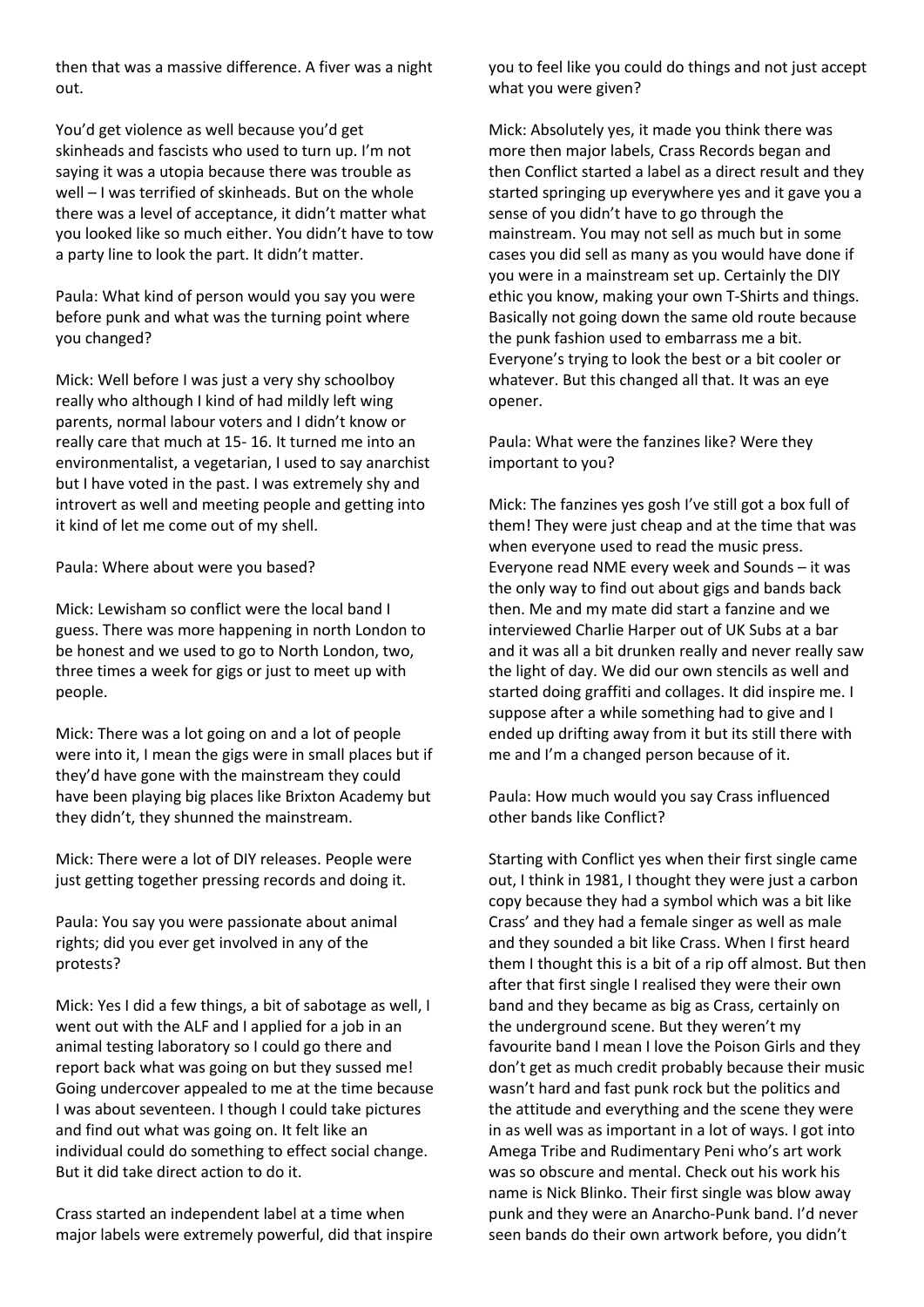get that when you bought a UK Subs album. Also Hagar The Womb.

Paula: Do you think anyone is doing anything close to what Crass did, now?

Mick: No. I'm sure there are many worthy bands out there but nothing like the way that spiralled.

Paula: What was it like back then to buy a Crass record with posters and patches in them, had that been done before or was that pretty original?

Mick: That was so original, the sleeves then, you used to buy your LP, it was quite cheap as well. You'd get this big fold around cover and it would fold out into this big poster/piece of art. As far as I'm aware I don't know anyone who was doing fold out sleeves. They did it with 7' singles as well, they used to produce leaflets and booklets as well on everything from political theory to recipes. But when you bought an album, and this was when vinyl was king obviously. You weren't just buying an album you were buying a piece of art as well. And the poster would be – Vaucher as well was a brilliant artist and she's now being recognised in her own right as an artist as apposed to just a member of a band. But it took a long time for the recognition to come around.

You'd buy something and be sat on the bus with it reading an essay. It was something else it really was.

Paula: Did you feel personally you'd been kept in the dark by the government?

Mick: Yes I did and it made me angrier. My dad was kind of politically aware and used to tell me stuff but not on the level of this so I wasn't completely naïve but it did open my eyes to the lies and corruption and everything else that was going on. I got arrested three times on demos because of it and it made me angrier. I felt things had been hidden to a certain extent but I wasn't completely in the dark.

Paula: Were you badly treated by the police?

Mick: Yes. It was bad, I was strip searched I was kept in and refused phone calls I was kept for hours and hours, treated like shit basically. This was for the Stop the City Marches in the 80's it was unofficial and unannounced on the spot demonstrations to try to halt the war machine and money machine of the city of London and of course the police took a dim view of this as did many other people and it got ugly and it got violent at time and then it got controlled because basically they just stopped anyone dressed a bit scruffy from getting the tube to bank or anything you

just weren't allowed to do it! It was so effective that unless you had an obvious job in the city or were in a suit then if there was more then a couple of you at least then you would be stopped and then the police learnt how to control it and contain it. That was certainly an influence of the Anarcho-Punk movement at the time, especially the one in 1984.

Paula: Can you name one song, which you think encapsulated the entire movement?

Mick: Do They Owe Us a Living – By Crass. Because its swearing but its making a point as well. As a teenage hearing that, it ticked all the boxes really.

Paula: There's a song called 'Big A, Little A'. What did you think of that?

Mick: That's a good question because the other side of the single was Nagasaki Nightmare, which was kind of different, almost a departure musically and a lot of people didn't like that. But after the intro part that goes off on its own tangent too. It made me think they were progressing musically and the characters Steve Ignorant did I just thought they were funny. He does the Queen's voice (laughs). You know it's like a musical departure for them because its not like hard fast punk all the way through is it? It's quite a long song as well. But that whole single, when I first heard it I wasn't sure but over time I liked it. Now I think its up there with one of their finest songs.

This was the first time I heard Crass have a guitar intro like rock songs have guitar intros. They hadn't done that before it was a break with what they'd done before. A saucepan is used as a bit of percussion as well. It was great. The bass line is kind of rocky and funky.

Paula: Finally, what is Anarcho-Punk to you? Would you be different if the band (Crass) never existed?

Mick: Yes I would be different. It made me think politically, it made me think environmentally, it made me think about right wing fascism because Nazis at the time, the International Front were getting big. We had to think about politics and serious things. It changed me politically.

Paula: Are you still quite heavily involved in music?

Mick: Yes I go to a lot of gigs and a lot of Anarcho-Gig too. I have tickets for Hagar The Womb and I have seen Conflict in recent years and Steve Ignorant. Yes I still have a guitar and I still go to see a lot of gigs. It has certainly influenced me and I still wear a Crass T-Shirt from time to time.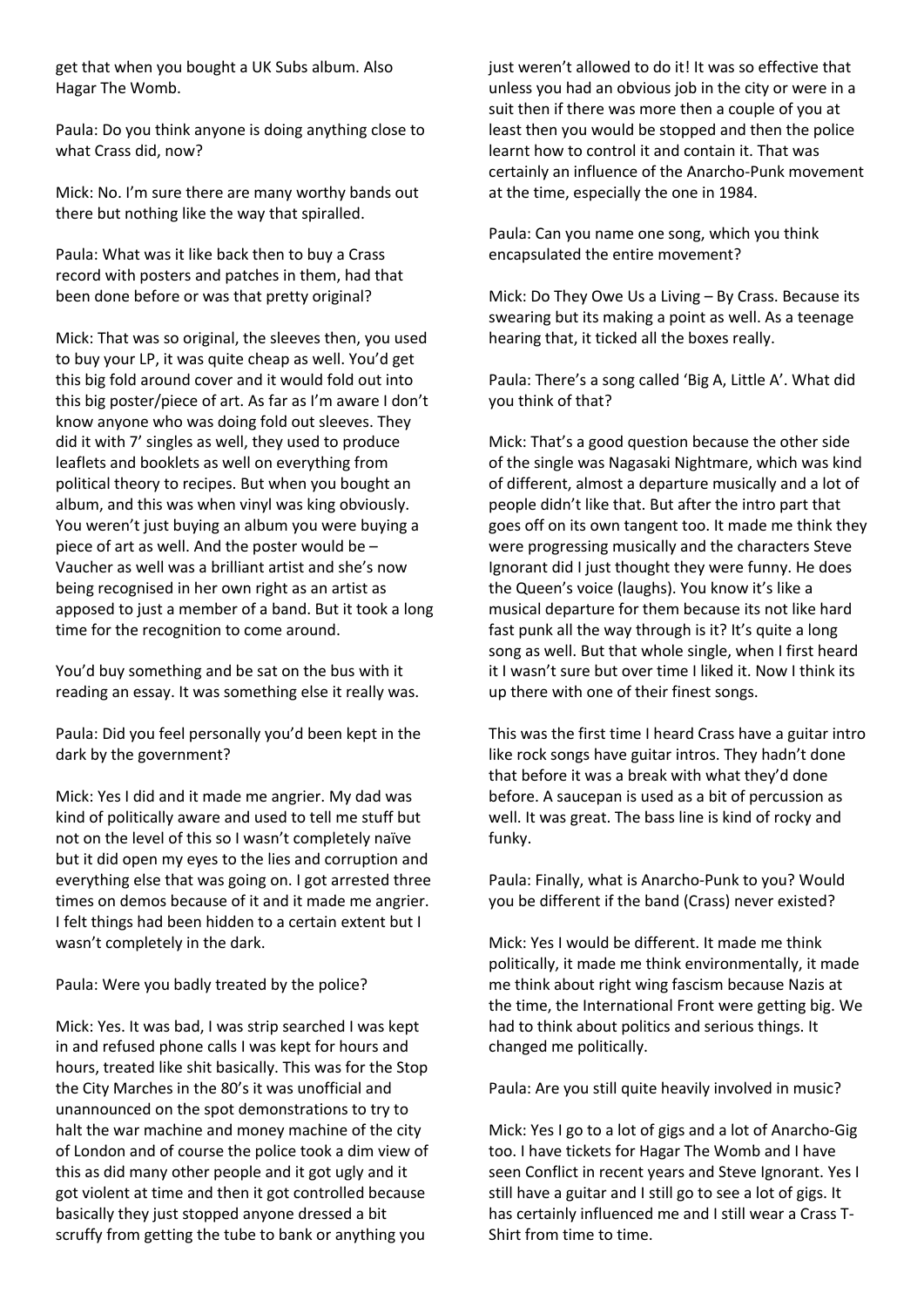#### *-End of Interview-*

#### **Lyrics: 'Big A, Little A' – Written By Penny Pimbaud**

Big A, little A, bouncing B

The system might have got you but it won't get me…

One, Two, Three, Four

External control are you gonna let them get you? Do you wanna be a prisoner in the boundaries they set you?

You say you want to ba yourself, by christ do you think they'll let you?

They're out to get you get you get you get you get you get you get you

Hello, hello, hello, this is the Lord God, can you hear? Hellfire and damnation's what I've got for you down there

On earth I have ambassadors, archbishop, vicar, pope We'll blind you with morality, you'd best abandon any hope,

We're telling you you'd better pray cos you were born in sin

Right from the start we'll build a cell and then we'll lock you in

We sit in holy judgement condemning those that stray We offer our forgiveness, but first we'll make you pay

External control are you gonna let them get you? Do you wanna be a prisoner in the boundaries they set you?

You say you want to be yourself, by christ do you think they'll let you?

They're out to get you get you get you get you get you get you get you

Hello, hello, hello, now here's a massage from your queen

As figurehead of the status quo I set the social scene I'm most concerned about my people, I want to give them peace

So I'm making sure they stay in line with my army and police

My prisons and my mental homes have ever open doors

For those amongst my subjects who dare to ask for more

Unruliness and disrespect are things I can't allow So I'll see the peasants grovel if they refuse to bow

External control are you gonna let them get you? Do you wanna be a prisoner in the boundaries they set you?

You say you want to be yourself, by Christ do you

think they'll let you?

They're out to get you get you get you get you get you get you get you

Introducing the Prime Sinister, she's a mother to us all Like the dutch boy's finger in the dyke her arse is in the wall

Holding back the future waiting for the seas to part If Moses did it with is faith, she'll do it with an army Who at times of threatened crisis are certain to be there

Guarding national heritage no matter what or where Palaces for kings and queens, mansions for the rich Protection for the wealthy, defence of privilege They've learnt the ropes In Ireland, engaged in civil war

Fighting for the ruling classes in their battle against the poor

So Ireland's just an island? It's an island of the mind Great Britain? Future? Bollocks, you'd better look behind

Round every other corner stands P.C. 1984 Guardian of the future, he'll implement the law He's there as a grim reminder that no matter what you do

Big brothers system's always there with his beady eyes on you

From God to local bobby, in home and street and school

They've got your name and number while you've just got their rule

We've got to look for methods to undermine those powers

It's time to change the tables. The future must be ours

Big A, little A, bouncing B

The system might have got you but it won't get me

Be exactly who you want to be, do what you want to do

I am he and she is she but you're the only you No one else has got your eyes, can see the things you see

It's up to you to change your life and my life's up to me

The problems that you suffer from are problems that you make

The shit we have to climb through is the shit we choose to take

If you don't like the life you live, change it now it's yours

Nothing has effects if you don't recognise the cause If the programme's not the one you want, get up, turn off the set

It's only you that can decide what life you're gonna get

If you don't like religion you can be the antichrist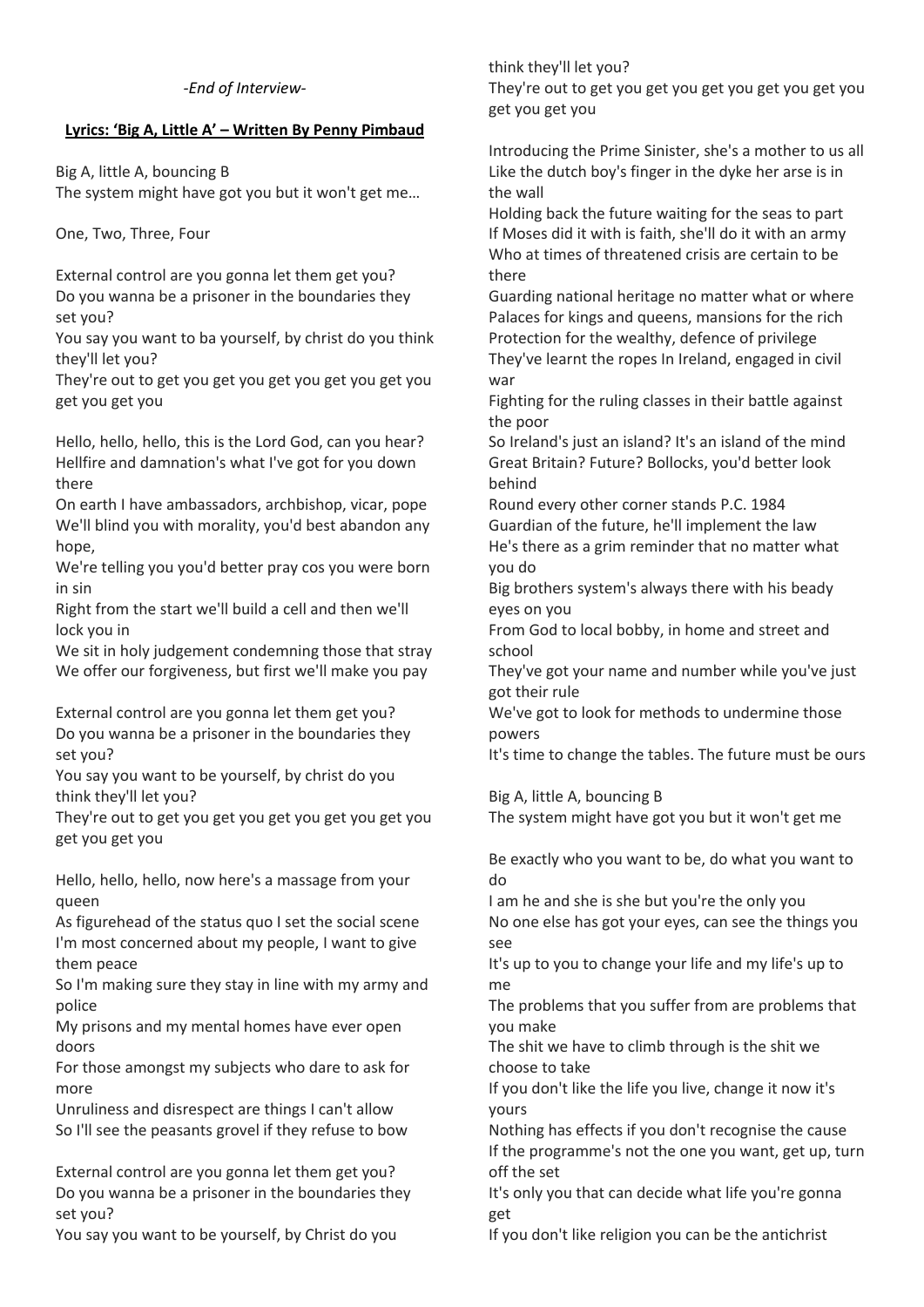If you're tired of politics you can be an anarchist

But no one ever changed the church by pulling down a steeple

And you'll never change the system by bombing number ten

Systems just aren't made of bricks they're mostly made of people

You may send them into hiding, but they'll be back again

If you don't like the rules they make, refuse to play their game

If you don't want to be a number, don't give them your name

If you don't want to be caught out, refuse to hear their question

Silence is a virtue, use it for your own protection They'll try to make you play their game, refuse to show your face

If you don't want to be beaten down, refuse to join their race

Be exactly who you want to be, do what you want to do

I am he and she is she but you're they only yo